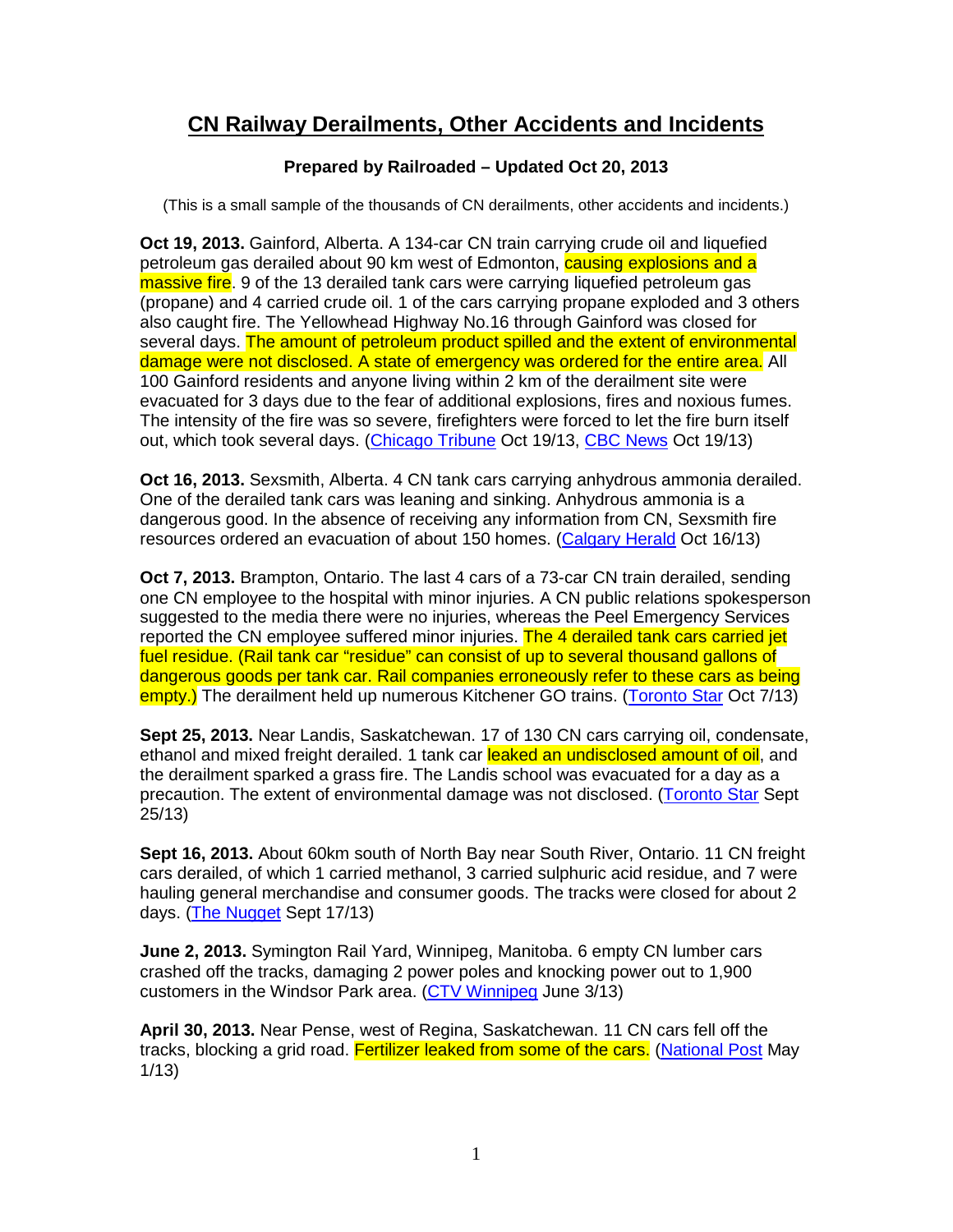**April 19, 2013.** Near Cedarvale, British Columbia. 5 intermodal CN cars carrying household consumer goods derailed east of Terrace, causing the rail line to be shut down for an undisclosed length of time. (CJFW April 19/13)

**March 30, 2013.** Gary, Indiana. 35 cars of a 101-car CN freight train derailed. 3 of the derailed cars carried hazardous materials. The derailment also ruptured a 14-inch industrial gas line. Hazmat responded to the accident and directed that South Shore train service be halted until the gas rupture was cleaned up and the area was determined to be safe. (WSBT TV March 30/13 & Chicago Sun-Times March 30/13)

**March 25, 2013.** Kenner, Louisiana. 14 cars of a 141-car CN train derailed. 2 of the derailed cars carrying coal tipped over and another 5 leaned, looking close to toppling over. An undisclosed amount of coal was spilled. The derailment blocked Farm Avenue and Morey Street in Kenner. (The Times-Picayune March 25/13)

**March 16, 2013.** Near Hatfield, Wisconsin. 19 CN cars loaded with sand plowed off the railway, spilling sand across the area. County Road K remained closed for at least a day. (La Cross Tribune March 17/13)

**March 7, 2013.** Winnipeg, Manitoba. A CN locomotive and 1 intermodal car derailed in a rail yard, blocking traffic on the East Perimeter Highway for over 4 hours. It appeared that 2 CN trains collided, causing the derailment. (Metro Winnipeg March 7/13)

**Feb 22, 2013.** McComb Subdivision, Jackson, Mississippi. 18 CN cars derailed – 17 were loaded with grain and the other was empty. Some track was damaged and will need to be replaced. Rail traffic between Jackson and New Orleans was expected to be shut down for most of the day. As of April 4, 2013, 11 tons of the wheat spilled during the derailment was rotting and emitting a foul odour at the Hinds County Penal Farm in Raymond where it had been piled, and was causing concern to local residents. (WLBT Feb 22/13 & other sources)

**Feb 9, 2013.** Fort Rouge Rail Yard, Winnipeg, Manitoba. About 8 CN cars derailed, 6 of which flipped over on their sides. The cars were carrying household and consumer goods. (CBC News Feb 9/13)

**Feb 7, 2013.** Near Biggar, Saskatchewan. A CN locomotive and 17 containers derailed about 5 km west of Biggar. The cars were carrying consumer and household products. (Leader Post Feb 7/13)

**Jan 25, 2013.** Kaukauna, Wisconsin. Diesel fuel spilled from a CN locomotive's fuel tank punctured by a portion of track beside the main line that had been pushed up by frost. At least 1,200 gallons of fuel spilled for about a mile along the track. Options considered for clean up included using a chemical that consumes fuel oil and excavating beneath the railroad bed to remove any contaminated soil. The extent of environmental damage was not disclosed. (Post-Crescent Media Jan 28/13)

**Jan 24, 2013.** Blackfoot Subdivision, near Paynton, Saskatchewan. A CN train carrying crude oil crashed into a road grader on a public crossing, killing the driver of the grader. A locomotive and 16 tank cars loaded with crude oil derailed. At least 2 of the tank cars toppled over on their sides and spilled an undisclosed amount of crude oil. (Each tank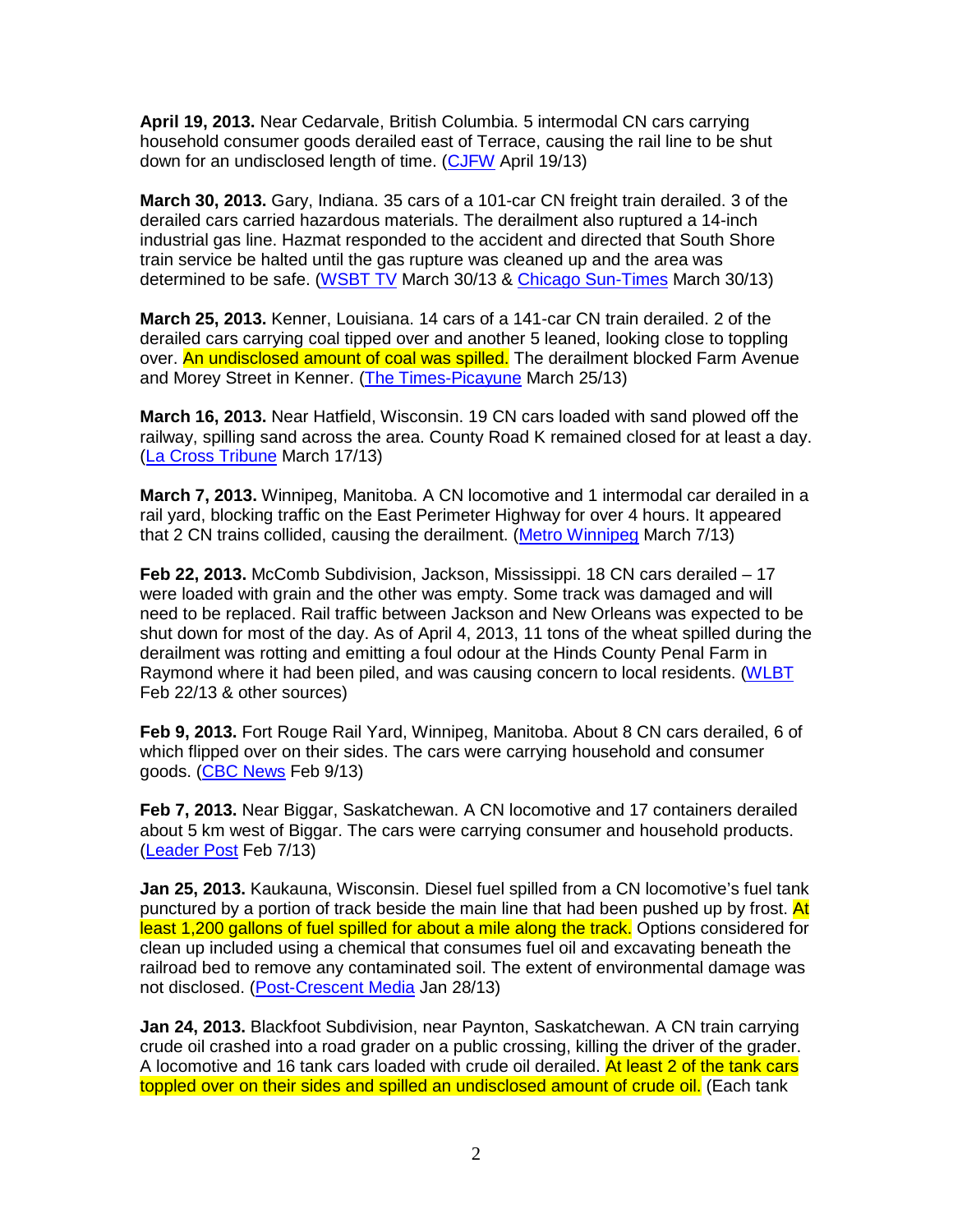car can carry up to 650 barrels of oil.) The extent of environmental damage was not disclosed. (Canadian Press Jan 24/13, TSB Investigation R13E0015)

**Jan 6, 2013.** Decatur, Illinois. 6 cars derailed on a dead end siding. Cars rammed through the end of the track, ending up in a heap and partly toppled down a steep embankment. 4 cars contained soybean oil, 1 was loaded with limestone and 1 tank car carried residue of an undisclosed product. (Herald & Review Jan 8/13)

**Jan 3, 2013.** South of Pemberton, British Columbia. 3 empty wood pellet hopper cars derailed while crossing a bridge, 1 toppling off the bridge and closing Highway 99 for about 2 hours. (Globe & Mail Jan 3/13)

**Dec 26, 2012.** Wainwright Subdivision, near Clover Bar Station, NE Edmonton, Alberta. 3 CN contractors were injured when they were hit by a CN freight train as they were clearing snow off rail switches. 2 were in critical condition, while the third man had relatively minor injuries. It appears the "Safety Watch" protocol was not followed. (Edmonton Journal Dec 28/12, TSB Investigation R12E0182)

**Dec 19, 2012.** The Canadian Transportation Agency ruled today that both Canadian National Railway and Canadian Pacific Railway exceeded revenue caps for the movement of western grain for the 2011-12 crop year. Both railways must pay the amount by which they exceeded their 2011-12 caps plus a penalty to the Western Grains Research Foundation. (Canada News Centre Dec 19/12)

**Dec 17, 2012.** Williams Lake, British Columbia. 2 locomotives derailed as they entered a rail yard. (Got News Network Dec 17/12)

**Nov 28, 2012.** About 180km north of Fort St. John, British Columbia. Workers were switching cars on and off a train in a rail yard when a fuel tank car derailed and rolled onto a CN conductor, killing him. (Canadian Press Nov 30/12)

**Nov 19, 2012.** A new Canadian National Railway "Quiet Zone" restriction in Naperville and Warrenville, Illinois will take effect today. CN trains will not be allowed to sound their horns in this quiet zone unless deemed necessary for safety purposes. Naperville and Warrenville join Aurora and DuPage County in successfully pressing for the quiet zone after residents complained about the excessive horn use by CN on the rail line they took over from Elgin, Joliet & Eastern Railway in January 2009. 33 communities along the former EJ&E Railway main line have been battling with CN over their concern about CN's aggressive approach to the EJ&E takeover. Communities have been concerned about increased rail traffic, increased noise and diesel exhaust pollution, adjacent property devaluation, and increased traffic jams at many rail crossings which have very significant impacts on emergency vehicle response times. (Beacon-News Nov 15/12)

**Nov 8, 2012.** North of Squamish Terminals, British Columbia. A 6-axle CN locomotive had its fuel tank punctured by a broken piece of track, causing about 5,700 litres of diesel fuel to spill onto the track and into the Squamish Estuary. Containment booms were used to try to limit migration of the diesel fuel in the sensitive estuary ecosystem. Concerns were expressed by local residents because the herring spawning season was close to starting and herring eggs are very sensitive to environmental contamination. About 50 feet of rail track were also torn up and the subsurface soil dug up in an attempt to remove some of the diesel fuel. A local former B.C. Rail employee placed part of the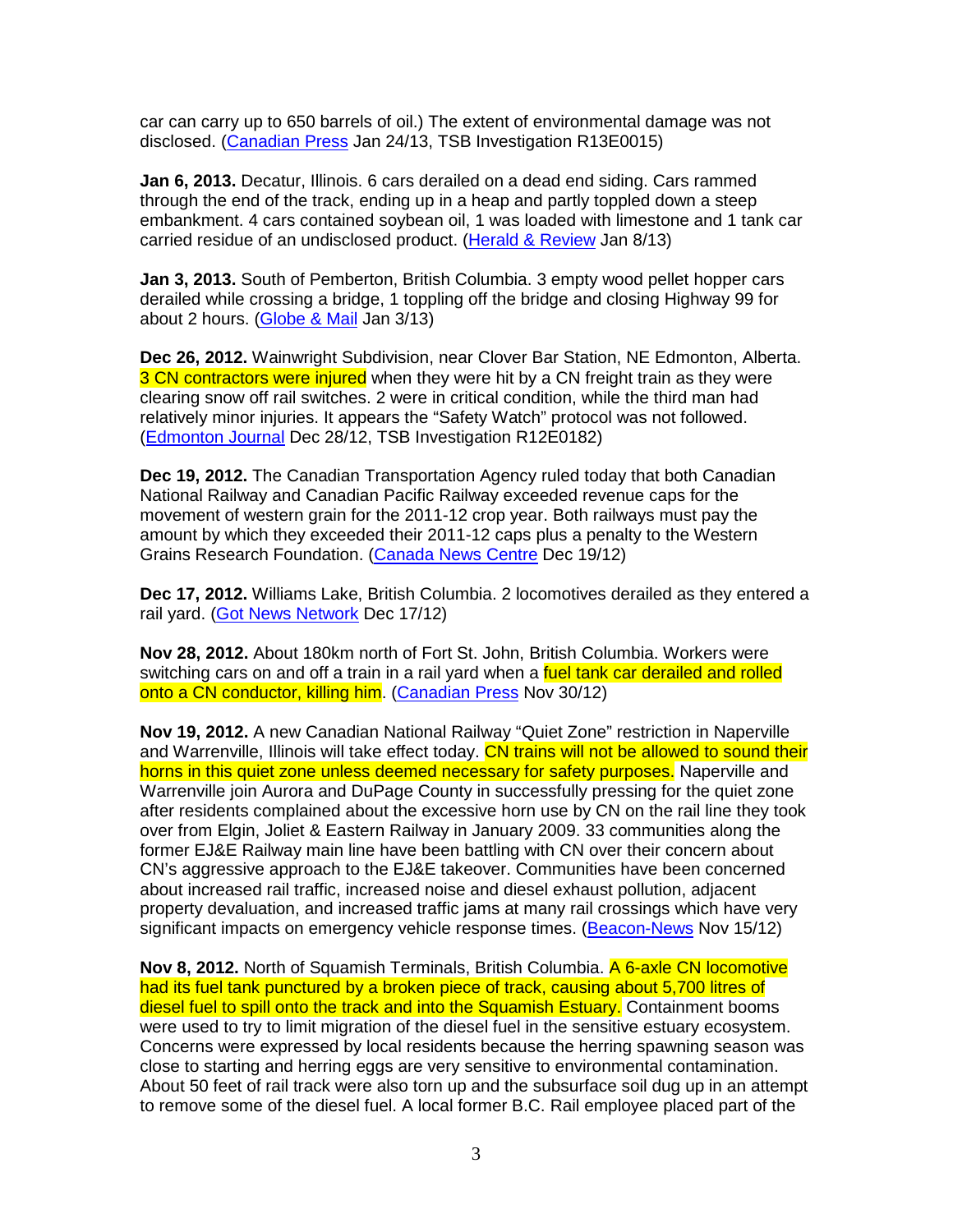blame on CN using large 6-axle locomotives on the line whereas when B.C. Rail was operating the same line it used smaller 4-axle locomotives. He indicated the 6-axle units can't make the turns on that section of track without placing too much stress on the track. (Squamish Chief Nov 14/12)

**Nov 1, 2012.** Ontario's Superior Court gave the go-ahead today for a multi-million dollar lawsuit against CN Rail and Via Rail on behalf of most of the passengers of a fatal train derailment February 26, 2012 in Burlington, Ontario. The train was traveling 4 times faster than the speed limit while changing tracks. Arguments for the class-action lawsuit to proceed included that CN Rail and Via Rail were negligent in the derailment that killed 3 Via employees, injured 1 Via employee and injured 45 passengers. Altogether, 68 of the 75 passengers have joined the lawsuit. (Toronto Sun Nov 1/12, CBC News Oct 26/12)

**Oct 11, 2012.** Waterloo, Ontario. 4 tank cars derailed in uptown Waterloo. CN failed to notify the Region of Waterloo, which was a violation of an agreement between the 2 parties. A Waterloo Chronicle news article read, "The incident has left Waterloo residents worried, as the train was bound for the Chemtura chemical manufacturing plant in Elmira." (Waterloo Chronicle Oct 24/12)

**Sept 7, 2012.** Battle Creek Yard, Michigan. About 8 cars loaded with grain derailed and ripped up about 700 feet of track and a switch. (Railroadfan.com Sept 8/12)

**June 26, 2012.** Near Poser, west of McBride, British Columbia. 8 loaded coke cars went off the tracks. (250 News June 26/12)

**May 26, 2012.** Hixon, British Columbia. 8 empty freight cars derailed and toppled over. (250 News May 28/12)

**May 15, 2012.** Outside Oakville, Manitoba. Train derailed when it made an emergency stop. The rear wheels of 1 of the cars carrying wheat went off the rails. Sparks from the derailment started a grass fire, causing nearby piles of old rail ties to also catch fire. Highway 13 in Oakville was closed throughout the night due to the accident. (CN often leaves old discarded rail ties by the track, which creates a fire hazard.) (CTV Winnipeg News May 16/12)

**May 9, 2012.** Just outside Collins, Mississippi. About 2 dozen loaded coal cars derailed on the CN main line. A significant amount of coal was spilled. Rails and a bridge were damaged. The train consisted of 105 cars, all loaded with coal. The Collins Fire Department Chief said, "There have been multiple derailments over the years, but nothing of this magnitude or this size." (WDAM May 9/12)

**April 26, 2012.** Between Valemont & Blue River, British Columbia. A locomotive and up to 15 cars derailed due to a washout. At least 2 container cars fell into the North Thompson River. A contamination containment boom was set up on the river in an attempt to contain what was described as a *chemical slick on the surface of the water*. Crews were still cleaning up debris from the derailment over 2 weeks later. The extent of environmental damage was not disclosed. (Castanet News May 12/12, CFJC TV May 13/12)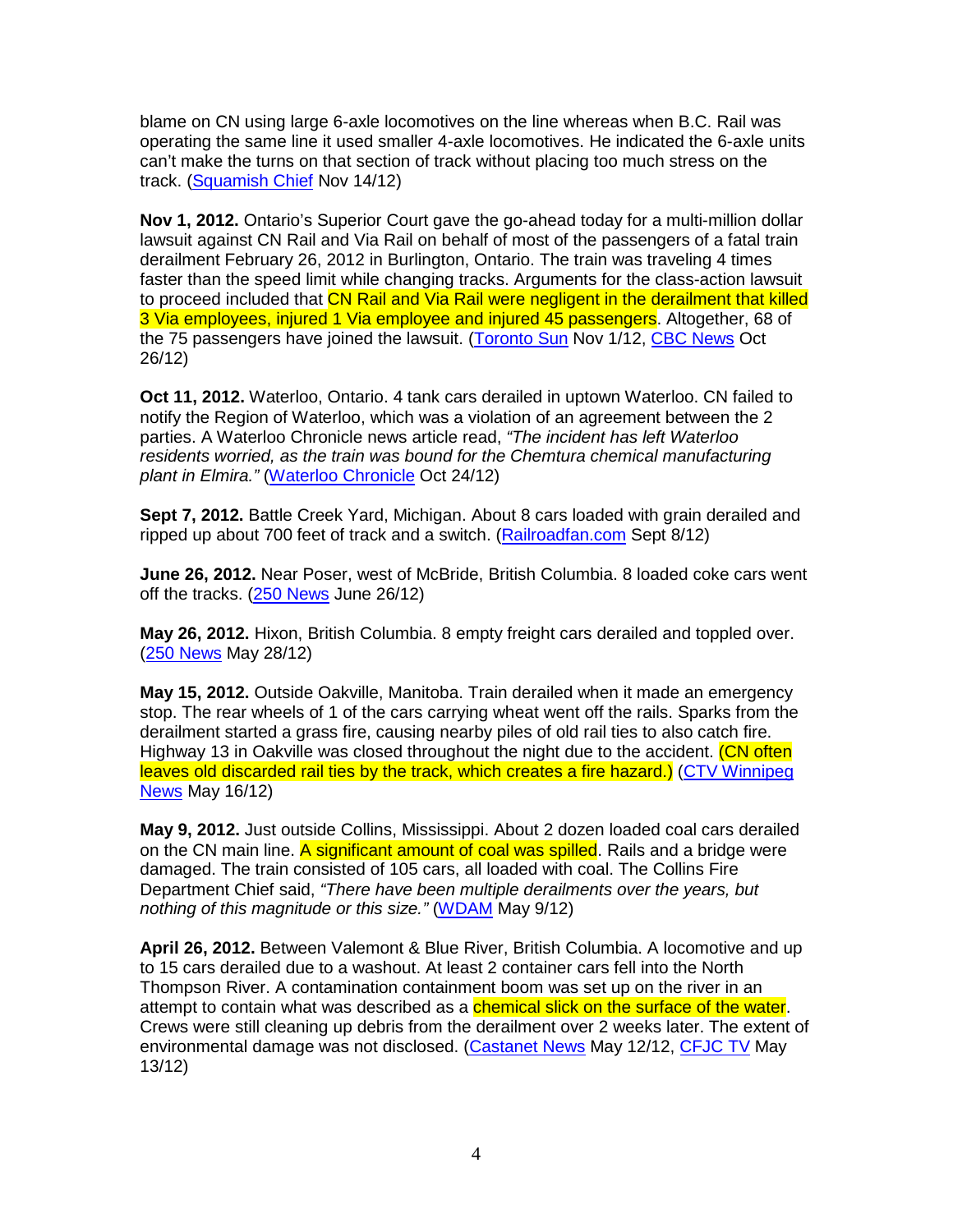**April 1, 2012.** Near Searchmont, Ontario. 11 of 34 cars derailed – 5 tank cars carrying residue and 6 cars carrying steel products. Damaged rail cars and rolls of steel were scattered in the surrounding bush. (The Sault Star April 3/12)

**March 20, 2012.** SE Calgary, Alberta. 4 cars and 1 engine derailed in CN's Ogden Rail Yard. A conductor was reported to have suffered injuries when he jumped from the train. A fuel tank on the engine was punctured and an undisclosed amount of fuel spilled onto the ground. (CBC News March 20/12)

**March 15, 2012.** 35km east of Melville, Saskatchewan. 22 empty cars derailed on CN's main line. (Leader-Post March 16/12)

**March 6, 2012.** Saint John, New Brunswick. 12 CN cars derailed. 4 of the cars carrying potash flipped on their sides, **spilling potash on the ground.** (CBC News March 6/12)

**Feb 26, 2012.** Oakville Subdivision, near Aldershot Station, Burlington, Ontario. Three Via Rail engineers were killed and 46 other people were injured when the Via Train 92 locomotive and 5 cars derailed on track owned, operated and maintained by CN Rail. The train was switching from one track to another when it flew off the tracks and collided with a building, destroying the locomotive that the 3 deceased crew members were in. The locomotive's fuel tank was punctured and about 4,300 litres of diesel fuel spilled. The train was traveling 4 times faster than the speed limit while changing tracks. A lawsuit was later initiated against CN and Via Rail by passengers who are seeking compensation for physical and emotional injury, damage to property and loss of income as a result of the derailment and crash. An Orangeville Citizen editorial read, *"There* should be no need to await the safety board's final report on the crash before replacing such wholly inadequate switching, something that would likely have happened many years ago had the CNR not had such a cavalier attitude toward safety." The TSB slammed Transport Canada and the railway industry for not having voice recording included in locomotive data recorders, a recommendation made repeatedly by the TSB since 2003. The TSB said, "Voice recordings allow investigators to understand the environment in which crews operated and the decisions they made leading up to an accident. The lack of this information in rail investigations deprives the TSB of a key tool it needs to help make Canadians safer." The federal NDP said a positive train-control system, mandatory in the U.S. since 2008, would have prevented the accident, and having mandatory voice recorders in trains would have allowed investigators to know exactly what happened. Emile Therien, past Canada Safety Council President, said Transport Canada has relinquished its regulatory control to individual rail companies, making it more perilous to ride the rails. He said it's time for rail companies to stop monitoring themselves and for the federal government to step up to its on-the-track oversight responsibilities. (Orangeville Citizen March 1/12, TSB Investigation R12T0038)

**Feb 21, 2012.** 12km east of Smithers, British Columbia. 46 coal cars went off the track, spilling coal and damaging rail cars and rail tracks. One nearby resident said, "My property is a hell of a mess. I have property on both sides and they've made a mess of everything." (Houston Today March 3/12)

**Jan 21. 2012.** Tumbler Subdivision, 50km NE of Prince George, British Columbia. 13 CN cars loaded with coal derailed. (250 News Jan 22/12)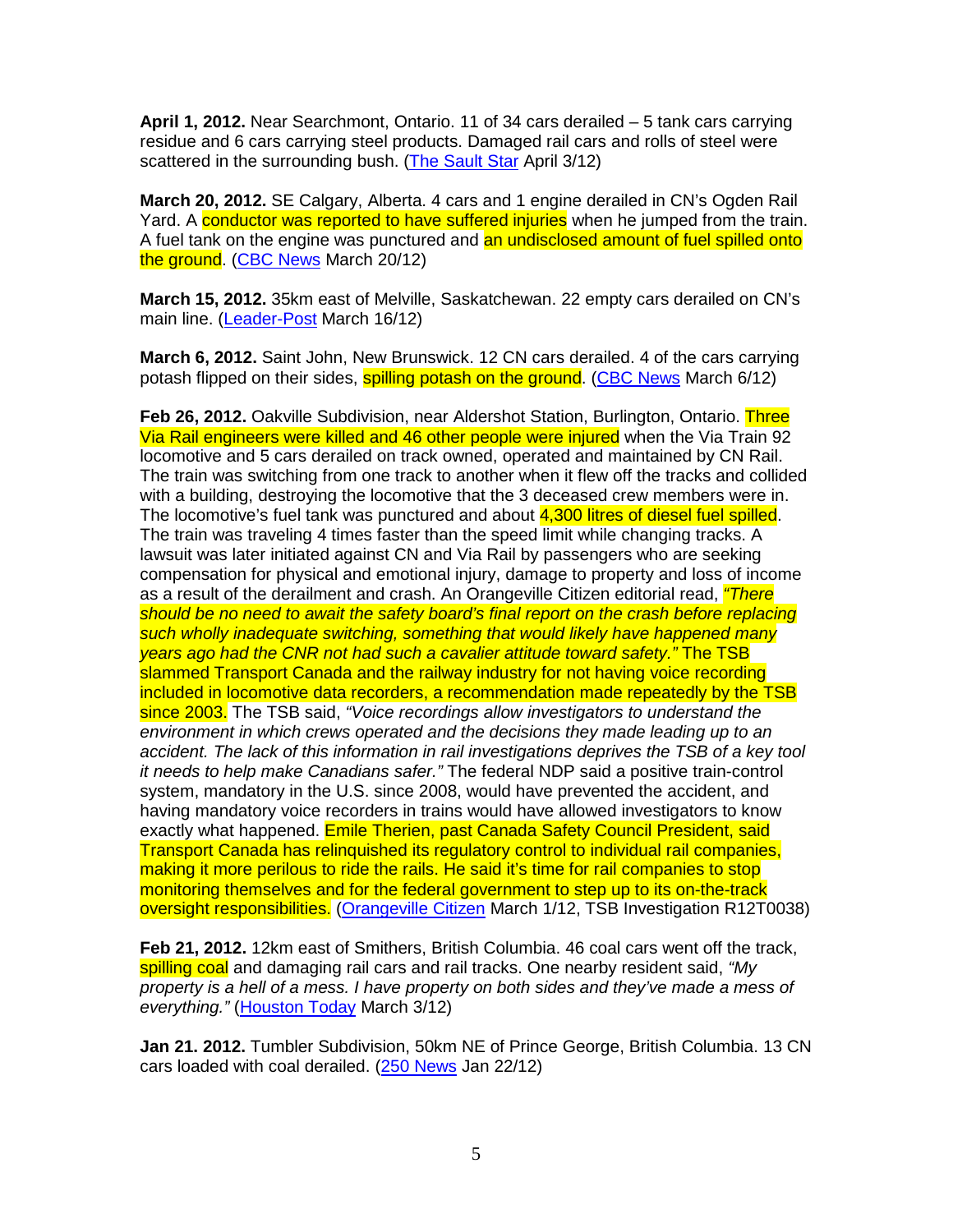**Jan 21, 2012.** Near Fabyan, Alberta. 31 cars hauling grain derailed as a CN train crossed the Fabyan Bridge on the Wainwright Subdivision main track. The outside rail in a curve at the end of the bridge rolled over, causing the derailment. About 1,760 feet of track were destroyed, 17 of the derailed cars fell into the Battle River valley far below, rail cars were destroyed or sustained major damage, and there was significant damage to the bridge itself. The TSB found that loose and broken lag screws securing the track led to the derailment. As an example of the misleading information often provided by CN public affairs staff, both Julie Senecal and Warren Chandler of CN had told Star News that all 137 cars in the train were grain cars. Shortly following the derailment, a TSB investigator informed Star News that CN's information was not correct; there were only 74 cars that contained grain, while 31 tank cars contained dangerous goods residue (up to several thousand gallons in each car), 19 were empty, 5 were auto carriers, 2 carried pulp and 4 cars carried steel pipe. (Star News March 2/12, TSB Report R12E0008)

**Jan 20, 2012.** Near Hay Lakes, Alberta. 18 cars hauling plastic pellets and other general merchandise derailed. (CBC News Jan 20/12)

**Jan 18, 2012.** 16km north of Prince George, British Columbia. 11 cars in a CN train carrying lumber and pulp products went off the tracks. (250 News Jan 22/12)

**Jan 18, 2012.** Grande Cache Subdivision, Hanlon (between Hinton & Grande Cache), Alberta. CN train with 6 locomotives, 91 loaded coal cars and 1 empty car had a number of problems that eventually resulted in 13 loaded coal cars from the 13,620-ton train being left unattended on an incline with hand brakes improperly applied. The 13 loaded cars ran away uncontrolled for about 3 miles and plowed into a stationary CN train on the main line, causing 9 loaded cars and 3 locomotives to derail. 7 of the derailed cars were destroyed and the 3 derailed locomotives were extensively damaged. 1 locomotive flipped on top of another locomotive, with 2 locomotives ending up on their side. 1 crew member was seriously injured and taken to hospital by helicopter, while 2 crew members sustained minor injuries. At least 2,800 litres of fuel and 740 tons of coal spilled, resulting in undisclosed environmental damage. About 250 feet of track were damaged. (Canadian Press Jan 18/12, TSB Report R12E0004)

**Dec 21, 2011.** Near Caribou, British Columbia. 19 CN rail cars carrying coal derailed on the main track after a wheel gave out and caused emergency braking. The TSB criticized CN and reiterated to Transport Canada to put regulations in place for wheel safety inspections on rail cars. The American Association of Railways has set a threshold of 90,000 pounds of impact for rail operators in the U.S. to pull the train and replace wheels. Unfortunately, Transport Canada has no threshold in place even though on Dec. 1, 2011 the TSB called on Transport Canada to establish one. A similar CN derailment of 36 coal cars occurred along the same line near Fort Fraser, B.C. February 12, 2011. (Canadian Press Jan 22/13, TSB Report R11V0254)

**Oct 29, 2011.** Near Meharry, Manitoba. A CN freight train and a Via Rail passenger train approached one another on the same track, without either of the crews being aware, until it was almost too late. The trains were able to come to emergency stops within 1,500 feet of one another. An October 17, 2012 TSB investigation report determined that the rail near-miss resulted when short-cuts were made to railway operating rules and procedures. The redundancy and safeguards built into the rules are often compromised when short-cuts are taken, which increases the risk of accidents. The investigation also highlighted one of many outstanding issues on the TSB's Watchlist – the need for video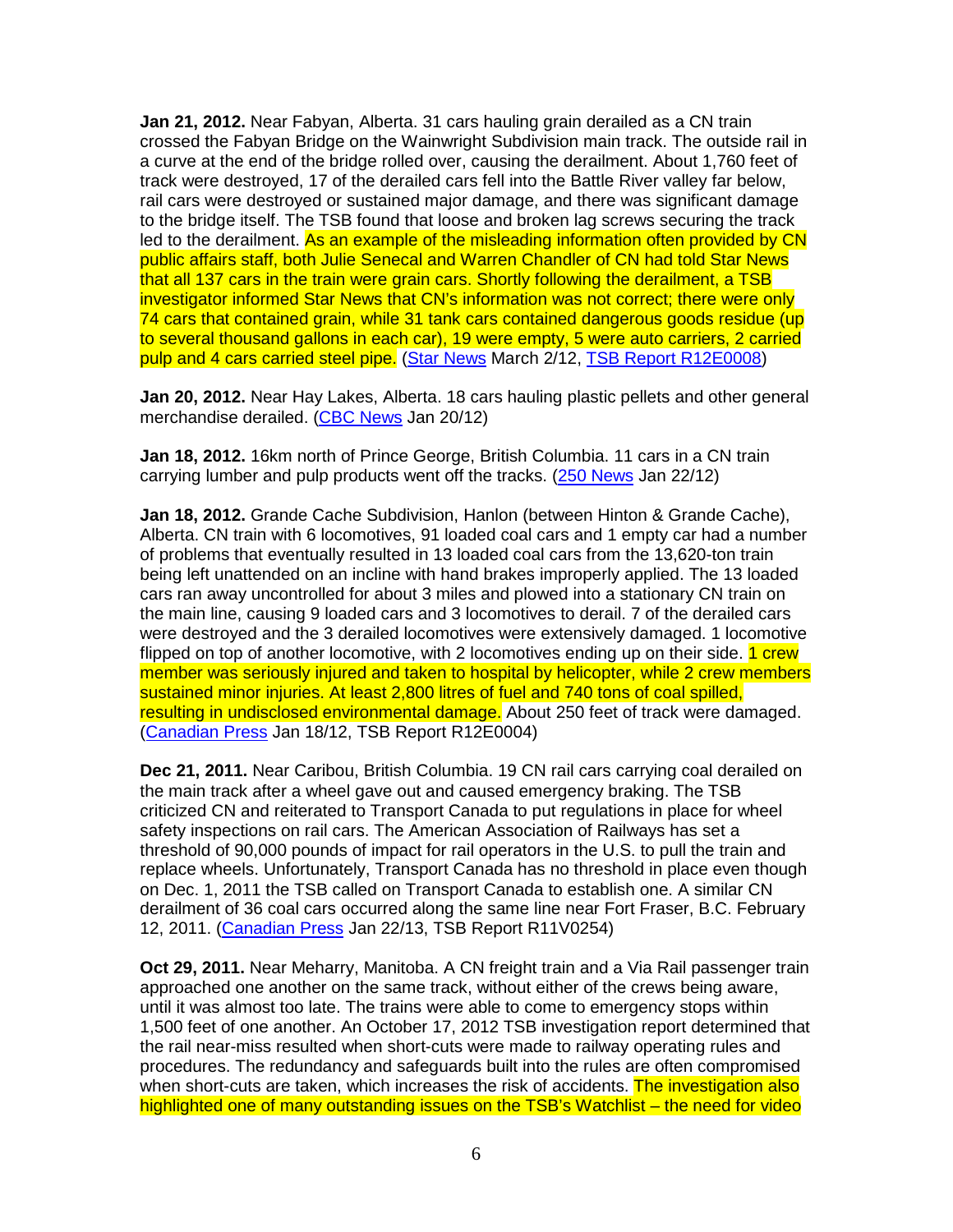and voice recorders on locomotives. The absence of such recorders has hindered many TSB investigations of rail accidents and rail near-misses, including this one. (TSB News Release Oct 17/12, TSB Report R11V0057)

**Oct 21, 2011.** Three Hills Subdivision, near Alix Junction, Alberta. A too-long freight train over 2 miles long consisting of 3 locomotives and 87 loaded cars derailed in a curve on the main track near the Ardley Bridge over the Red Deer River. The train consisted of 62 loaded double-stack intermodal cars (140 platforms) and 25 mixed freight cars. The TSB investigation found that 7 loaded double-stack intermodal flat cars (13 car bodies) derailed over a mile behind the locomotives when a sudden catastrophic failure of a rail occurred likely due to an existing defect in the rail. Several of these cars rolled down a bank and came to rest upside down. One derailed 3-unit intermodal flat car was carrying paint, paint products, sodium hydroxide, phosphoric acid and other dangerous goods. About **900 litres of phosphoric acid were spilled** and 470 feet of track were destroyed. The extent of environmental damage was not disclosed. The TSB criticized CN by indicating that their ultrasonic rail tests did not identify all the transverse defects in the older vintage rail. (TSB Report R11C0118)

**Sept 24, 2011.** Near Point-Saint-Charles, Quebec. A train exceeded the authorized speed limit at a switching crossover, causing a derailment on the main track. The TSB found that side-to-side force due to excessive speed and the sudden application of brakes caused the wheel of one of the cars to lift, leading to the derailment of 6 cars. About 650 feet of track and several track turnouts were damaged. (TSB Report R11D0075)

**July 14, 2011.** Near Waterfall, Ontario. 11 multi-platform intermodal cars carrying 86 containers derailed on CN's Bala Subdivision main track. About 6,800 feet of track were damaged or destroyed including a siding switch. The TSB reported that the derailment resulted from the combined effects of weakened track structure, worn car components condition and strained cornering behaviour of double-stack cars. (TSB Report R11T0162)

**July 14, 2011.** Kingston Subdivision, near Durham Junction, Ontario. 2 CN workers were repairing a section of track when a Via Rail train travelling on a track next to the track the workers were repairing hit and **killed one of the workers**. The TSB indicated the inappropriate use of the "Safety Watch" protocol was considered the primary factor in the fatality. The minimum required sight line at the accident location was 2,200 feet, whereas the actual sight line was less than 800 feet. The TSB criticized CN for improper or no training regarding the "Safety Watch" procedure, and criticized Transport Canada for lax implementation of its overall responsibility for rail safety. (TSB Report R11T0161)

**June 23, 2011.** 10km south of Anzac, south of Fort McMurray, Alberta. CN train derailed and an undisclosed amount of an undisclosed chemical leaked from 1 or more of the rail cars. The extent of environmental damage was not disclosed. The Fort McMurray Fire Department, Environment Canada and Alberta Sustainable Resources were all at the scene. Few details were provided by CN officials. (CHED News June 24/11)

**June 23, 2011.** Edmonton, Alberta. 1 CN freight train collided with the tail end of a second stationary CN freight train along the main track near 50<sup>th</sup> Street and the Yellowhead Freeway. The collision resulted in the derailment and toppling of 2 intermodal flat cars and 1 of the locomotives sustaining damage. As well, 6 empty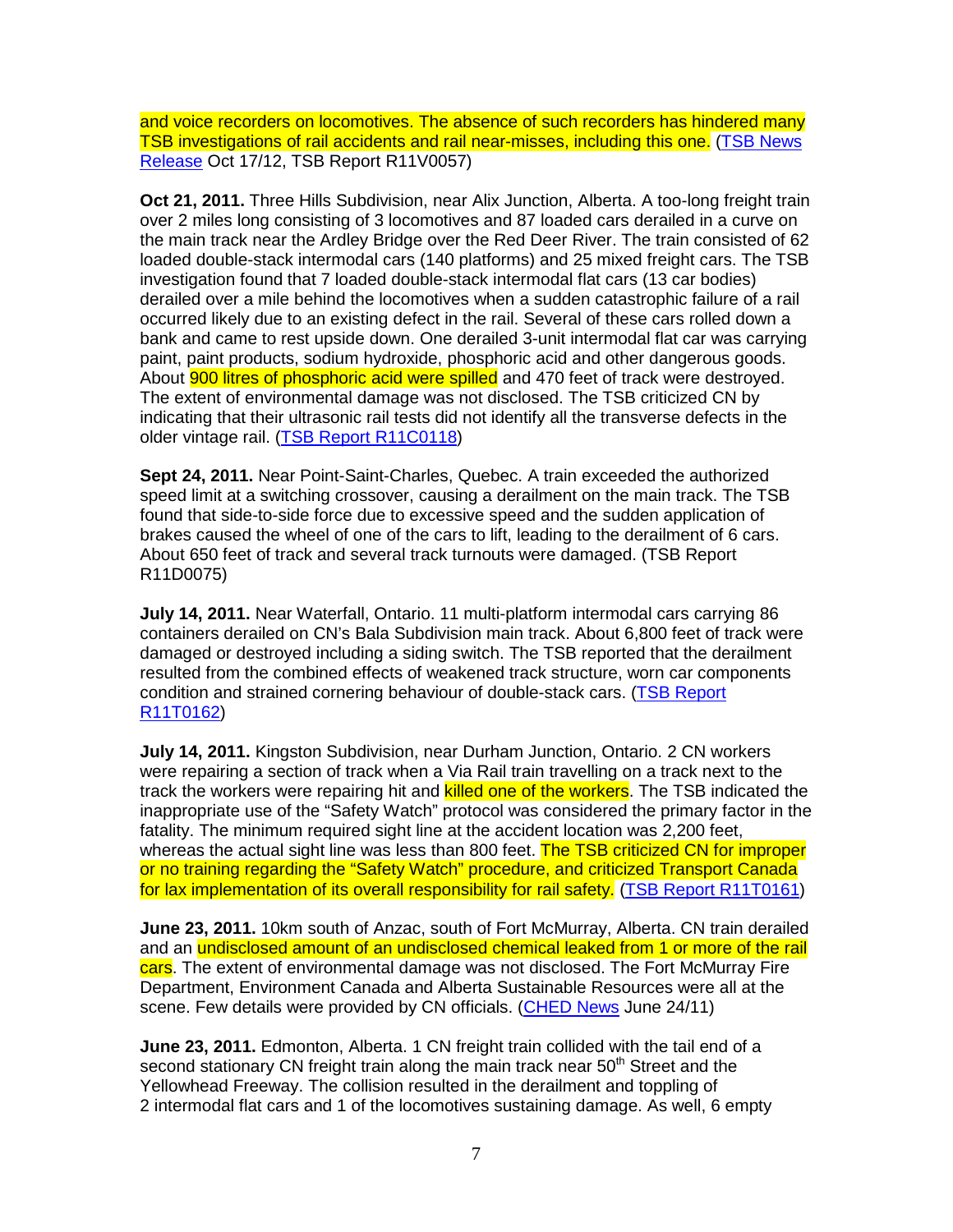containers and 2 containers loaded with waste paper and metal scrap were damaged. The TSB reported that the moving train was traveling too fast considering the short sight line distance, and that the operating crew was fatigued. (CBC News June 23/11, TSB Report R11E0063)

**June 3, 2011.** Edmonton, Alberta. A moving CN freight train collided with the tail end of a stationary CN freight train. 2 intermodal flat cars from the stationary train derailed, and the lead locomotive in the moving train was damaged. The crew in the moving train did not have a long-enough clear and direct line of sight and did not reduce train speed accordingly before it collided with the stationary train. The TSB investigation report released October 18, 2012 on the collision read, "In the absence of additional backup safety defences in signalled territory, when signal indications are not correctly identified or followed, existing defences may not be adequate to reduce the risk of collision and derailment." The TSB has had an outstanding recommendation for more than a decade regarding this problem and has identified it as an issue on its Watchlist which is a list of issues "the TSB has determined pose the most serious risk to Canada's transportation system." (TSB News Release Oct 18/12)

**May 22, 2011.** Sarnia Rail Yard, Ontario. 2 CN trains collided during switching operations in the yard. 6 tank cars carrying dangerous goods, a locomotive and 2 loaded bi-level auto carriers derailed. About 400 feet of track were damaged. Sarnia Fire and Rescue Services were on the scene and remained on site while CN crews cleaned up the mess. The TSB reported that train movement information was not properly communicated between yard coordinators and operating crews. (The Observer May 24/11, TSB Report R11T0113)

**May 17, 2011.** SW Strathcona County, near Edmonton, Alberta. A CN-caused wildfire burned several acres of a private conservation area – Bretona ConservAction Area. The Strathcona Fire Department and the landowner had to fight the fire and contain it to prevent the entire 100-acre conservation area from burning. The fire occurred only about 100m from the industrial rail yard built in 2010 as a joint project by CN, Cando Contracting Ltd. and Imperial Oil Ltd. to store 225 petroleum tank cars right next to 2 homes and 2 conservation areas. Had the fire spread into the rail yard, it would have been disastrous. CN has refused to compensate the landowner for damages resulting from the wildfire. (Railroaded News Release May 18/11)

**May 8, 2011.** Clover Bar Yard, Edmonton, Alberta. 4 freight cars jumped the tracks. CN did not share information on the contents of the derailed cars. (CTV News May 8/11)

**April 24, 2011.** Prince George CN Yard, British Columbia. A locomotive derailed and appeared to have crashed into cars that were full of coal. (250 News April 24/11)

**April 22, 2011.** Ikea (Sweden's furniture giant), Tuxedo Yards Development Corp., and Seasons (Winnipeg) JV Corp. are suing CN Rail for unspecified damages to the property where Ikea's new store was to be built in Winnipeg. More specifically, the suit claims CN has refused to remove fill and materials it dumped on the property over several decades. They also claim that while CN has removed the tracks, it didn't take away the ballast used to construct the spur track, and it also left underground drainage pipes all over the property. As well, the companies allege that when a building CN built on the site was being demolished, they found the walls contained hazardous levels of asbestos in the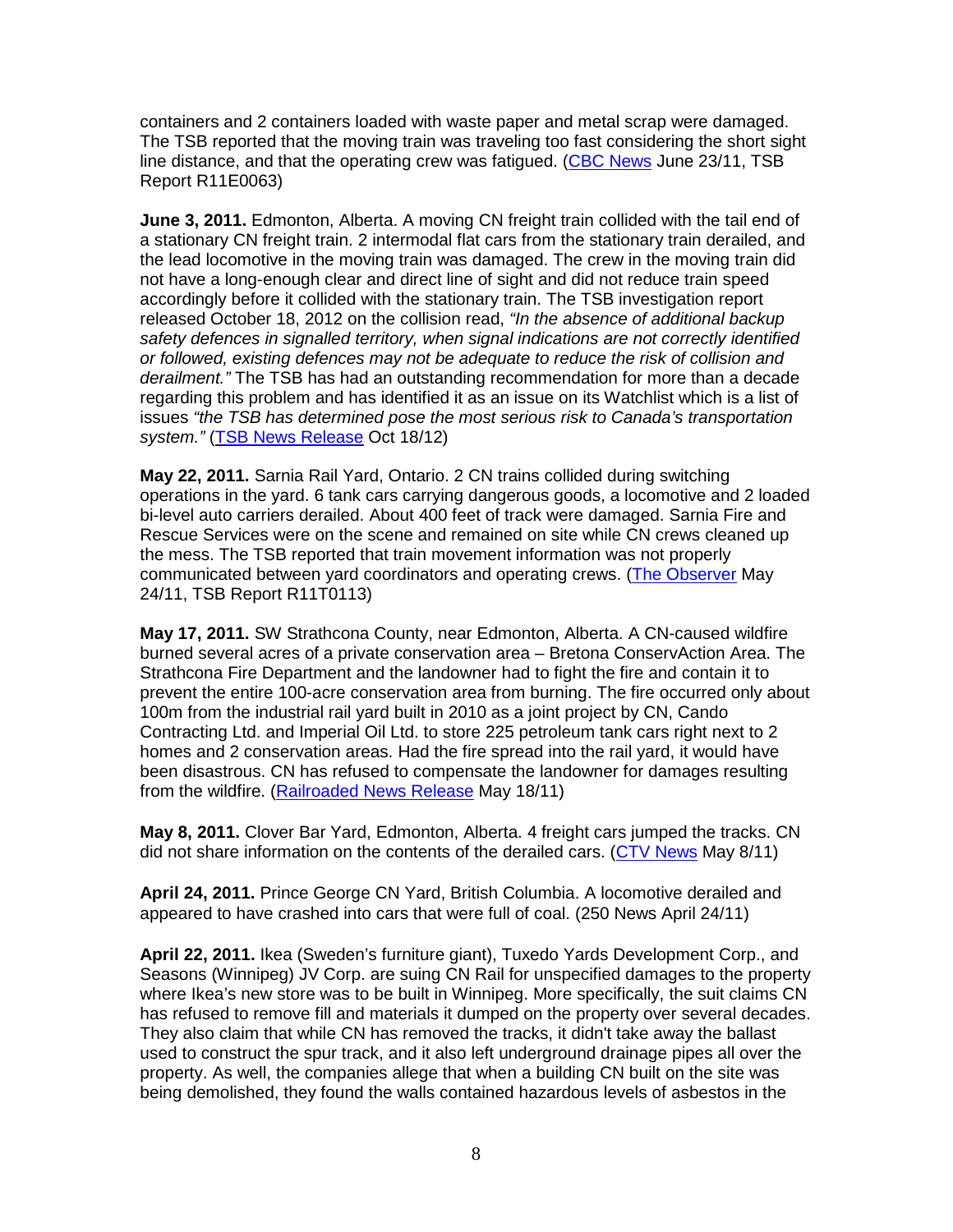vermiculite insulation. The companies claim they asked CN to remove the material, but finally did it on their own when CN didn't. (Winnipeg Free Press April 27/11)

**March 31, 2011.** Symington Rail Yard, Winnipeg, Manitoba. 10 CN cars derailed and 1 of the toppled cars **spilled an undisclosed amount of gasoline**. (Winnipeg Free Press March 31/11)

**March 27, 2011.** East of Port Hope, Ontario. At least 25 CN cars in a 116-car train derailed. The derailment, considered "significant", occurred on a main line and included spills of dangerous goods - jet fuel and propane. Booms were required in an attempt to contain the spills. A fire broke out and a "Red Alert" was issued through Emergency Management Ontario. A Red Alert means there is "a major risk to health, safety and security". Families from 20 houses were forced to flee their homes. The rail corridor was also shut down. About 67,000 litres of spilled aviation fuel were eventually recovered, while about 133,000 litres made their way into the local environment including the water system, causing undisclosed environmental damage. As with many other CN derailments across North America, CN did not allow the media near the vicinity of the spill to view clean up progress. Fuel spilled during the derailment on the shores of Lake Ontario continued to come up through a swamp area 19 months later. Production on 2 private farm properties was still not back to normal. Not only the farmland near the lake was affected, but the access roadways to them as well. Clean-up has included excavating and hauling away contaminated soil. It is not known whether CN has paid compensation to the farmers for damages. (Toronto Star March 27/11, Northumberland Today April 25/11, Northumberland Today Oct 4/12)

**March 15, 2011.** A U.S. Federal Appeals Court ruled unanimously that CN must honour conditions imposed by the U.S. Surface Transportation Board on CN's purchase of the Elgin Joliet & Eastern (EJ&E) Rail Line that runs between Illinois and Indiana. The decision means CN must pay \$68 million to cover the lion's share of costs in building 2 underpasses in the Chicago area to mitigate rail crossing traffic jams. CN has been battling with 33 communities along the EJ&E main line that are concerned about CN's aggressive approach to the EJ&E takeover. Communities have been concerned about increased rail traffic, increased noise and diesel exhaust pollution, adjacent property devaluation, and increased traffic jams at many rail crossings which have very significant impacts on emergency vehicle response times. (Chicago Business March 15/11)

**March 11, 2011.** A British Columbia Provincial Court convicted CN of an offence under the federal Fisheries Act. CN was sentenced to pay \$75,000 for spilling a deleterious substance – diesel fuel - into a fish-bearing river. In January 2009, Environment Canada was notified of a diesel slick near the confluence of Barker Creek and the Fraser River in B.C. Their investigation confirmed that the source was a fuel pumping station at the CN Rail Thornton Yards. (Daily Commercial News March 14/11)

**End of Feb 2011.** Kennedy Siding, Pine Pass, British Columbia. CN train carrying 16 propane cars derailed. (250 News Feb 26/11)

**Feb 12, 2011.** Fort Fraser, British Columbia. 36 of 104 loaded CN coal cars derailed on the main track. A rail car wheel fractured when a crack, which had been growing over a period of time, reached such a size that the wheel could no longer support normal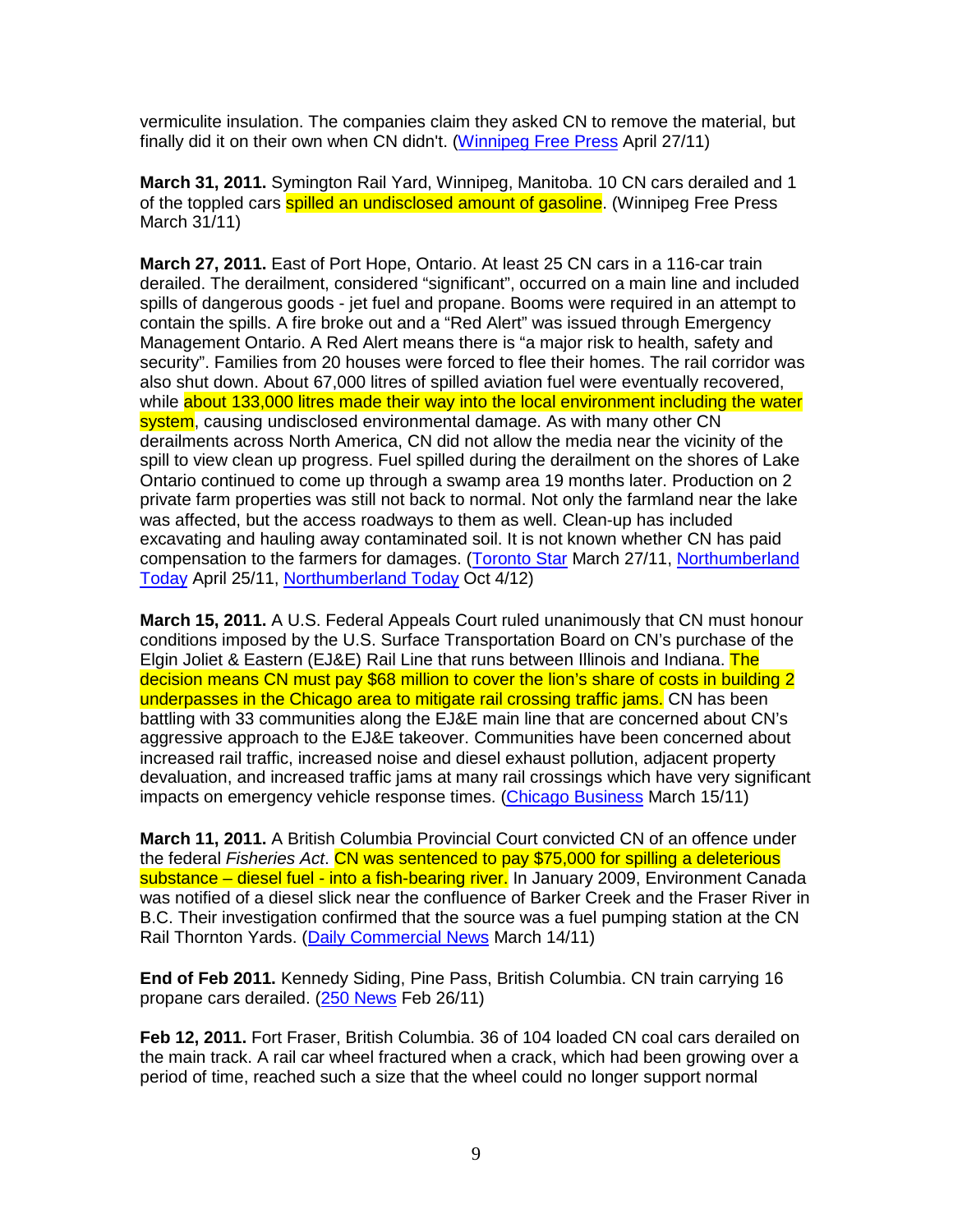service loads. 19 loaded CN coal cars went off the tracks on the same line near Caribou, B.C. December 21, 2011. (TSB Report R11V0039)

**Feb 7, 2011.** Mussey Township, St. Clair County, Michigan. 4 CN cars derailed, **spilling** ammonia nitrate, which is used as a fertilizer. CN did not disclose how much ammonia nitrate was spilled. (The Times Herald Feb 7/11)

**Jan 6, 2011.** Vernon Township, Michigan. A CN train that derailed **spilled hydrochloric** acid, forcing about 35 nearby residents to evacuate their homes. 12 of about 100 cars came off the tracks, including 4 that toppled over on their sides. 10 tank cars were loaded with toxic hydrochloric acid, 1 carried flammable ethanol and the other was a freight box car. At least 1 tank car with a capacity of 20,000 gallons spilled hydrochloric acid and a cloud of gas drifted into the surrounding area. Hydrochloric acid is toxic and can damage eyes, skin, lungs and other organs. Local authorities monitored air and water quality before lifting the evacuation notice. A CN public relations spokesperson refused to share information on the health of the train crew, saying it is company policy not to discuss the status of employees. CN also did not disclose how much hydrochloric acid had spilled or the extent of environmental damage. (Washington Post Jan 7/11)

**Jan 2, 2011.** 10km west of Tête-Jaune Cache, British Columbia. 33 of 113 loaded CN coal cars derailed at a bend in the track next to the Fraser River, on their way to Prince Rupert. The derailed cars slid onto the riverbank, **spilling an undisclosed amount of coal**. (Each car carries up to 1 million kg of coal.) A small marsh that drains into the Fraser River was directly impacted by the spilled coal. Crews worked several days clearing up the mess and removing all the debris. A veteran CN employee said the derailment could have been caused by any number of rail defects. (Rocky Mountain Goat Jan 5/11)

**Dec 27, 2010.** Neenah Rail Yard, Wisconsin. Part of a 99-car CN train - 11 empty freight cars - derailed and 7 of them toppled over on the main line. An undisclosed length of track was damaged. (Chicago Tribune Dec 27/10)

**Dec 21, 2010.** The U.S. Surface Transportation Board fined CN \$250,000 for intentionally under-reporting train blockages at railroad crossings along the EJ&E line between Illinois and Indiana. The decision was the first fine ever imposed on a railroad by the U.S. Surface Transportation Board. The decision stated that an investigation into Canadian National's reporting of the blockages, "supports the conclusion that CN has knowingly violated the Board's orders that CN report, on monthly and quarterly bases, the date and descriptive information for each crossing blockage exceeding 10 minutes in duration." For example, U.S. Representative Judy Biggert indicated that CN had reported only 14 blocked crossings lasting 10 minutes or longer for a particular reporting period, whereas the actual number was 1,457, over 100 times the reported number. TRAC (The Regional Answer to Canadian National) stated, "The STB decision brings to light a serious flaw in how railroads are regulated." TRAC has indicated that more needs to be done to ensure that communities across the U.S. are not harmed by CN's lack of respect for U.S. citizens. (nwitimes.com Dec 21/10, several other sources)

**Dec 10, 2010.** Prichard, Alabama. At least 10 CN cars loaded with coal derailed and 3 overturned, spilling an undisclosed amount of coal and closing Highway 45. (FELA Lawyer News Dec 10/10)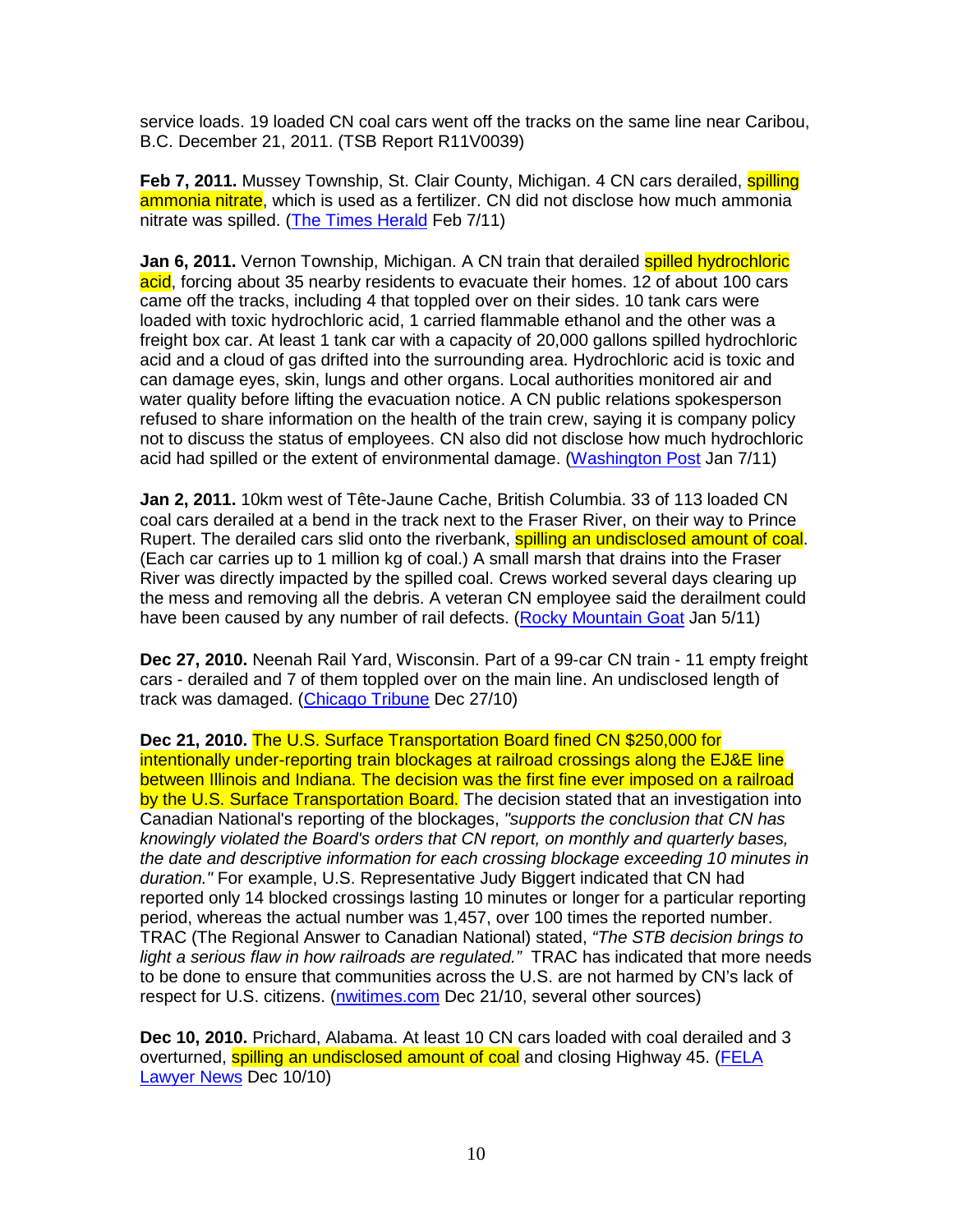**Nov 27, 2010.** Williams Lake, British Columbia. 2 locomotives derailed, disrupting traffic at a public crossing just north of a rail yard. (Williams Lake Tribune Dec 2/10)

**Nov 21, 2010.** Scotford Rail Yard, Fort Saskatchewan, Alberta. 14 CN cars fell off the track – 10 tank cars and 4 general freight cars - a short 3 months following a 43-car derailment in the same yard. Another CN derailment in the same yard April 6, 2005 involved a hydrogen peroxide spill. (Fort Saskatchewan Record Nov 25/10)

**Nov 19, 2010.** East of Vibank, Saskatchewan. 2 locomotives and 1 empty hopper car derailed, closing Highway 48 for 2 days while CN cleared the derailed locomotives and car, and repaired damages. (Regina Leader Post Nov 20/10)

**Nov 5, 2010.** SW Strathcona County, near Edmonton, Alberta. The first petroleum tank cars were moved in to an industrial rail yard joint ventured by Cando Contracting Ltd., CN and Imperial Oil Ltd. Construction of the new rail yard began June 21, 2010 and was completed by late October. Up to 225 tank cars owned by Imperial Oil Ltd. are to be stored and moved in and out of the rail yard. The rail yard was built only 68m from one home and 163m from another home, and only 30m from 2 conservation areas. This violates minimum set-back distance requirements of the Railway Association of Canada, Federation of Canadian Municipalities and CN's own policy, all of which indicate that new rail yards are not to be built within 300m of any homes. Construction and operation of the rail yard also breaches federal transportation, railway safety and environmental legislation and regulations; Alberta environmental protection and drainage legislation; Canadian Rail Operating Rules; CN environmental policies; CN community relations policies; Imperial Oil environmental policies; and, Imperial Oil community relations policies. (Railroaded News Release July 21/10, Railroaded News Release Nov 8/10)

**Oct 18, 2010.** Kingston Subdivision, near Lancaster, Ontario. CN train derailed 18 cars on the main track, including 6 cars containing dangerous goods. An undisclosed amount of sodium cyanide (solid) was spilled. As a precautionary measure, residents in close vicinity to the accident site left their homes. About 1,000 feet of track were damaged or destroyed. The train consisted of 2 locomotives at the head of the train and 122 cars (59 loaded, 63 empty). It weighed 8,350 tons and was 7,105 feet long. The train derailed due to a rail roll-over partly attributable to improperly assembling the train. (TSB Report R10D0088)

**Oct 10, 2010.** New Haven, Michigan. About 3,000 gallons of diesel fuel spilled from a CN locomotive, causing undisclosed environmental damage. (The Voice News Oct 11/10)

**Oct 8, 2010.** Parry Sound, Ontario. CN train carrying dangerous goods derailed. 19 cars fell off the tracks, 15 of them containing extremely flammable propane and fuel oil. A major emergency response included evacuations, road closures and fire crew deployment. Many rail cars and 1,000 feet of track were damaged. About 40 gallons of fuel oil were spilled. (Cottage Country Now Oct 8/10)

**Oct 2, 2010.** Near Newbrook, NW of Edmonton, Alberta. 2 locomotives and 18 cars derailed on the way from Edmonton to Fort McMurray in a 1½ mile long train with 3 locomotives and 162 cars. (Edmonton Journal Oct 3/10)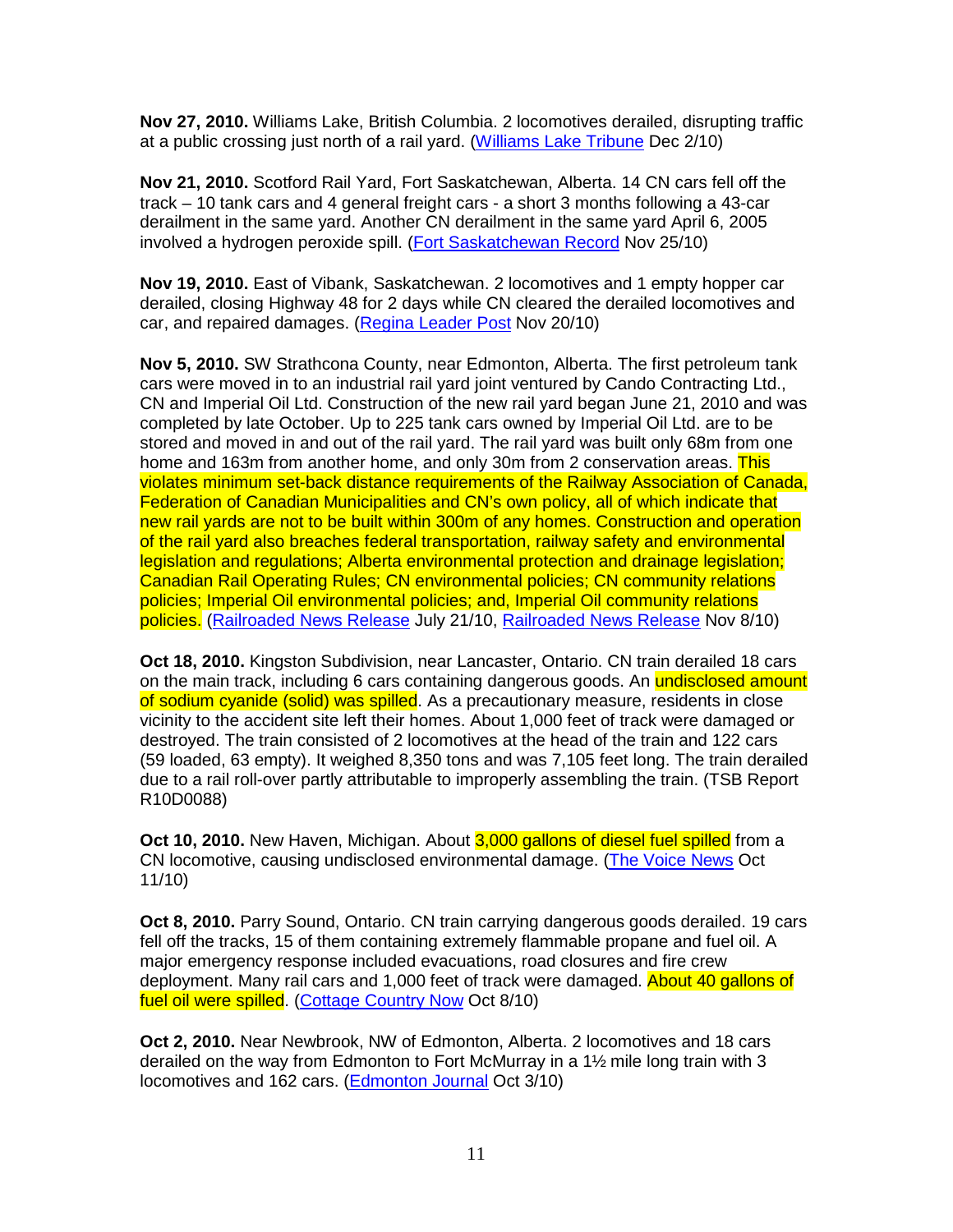**Oct 1, 2010.** Near Falding, Ontario. CN freight train derailed 21 cars on the main track. The derailed cars included 8 loaded tank cars containing liquefied petroleum gas and 7 loaded tank cars containing fuel oil. A number of homes in the vicinity of the derailment were evacuated. The TSB found that the train was not properly assembled, braking instructions were not properly followed, and the locomotive engineer was fatigued. (TSB Report R10T0213)

**Sept 30, 2010.** Brimson, North of Two Harbors, Minnesota. 2 CN ore trains collided after one of the trains carrying 116 cars full of taconite ore left a siding and entered the main track before getting permission. It later collided with a CN train with 118 empty rail cars. 3 locomotives and 14 cars derailed, all 5 crew members from both trains were injured, and the derailment resulted in over \$8 million in property damages. The NTSB blamed the collision on the loaded train entering the main line without permission and a lax CN policy on train right-of-way communication on a route without signals. (Duluth News Tribune Feb 12/13)

**Aug 23, 2010.** Saint-Maurice Subdivision, near Clova, Quebec. 17 CN cars (16 loaded and 1 empty) derailed and about half of the cars toppled over on their sides on the main track. About 1,300 feet of track were destroyed. The derailment zone covered a distance of about 1,300 feet. The derailed equipment consisted of 10 gondola cars loaded with wood chips, 1 covered hopper car (sodium cyanide residue), and 6 covered cars carrying newsprint. The train was made up of 5 locomotives and 95 cars (90 loaded and 5 empty), it weighed 13,100 tons and was 5,640 feet long. The derailment occurred when a track slid sideways as the train was passing over it. (TSB Report R10Q0037)

**Aug 18, 2010.** Scotford Rail Yard, Fort Saskatchewan, Alberta. 43 CN tank cars carrying 7 types of hazardous goods including diesel and liquefied petroleum gas derailed, many of them toppling over on their sides. The derailment occurred during switching operations - 1 CN train was shoving 50 loaded and 5 empty cars in the yard when the movement collided with 46 parked empty cars on the track. It is not known whether there were any hazardous products spilled or whether there was any environmental damage, as CN staff made sure no members of the public were allowed near the site. The TSB attributed the derailment to human error and to the poorly lit rail yard during a night time operation. Other CN derailments in the same yard include one April 6, 2005 and another one November 21, 2010 (Edmonton Journal Aug 19/10, Railroaded News Release Aug 19/10, TSB Report R10E0096)

**July 31, 2010.** 15km south of Lytton, British Columbia. A water bomber crashed in the Fraser Canyon while fighting a CN-caused wildfire, killing the pilot and co-pilot. (FireFightersCloseCall.com Aug 1/10)

**July 21, 2010.** 10km east of Prince George, British Columbia. 16 CN cars loaded with coal derailed.

**July 20, 2010.** Tk'emlups First Nation Reserve, near Kamloops, British Columbia. A fire investigator is confident that a CN engine in a rail yard ignited a large grass fire on the Tk'emlups First Nation Reserve. In 2009, the City of Kamloops billed CN for \$20,000 for firefighting when sparks from a train ignited a 3-day blaze. These are just a few examples of the many fires caused annually by CN. Idling and slow-moving locomotives, such as in rail yards, pose particularly high fire hazards. (Kamloops Daily News July 23/10)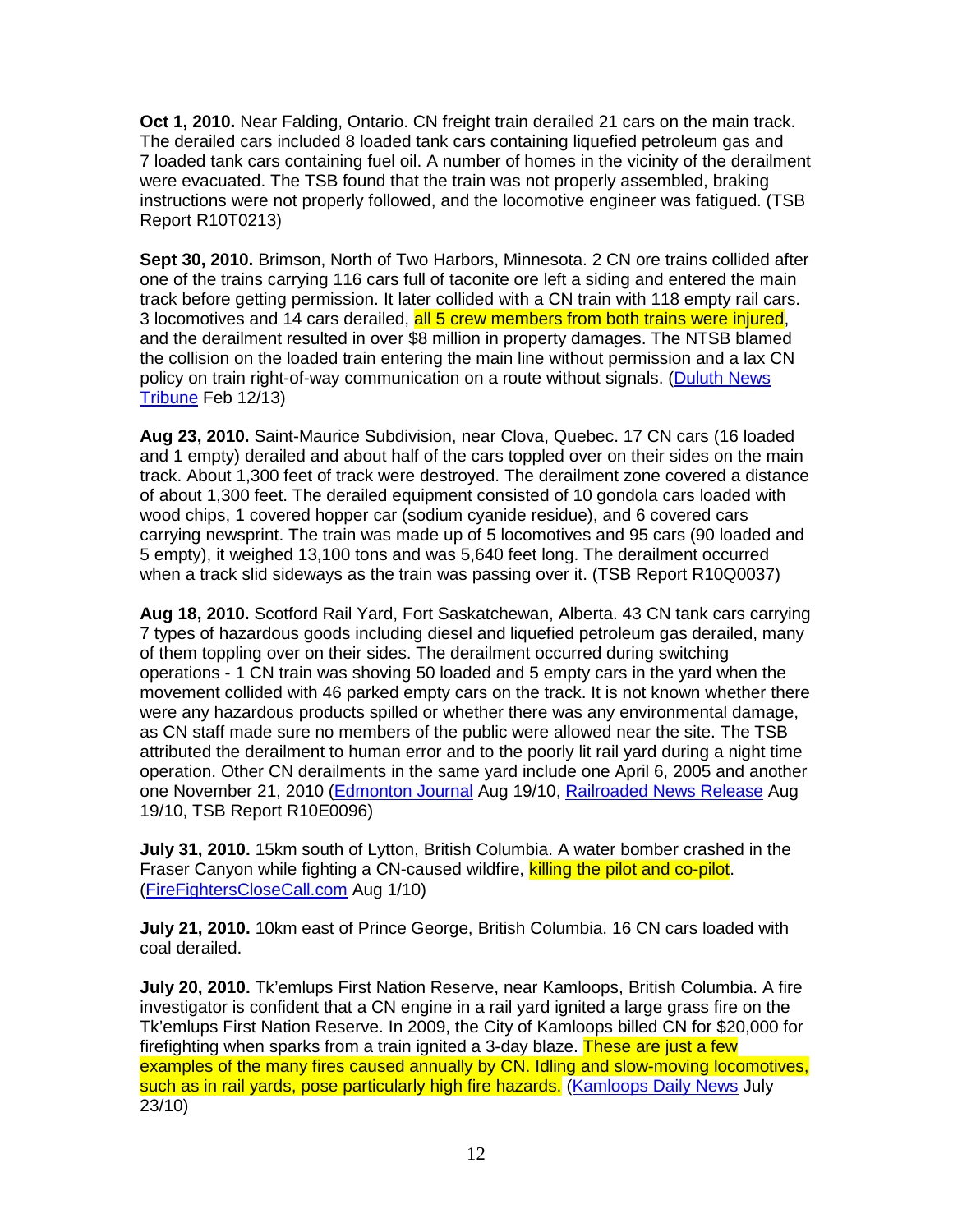**July 6, 2010.** Jasper Yard, Jasper, Alberta. A CN freight train collided with a Via passenger train while passengers were disembarking on the station track. The passenger train was pushed to a 45° angle. The CN l ocomotive and one of the Via passenger cars were damaged. The TSB attributed the accident to human error – improper communication between the 2 crews. (TSB Report R10E0080)

**June 15-28, 2010.** Between Sarnia, Ontario and Port Huron, Michigan. About 2,000 rail tank car loads of biodiesel were moved back and forth repeatedly across the Canada/U.S. border without unloading the cars. One CN worker said, "In 25 years, I'd never done anything like it…The clerk told me it was some kind of money grab. We just did what we were told." CN made \$2.6 million from the money-making scheme. (UPI Dec 3/12)

**March 30, 2010.** Pickering, Ontario. 9 cars of a 149-car CN train stretching 9,383 feet and weighing 12,166 tons jackknifed and derailed at the Pickering GO Station on the main track. 1 car spilled a load of lumber and the fuel tank of one of the 3 locomotives was punctured and **spilled 50 litres of diesel fuel which caught fire**. Local residents were concerned about the sixth derailment in as many years along this section of track running from Whitby to Pickering. This is of particular concern to Canadians living next to railways, considering that 12% of all rail traffic carries dangerous goods, according to the Railway Association of Canada. In April 2011, the TSB issued a scathing investigation report faulting the way in which this latest train was assembled. The train was pulled by 3 locomotives, all located in the front of the train, a method the TSB has blamed for a number of other CN derailments involving these too-long and too-heavy trains. Following a similar CN derailment near Brighton, Ontario in 2009, CN had pledged to start building trains over 8,500 feet long by spacing locomotives throughout the train, a technique known as distributing power, which cuts down on in-train forces. The TSB has investigated 10 derailments that involved longer, heavier trains and excessive in-train forces. 9 of these were Canadian National trains. CN has the lowest safety level rating, 1 or 2 on a scale of 5. One of many reasons identified for this poor safety record is the lack of dialogue by CN management with its train operators and the general strained relationship between the railway union and CN management. A "culture of fear" is known to exist within CN, and workers are reluctant to bring safety risks to the attention of their supervisors for fear of reprisal. (TSB Report R10T0056, The Toronto Star March 31/10, Financial Post April 15/11, Consider This April 21/11)

**March 2, 2010.** Morrisburg, Ontario. CN train derailed 26 cars on the Kingston Subdivision main track. The train comprised 2 locomotives and 121 cars (53 loaded, 68 empty). It was 8,703 feet long and weighed 9,641 tons. About 1,400 feet of track, including 4 crossovers, were damaged. The TSB blamed the derailment on a cracked axle and insufficient inspections by CN. (TSB Report R10T0035)

**Feb 25, 2010.** St-Charles-de-Bellechasse, Quebec. A Via Rail passenger train on CN track entered a siding track at excessive speed resulting in 2 locomotives and 6 passenger cars derailing on the main track. 2 locomotive engineers and 5 passengers were injured. A house, garage and 6 motor vehicles were destroyed. Via passenger cars and siding track were also extensively damaged. **About 3,000 litres of diesel fuel spilled** from the derailed train, causing undisclosed environmental damage. The TSB reported the following factors as contributing to the derailment: snow accumulation, poor visibility, misinterpretation of the advance switching signal, and safety deficiencies related to medical testing for employees (slow transfer of medical information for locomotive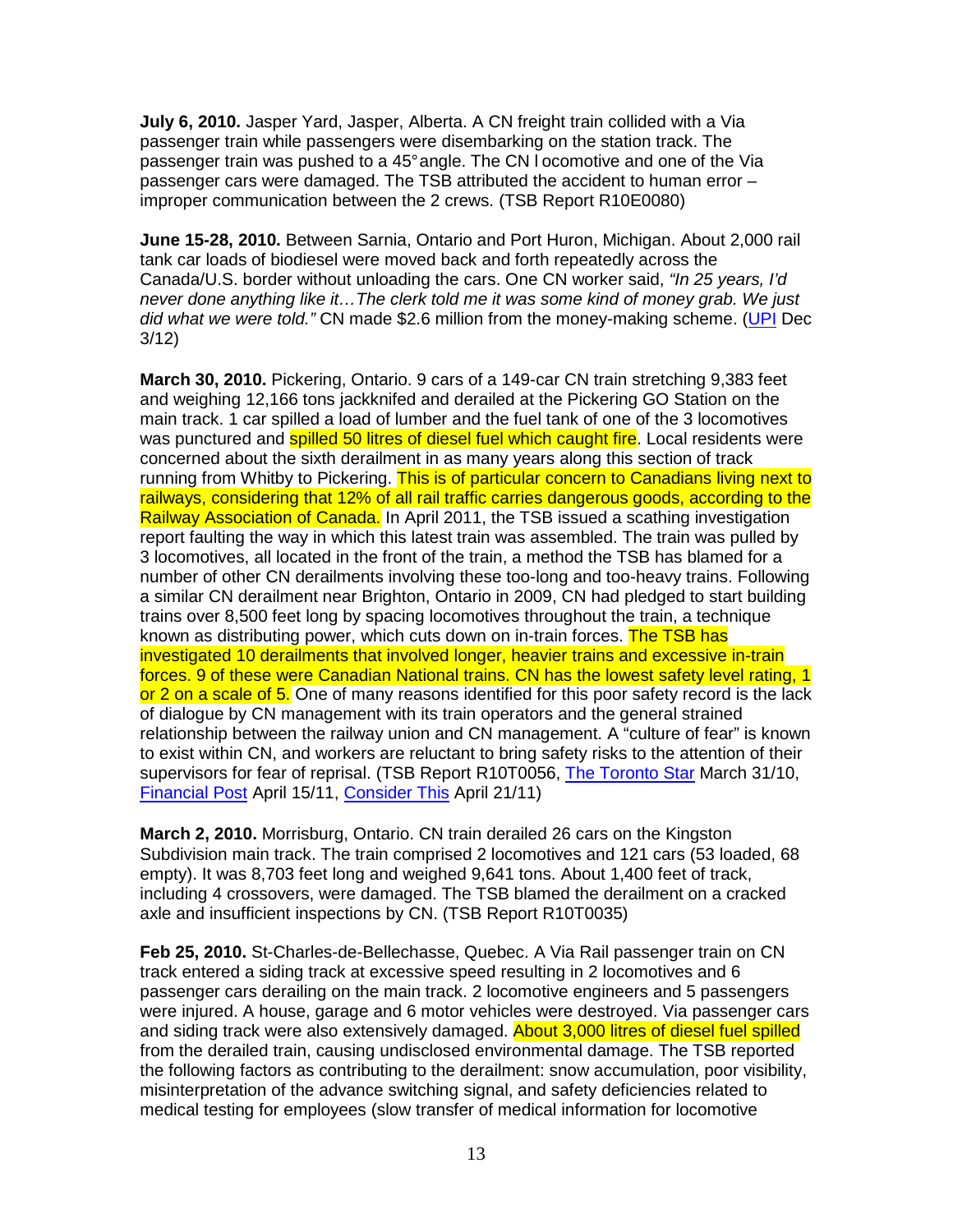engineers hired by Via Rail from CN and other railways). When the TSB investigation report was released March 6, 2012, TSB officials said Canadians have reason to fear rail safety because the rail industry and Transport Canada refuse to recognize the necessity of maintaining and in many cases improving rail safety measures. (CTV News March 6/12, TSB News Release March 6/12, TSB Report R10Q0011)

**Feb 9, 2010.** MacMillan Yard, Toronto, Ontario. 2 CN cars derailed in the yard during switching operations. 1 of the cars, a tank car, broke into 2 sections and **spilled its entire** load of about 57,000 litres of ferric sulphate - a hazardous corrosive liquid - along the roadway and adjacent tracks. The extent of environmental damage from the spill was not disclosed. 3 additional cars were damaged. The TSB reported that the tank split in 2 due to a small fatigue crack at a weld seam that should have included a reinforcing pad. (TSB Report R10T0020)

**Dec 5, 2009.** Rivers Subdivision, near Spy Hill, Saskatchewan. A CN freight train derailed 36 cars on the main track, including 22 tank cars loaded with dangerous goods – liquefied propane, benzene, plastic pellets. An undisclosed quantity of dangerous goods was subsequently spilled, resulting in a fire which initially involved 34 of the cars and burned for 6 days. All residents within a 1.6-kilometre radius were evacuated. About 400 feet of track were destroyed. The extent of environmental damage was not disclosed. The train consisted of 2 locomotives at the head of the train and 168 cars (142 loaded, 26 empty). It weighed 12,423 tons and was over 2 miles long. The TSB determined the probable cause of the accident was the sudden failure of a rail that had persistent surface defects. (TSB Report R09W0252, several additional sources)

**Nov 21, 2009.** Lac-St-Jean Subdivision, Sainte-Tite, Quebec. A CN train derailed 10 cars (5 loaded and 5 empty) on the railway bridge across des Envies River. About 200 feet of the main track were damaged and one span of the bridge was destroyed. The train consisted of 2 locomotives and 11 cars (5 loaded and 6 empty). It weighed 1,250 tons and was 850 feet long. The derailment was caused by a fatigued rail on the bridge that had developed numerous defects over time. (TSB Report R09Q0047)

**Nov 17, 2009.** Yale Subdivision, near Komo, British Columbia. A CN freight train consisting of 1 locomotive, 45 loaded cars and 13 empty cars struck a debris slide of rock, mud and trees on the main track that derailed the locomotive and 3 cars loaded with copper concentrate. The train struck the slide, rode up and over it and came down on the other side where the locomotive rolled over onto its side. The first 3 cars behind the locomotive jackknifed and derailed. About 833 gallons of fuel were spilled from the locomotive, which overturned on its side, resulting in undisclosed environmental damage. The locomotive engineer sustained contusions and a laceration to his right leg. The conductor suffered a fractured right thumb and contusions. Both were taken by ambulance to the hospital in Hope. The train weighed 6,394 tons and was 3,519 feet long. (TSB Report R09V0235)

**July 17, 2009.** Limoilou Yard, Quebec City, Quebec. 5 CN tank cars derailed. A turnout and about 180 feet of track were damaged. Aviation fuel, which is extremely flammable and explosive, leaked from one of the tank cars. A safety perimeter was established around the derailment area. The Dufferin-Montmorency Highway and neighbouring public roads were closed to traffic. The derailment occurred when a track in one of the yard switches rolled over due to the lateral forces exerted by the heavy tank car wheels. (TSB Report R09Q0030)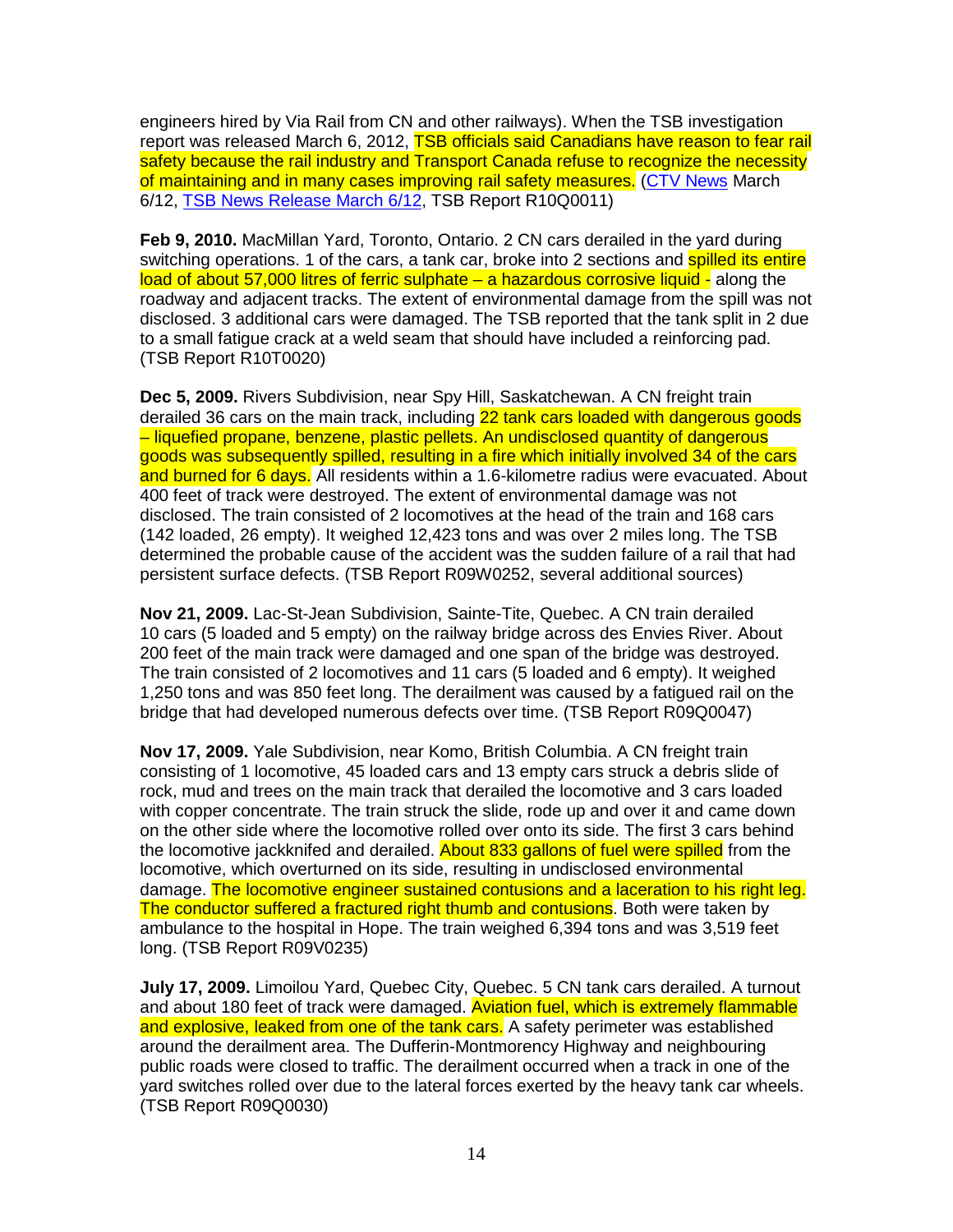**June 28, 2009.** Redditt Subdivision, Jones, Ontario. A CN train collided with the tail end of another CN train which was stopped on the main track. As a result of the collision, the 4 intermodal cars (six platforms in total) from the stationary train and the 3 locomotives from the moving train derailed. The locomotive engineer from the moving train was transported to hospital with injuries. The TSB reported miscommunication between the rail traffic controller and the operating crew of the moving train. (TSB Report R09W0118)

**June 19, 2009.** Cherry Valley, Illinois. 19 of 74 tank cars carrying flammable ethanol, derailed at a highway railway crossing where cars waited for the train to pass. 13 of the derailed cars were punctured, causing the ethanol to spill which exploded into a huge fireball. The train, hauling a total of 114 cars, was carrying about 2 million gallons of ethanol. One 44-year-old woman waiting at the railway crossing burned to death, and 9 to 11 others were injured (reports vary). The dead woman's husband was burned but survived and her 19-year-old pregnant daughter was injured and lost her baby. 600 nearby homes were evacuated due to the intensity of the ethanol fire. About 60,000 gallons of ethanol spilled into a creek that flows into the Rock and Kishwaukee rivers, killing a minimum of 72,350 fish, many of which were game species. The Illinois Attorney General found CN Rail responsible for what was characterized as the single-largest fish kill that was not natural in the history of the state of Illinois. Monetary damages were estimated to total \$7.9 million. The NTSB investigation found a washout of the tracks, a failure of CN's emergency communications, and inadequate design of the tanker cars all contributed to the derailment and severity of the accident. The NTSB report released in February 2012 contained many more criticisms of CN. Associated Press research of U.S. statistics revealed that ethanol tank cars have been breached in at least 40 serious accidents between 2000 and mid-2012. An Illinois District County Court ordered CN to pay US\$36 million to settle 2 negligence lawsuits that revealed Canada's largest railway was negligent in the operation, maintenance and supervision of the train and track. (Associated Press Sept 12/12, Rock River Times June 6/12, NTSB Report RAR-12-01)

**May 22, 2009.** CN Walker Yard, Edmonton, Alberta. A fire broke out in the rail yard and was contained within about an hour. Generally, rail yards pose high fire risks because extremely flammable diesel fuel, oil, grease and solvents leak and drip all over the ground from locomotives and rail cars. As well, tank cars carrying flammable products often ignite during derailments and spills in rail yards. (Edmonton Sun May 23/09)

**May 19, 2009.** Becancour, Quebec. A stub sill was reported broken on a tank car loaded with chlorine at a chemical plant. (A stub sill is part of the frame which connects the tank cars.) Based on this particular type of fault, the **TSB warned, "that tens of thousands of** faulty railway cars may be in operation, hauling dangerous goods across Canada". (TSB Report R09W0016)

**March 21, 2009.** Kingston Subdivision, near Brighton, Ontario. 6 of 137 CN rail cars were ripped off the main track - 3 carrying hazardous materials - after the train, which stretched nearly 2.7km, came to an unexpected and abrupt stop. This forced some of the heavier loaded cars in the back of the train to crash into some lighter empty ones closer to the front, causing the knuckle on the 107<sup>th</sup> car to break. CN and others have been realizing significant cost savings by increasing the length and weight of their trains, and by improperly assembling them, but at the same time this practice is compromising safety. As a result of the increasing number of derailments of too-long, too-heavy and improperly assembled trains, the federal government launched a 2-year study in an attempt to develop regulations to address the problem. (TSB Report R09T0092)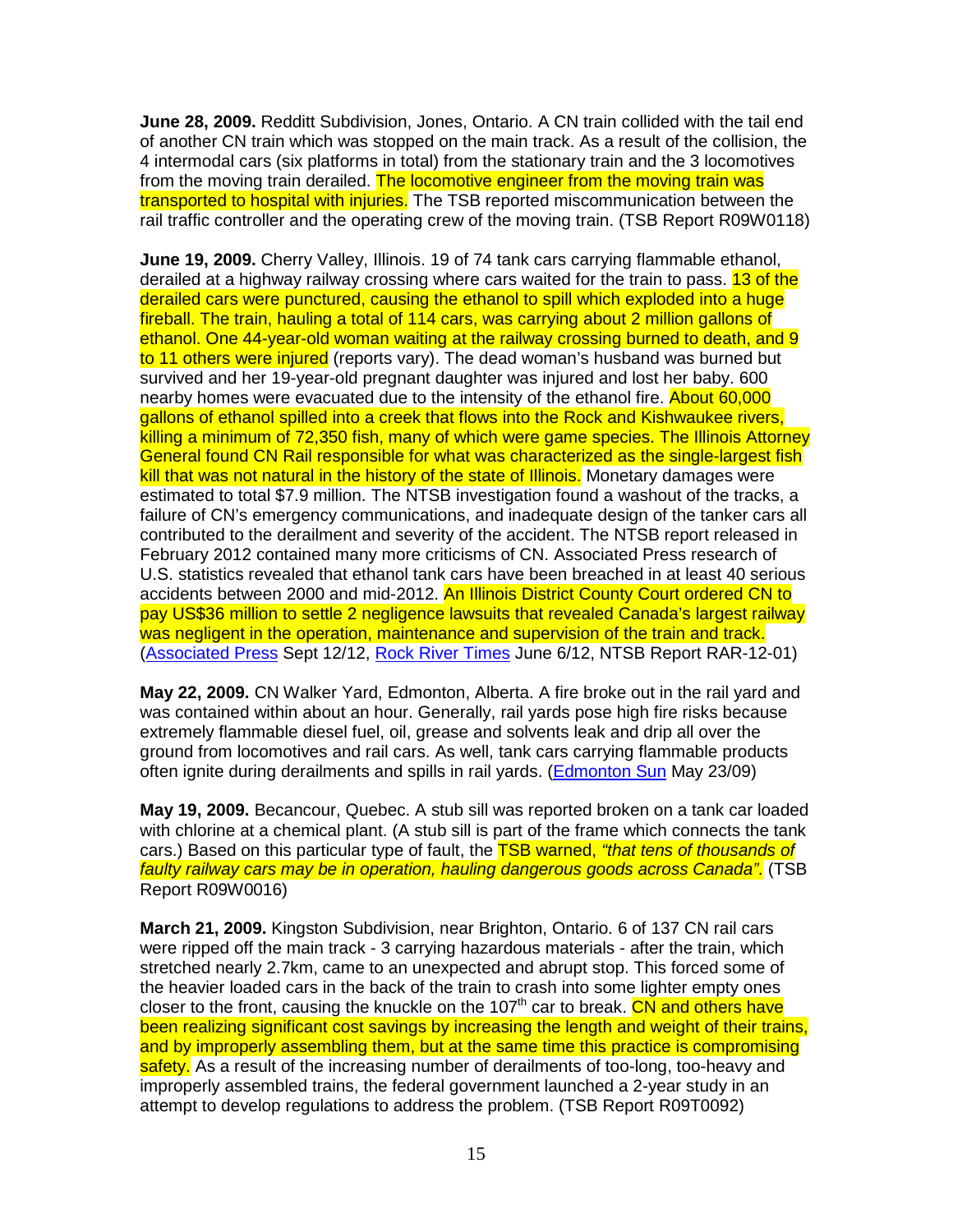**Feb 13, 2009.** Allanwater Subdivision, Robinson, Ontario. A CN freight train derailed 2 locomotives and 29 cars on the main track. The derailed cars included a load of sodium chlorate and 2 loads of propane. The derailed cars struck an 800-gallon wayside propane tank that fuelled a switch heater, puncturing it and igniting an explosion and fire. The fire engulfed most of the derailment site, including approximately 15 of the 29 derailed cars. 2 tank cars of lard and a carload of lumber were consumed in the fire. Several bulldozers and large backhoes were brought to the accident site to contain the fire and to work on restoring the rail line. The heavy equipment spread the damaged rolling stock about the site and covered it in snow in an effort to extinguish the fire, which burned for about 24 hours. The train consisted of 2 locomotives at the head of the train and 94 cars. It weighed 10,386 tons and was 6,061 feet long. The TSB was unable to determine the cause of the derailment because the wrecking and restoration work had commenced without TSB consent. (TSB Report R09W0033)

**Jan 14, 2009.** Near Dugald, Manitoba. A faulty stub sill went undetected, allowing a tank car loaded with 51,500 pounds of flammable liquid propylene to separate from the rest of the train before coming to a stop. (A stub sill is part of the frame which connects the tank cars.) In a scathing report issued August 25, 2010, the TSB said the lack of formal protocols to record and report stub sill failures may prevent other broken parts from being found before the next accident. The TSB warned "that tens of thousands of faulty railway cars may be in operation, hauling dangerous goods across Canada". The TSB continued, "Approximately 41,000 cars within the North American tank car fleet are equipped with this model of stub sills, and approximately 35,000 of them are in dangerous goods service…These numbers are alarming and must not be ignored." Adding to the concern, Transport Canada, the regulator, was either unaware of, or had limited information regarding, stub sill failures so the problem has gone undetected. The TSB strongly suggested Transport Canada take the lead in coordinating with the railway industry and other North American regulators on the issue of reporting stub sill failures. (This does not appear to have been done.) Adding to the risk, the TSB said today's trains are longer and heavier than ever, making them more difficult to control. Alarmingly, stub sills manufactured according to older design criteria may be more susceptible to failure in the current operating environment of longer heavier trains. Prior to the mid-1990's, an average train in main-track service was about 5,000 feet long and weighed 6,000 to 7,000 tons. Following the privatization of CN in 1995, some of the trains are now over 12,000 feet long and weigh more than 10,000 tons. (TSB News Release Aug 25/10, TSB Report R09W0016)

**Dec 31, 2008.** Drummondville Substation, near Villeroy, Quebec. 33 CN cars derailed on the main track - 7 empty tank cars, 6 empty box cars and 20 loaded covered hopper cars. 2 main-track turnouts were damaged. A switch heater gas line was severed, causing about 2,000 gallons of propane gas to leak into the air. About 500 feet of track were destroyed. The train consisted of 3 locomotives and 115 cars (70 loaded and 45 empty), weighed 10,800 tons and was 7,000 feet long. The local fire department was advised by local residents of the accident, arrived on the scene shortly thereafter, and established a safety perimeter, evacuating about 70 residents from the area as a precaution. The TSB reported that the train derailed when the switch heel block joint failed under the weight of the train, and that a simple wrench test would have detected the loose switch bolts. (TSB Report R08Q0028)

**Dec 18, 2008.** Edson Subdivision, Peers, Alberta. A CN freight train weighing 9,444 tons and 8,244 feet long derailed 48 of its 147 cars on the main track. The derailed cars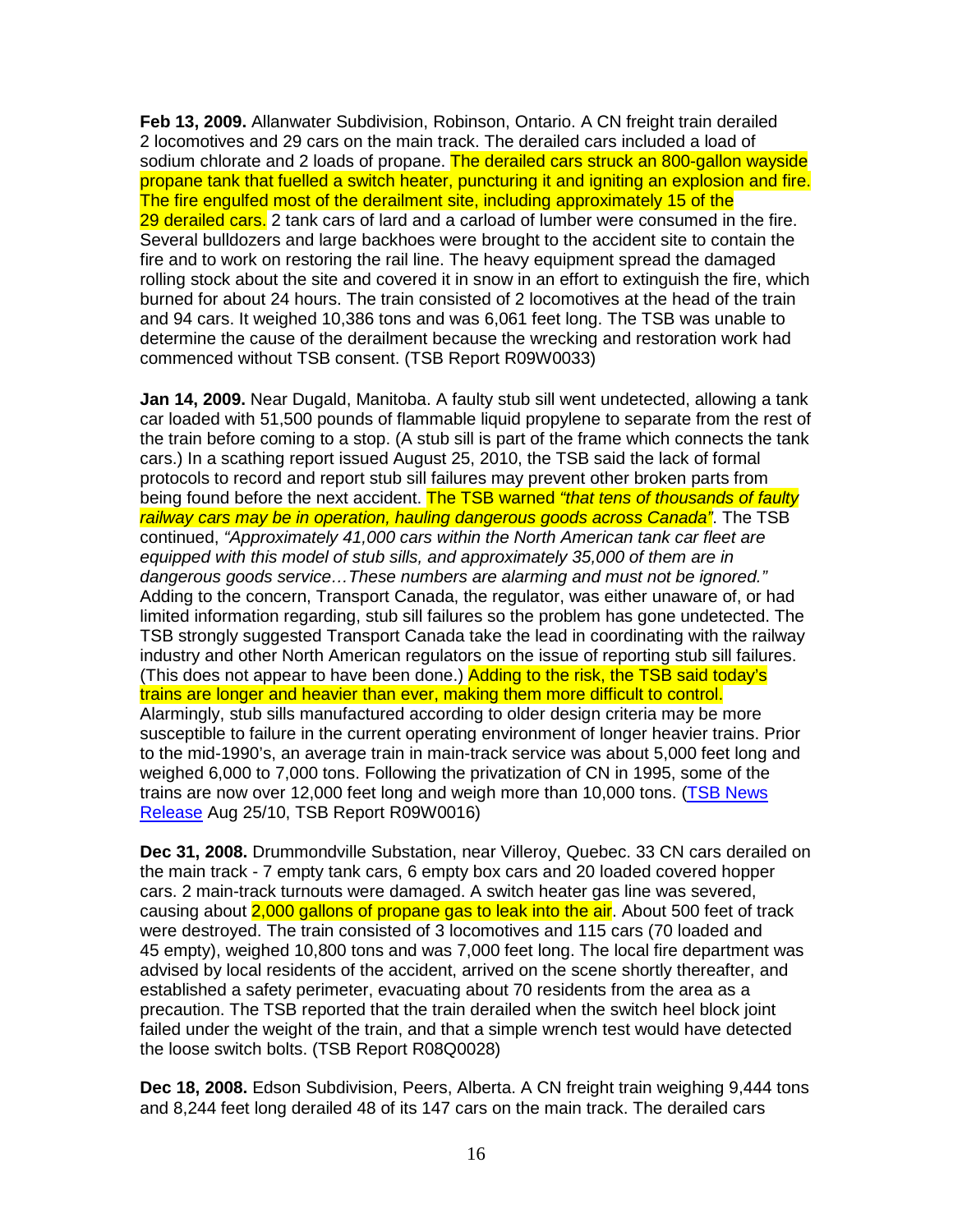included 16 loaded hopper cars, 7 loaded centre beam bulkhead flat cars, 3 loaded box cars, 12 empty covered hopper cars, a loaded gondola, and 9 tank cars carrying residue. The first 6 derailed cars had left the track on the high side of a curve. The following 42 cars were derailed on both sides of the track. About 1,715 feet of main track were damaged. The TSB reported that, as the train was travelling through the curve, the high rail likely broke under the 21st car or one of the adjacent cars due to heavy loads and inservice forces. (TSB Report R08E0150)

**Oct 21 & 22, 2008.** Symington Yard, Winnipeg, Manitoba. 3 CN cars derailed in the yard on October 21. On October 22, a CN mechanical crew was cleaning up the derailment site. While one of the clean up crew members was monitoring a crane that was lifting a derailed car, the employee was struck by a locomotive that was in switching operation right next to the derailment work site. The employee, who suffered a broken wrist, a facial laceration and a bruised knee, was taken to the hospital. The TSB questioned why CN decided to resume normal switching operations so quickly and so close to the derailment site where clean up activities were underway. This resulted in reducing the physical space available to the clean up crew and, therefore, the level of protection. The locomotive struck the employee because the physical space required to conduct re-railing activities was insufficient. (TSB Report R08W0219)

**Oct 1, 2008.** Near Hamiota, Manitoba. 11 empty cars of a 153-car CN train derailed, causing major damage to both the rail lines and the cars. (TCRC76 Oct 2/08)

**July 3, 2008.** CN Bedford Subdivision, Halifax, Nova Scotia. A Via Rail train was moving westward exiting a loop track. At the same time a CN train was reversing eastward toward Halifax Ocean Terminals. In an area where sightlines were restricted due to the curvature of the track and a rock cut, the 2 trains collided. As a result of the collision, 2 locomotives, a baggage car and 5 coaches of the Via train were severely damaged. There was also some track damage. (TSB Report R08M0063)

**June 23, 2008.** Wabamun, Alberta. A stub sill on a tank car completely severed from the car during normal CN train operation. The car was scrapped with, unfortunately, no record of the stub sill failure which could have helped fix the problem on many other tank cars carrying dangerous goods. (A stub sill is part of the frame which connects the tank cars.) Based on this particular type of fault, the TSB warned, "that tens of thousands of faulty railway cars may be in operation, hauling dangerous goods across Canada". (TSB Report R09W0016)

**May 2008.** Standing Committee on Transport, Infrastructure & Communities released its report on Rail Safety in Canada. The report was particularly critical of CN's carrying out of safety standards and manner of reporting safety issues. The Committee wrote, *"Due* to the frequency of rail accidents in Canada in the last few years, notably in British Columbia, Alberta, Ontario and Quebec, there is a concern that the rate of accidents is on the rise. The repercussion from these accidents has been severe in terms of human fatalities and environmental damage." The Committee remained concerned about both the increase in main track derailments and the need for better rail safety generally across the country. There is a lack of accountability by both Transport Canada and the railroads with regard to rail safety. Transport Canada is not accountable enough in enforcing safety regulations, ensuring the implementation of safety procedures is more consistent across the country, conducting safety audits and making safety audit results public. Transport Canada needs more resources and needs a more hands on approach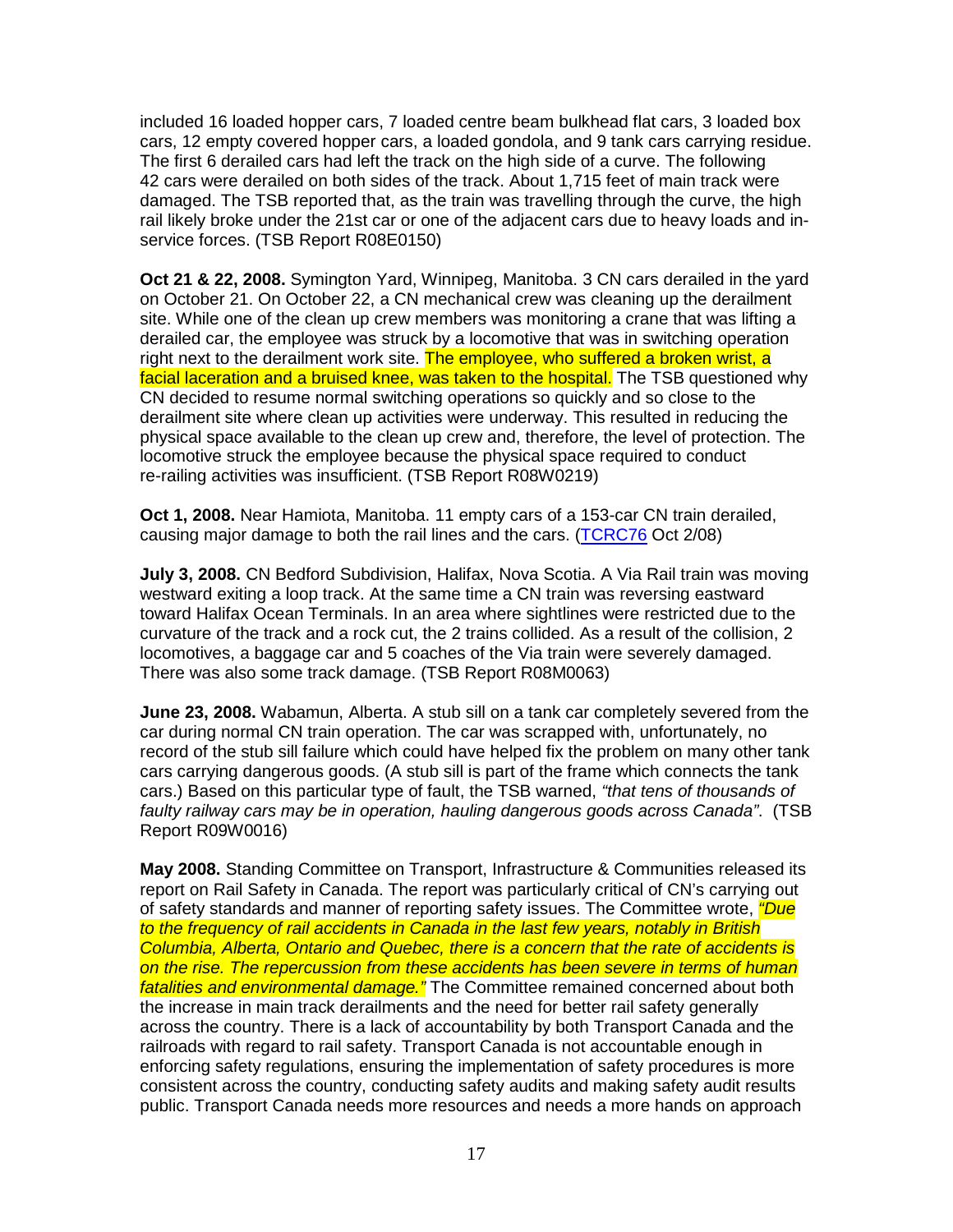to rigorous inspection programs and to enforcing safety regulations. The railways, particularly CN, were criticized for the lack of meaningful management-employee consultations, poor crew training, poor employee fatigue management, and poor prioritizing and carrying out of safety procedures. The Committee also criticized Transport Canada and the railways for the serious delays in implementing the Safety Management Systems, developed 7 years earlier. On a scale of 1 to 5, with 5 being the optimal level, CN was at level 1 or 2, CP at 3 and Via Rail at 4 in terms of progress to properly implement the Safety Management Systems. CN employees were reluctant to report safety violations, for fear of reprisals from the company, and stated they were working within a "culture of fear". The fear of discipline for reporting safety violations was viewed by CN employees as a major deterrent to reporting such violations. The Standing Committee developed 14 recommendations to address the above-mentioned shortcomings. (Standing Committee Report May 2008, Maclean's July 7/08)

**Feb 18, 2008.** Oakville Substation, Aldershot, Ontario. 20 CN cars derailed including 5 residue tank cars - 3 containing sulphuric acid residue and 2 containing sodium hydroxide residue. There was significant structural damage to a neighbouring industrial building. The train consisted of 3 locomotives and 139 cars (79 loaded, 43 empty, and 17 residue tank cars). It weighed 11,908 tonnes and was 8,027 feet long. The TSB reported that a rail car wheel broke while the train was moving through a curve in the track. The wheel was defective and had been deteriorating for some time. The TSB said without an appropriate quality assurance process for inspecting wheels, derailments will continue. (TSB Report R08T0029)

**Oct 30, 2007.** Malport, Ontario. A CN freight train derailed while stopping to set off a block of intermodal cars. The train consisted of 4 locomotives at the head of the train and 131 cars (59 loaded and 72 empty), was 7,839 feet long and weighed 7,810 tons. 32 cars derailed and about 2,500 feet of track were destroyed or damaged. The TSB investigation determined that weakened track rolled over, initiating the derailment. The derailment actually consisted of 2 separate derailments, an initial one involving only 2 cars, and then a subsequent one that resulted in other derailed cars continuing to spread rail until the added drag finally brought the train to a stop. (TSB Report R07T0323)

**Oct 27, 2007.** Edson Subdivision, Peers, Alberta. A CN train did not stop prior to a stop signal on the main track and collided with a second CN train that was entering the siding. As a result of the collision, the locomotives and 22 cars of the train that could not stop derailed; 10 other cars were damaged but did not derail. 5 cars on the train that was hit derailed and 4 other cars were damaged but did not derail. The TSB reported that the locomotive engineer in the train that failed to heed the stop signal was fatigued. The report said despite previously-acquired knowledge on employee fatigue, the countermeasures that CN had in place were ineffective. In view of the severity of the accident and the availability of other crews at that location, consideration should have been given to relieving the crew from the train that missed the stop signal. (TSB Report R07E0129)

**Sept 17, 2007.** Halton Subdivision, MacMillan Yard, Toronto, Ontario. A CN train remotely controlled by Beltpack and consisting of 67 loaded cars and 30 empties sidecollided with the tail end of a second CN train. 2 locomotives and 2 cars from the remotely controlled train derailed. 6 cars on the other train derailed and/or sustained damage, including 2 special dangerous goods tank cars containing chlorine gas. Both of these cars were severely damaged. About 3,785 litres of diesel fuel spilled from the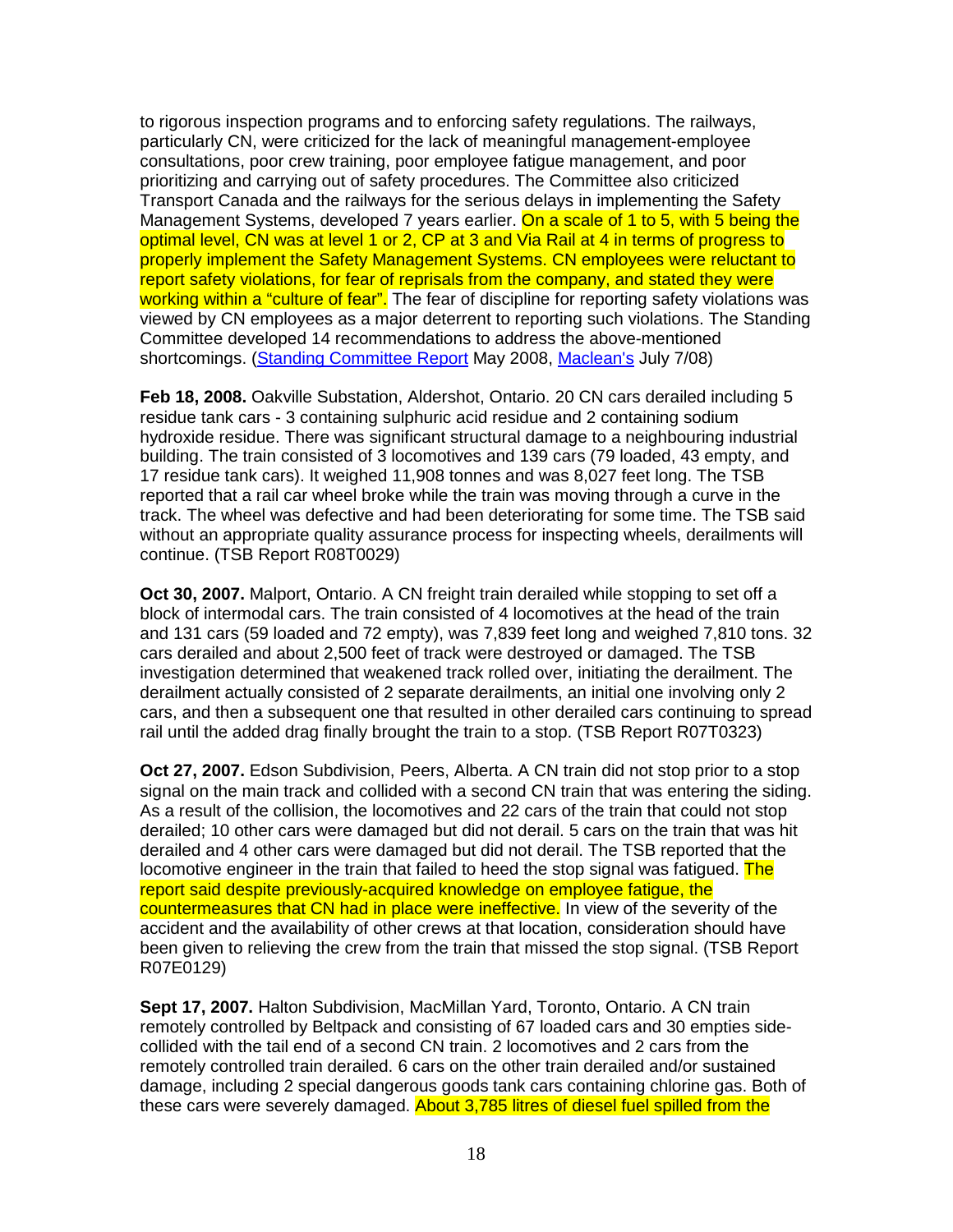derailed locomotives and seeped into the ground. About 3,000 litres of diesel fuel were reported to have been recovered and 4 tons of contaminated soil was removed. The extent of environmental damage was not disclosed. The remotely controlled train weighed 9,054 tons and was 5,914 feet long. The TSB reported that the new conductor operating the train by Beltpack remote control had inadequate training and experience for switching long, heavy trains by remote control. The TSB also indicated that the train was actually too long and too heavy to be operated by remote control at all. (TSB Report R07T0270)

**Sept 17, 2007.** 48km east of Terrace, British Columbia. 29 of 99 grain cars derailed on CN's northern B.C. main line. (Business Edge May 10/07)

**Aug 4, 2007.** Chetwynd Subdivision, CN Yard, Prince George, British Columbia. During a switching operation in the yard located on the banks of the Fraser River, a CN train remote controlled by a Beltpack and pulling 53 loaded cars struck a second CN train which was entering the yard. The remote controlled train struck a car loaded with gasoline, derailing it as well as the adjacent car also loaded with gasoline. 2 locomotives, a yard slug unit (a car that provides traction and braking effort to a locomotive) and a centre beam flatcar loaded with lumber in the remote controlled train derailed. A massive fire broke out, burning and destroying the 2 tank cars loaded with gasoline, the centre beam flatcar, as well as the 2 locomotives and slug unit of the remote controlled train. About 172,600 litres of fuel (1,600 litres of diesel and 171,000 litres of gasoline) were spilled, some of which was consumed by the fire. Water bombers were called in to help fight the fire. Health officials issued a voluntary evacuation order for nearby residents. An undisclosed amount of gasoline also spilled into the nearby **Fraser River as slicks were seen swirling downstream.** The extent of environmental damage was not disclosed. The TSB investigation reported that the CN staff operating the train by remote control Beltpack were inadequately trained and had no experience switching long, heavy trains by remote control. (CBC News Aug 4/07, TSB Report R07V0213)

**April 28, 2007.** Kingston Subdivision, Cobourg, Ontario. A CN freight train derailed a Herzog track maintenance machine and 21 empty multi-level cars on the main track. During the derailment, the fuel tank on the Herzog maintenance unit was punctured, spilling about 9,084 litres of diesel fuel. The fuel ignited, setting fire to the Herzog unit and about 1,000 feet of track structure, including the Burnham Street level crossing. The local fire department responded and extinguished the fire. The train consisted of 3 locomotives at the head of the train and a mix of 84 empty and loaded cars. It was 9,602 feet long and weighed 9,000 tons. The TSB investigation determined that the marshalling of the train, with placement of a car equipped with non-standard couplers at the head-end of a train with significant trailing tonnage, was a contributing factor to the accident. A quote from the TSB report read, "CN's train design planning system does not take weight distribution within the train into consideration when the train service plan is produced. In comparison, other Canadian railway companies require that freight trains be made up…with the loads marshalled closest to the locomotives to reduce the probability of undesirable track/train dynamics occurrences." The TSB also wrote, "Despite a recent derailment under similar circumstances where Canadian National investigators were made aware of the unique coupler design of the Herzog machine, the machine was allowed to be marshalled in trains without additional restrictions." (TSB Report R07T0110)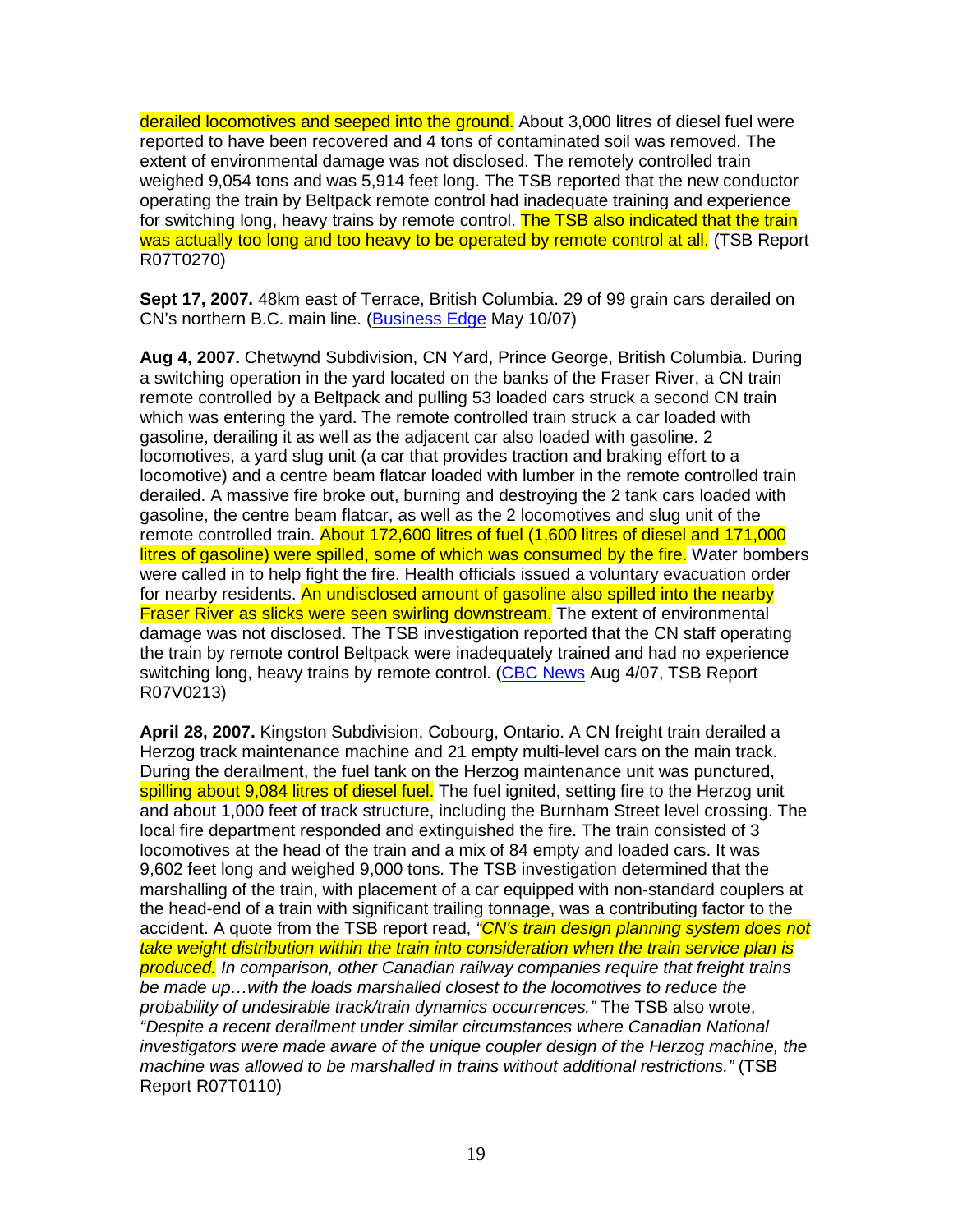**March 29, 2007.** North of Huntington, Quebec. A CN freight train derailed 8 cars on the main track. 4 of the derailed cars were tank cars loaded with sulphuric acid (a dangerous good), 2 cars were loaded with wood products and 2 cars were loaded with paper. 6 of the cars, including 3 of the tank cars loaded with sulphuric acid, flipped over on their sides down an embankment. The train consisted of 2 locomotives and 80 cars (78 loaded and 2 empty). It was 4,771 feet long and weighed 10,382 tons. About 1,200 feet of track were damaged. In some places the track had buckled and was forced laterally up to 2 feet. The TSB reported the rail anchoring condition was poor and may have contributed to the derailment. (TSB Report R07D0030)

**March 12, 2007.** Queen's switch, Kingston, Ontario. CN freight train derailed 32 cars. (Colin Churcher's Railway Pages)

**March 7, 2007.** Chicago, Illinois. The crew of a CN train left 2 locomotives, which had only air brakes applied, on a grade at CN's Lumber Street interchange. The 2 uncontrolled and unmanned locomotives rolled about 1,789 feet along CN's track and onto Amtrack's track where they collided with the lead locomotive of a standing Northern Illinois Regional Commuter Railroad (Metra) train. About 55 passengers were aboard the eighth Metra passenger car at the time of the collision. The other 7 passenger cars were empty. **7** passengers and the Metra engineer and assistant conductor were transported to area hospitals with minor injuries. The total property damage was estimated to be \$75,766. The NTSB determined the probable cause of the collision was the failure of the CN engineer and conductor to properly secure the CN locomotives before leaving them unattended. (NTSB Report RAB-07-04)

**March 3, 2007.** Napadogan Subdivision, Juniper, New Brunswick. A CN freight train derailed 18 cars, including 3 dangerous goods tank cars (liquefied petroleum gas residue) on the main track. The derailed equipment consisted of 12 empty covered hopper cars, 2 tank cars that contained non-dangerous goods residue, and 3 tank cars which contained liquefied petroleum gas residue. They had detached from the train and piled up on either side of the main track. 10 of the cars were destroyed. The 3 liquefied petroleum gas tank cars experienced some jacket damage. Rail car wheel sets were strewn about the derailment site. There were more than 50 broken rails in the 14 miles between Juniper and the accident site. Damaged infrastructure included 2 switches, a hot box detector and its associated bungalow, a private crossing for a logging road, as well as 14 miles of track. The train consisted of 3 locomotives and 100 cars (42 loaded, 49 empty, and 9 with residues), weighed 7,600 tons, and was 6,850 feet long. The TSB reported the train derailed following the fracture of a wheel caused by the improper functioning of the car's air brakes due to a stuck slide valve on the service portion. (TSB Report R07M0017)

**Feb 13, 2007.** Sprague Subdivision, Symington Yard, Winnipeg, Manitoba. A CN train remote controlled by a Beltpack was accidentally made to travel westward during a switching operation when the operator meant to send the train eastward. The remote controlled train sideswiped a second CN train that was outbound. 4 empty covered hopper cars from the remote controlled train derailed. A total of 9 cars were damaged. The first 2 derailed cars were on their side, the third car came to rest at a 45° angle and the fourth derailed car remained upright. On the outbound train, 3 covered hopper cars loaded with grain and 1 empty covered hopper car were damaged. As well, a stationary empty auto rack car, which was stored on an adjacent track, was damaged. The TSB warned that greater care was required by CN operators who control trains in rail yards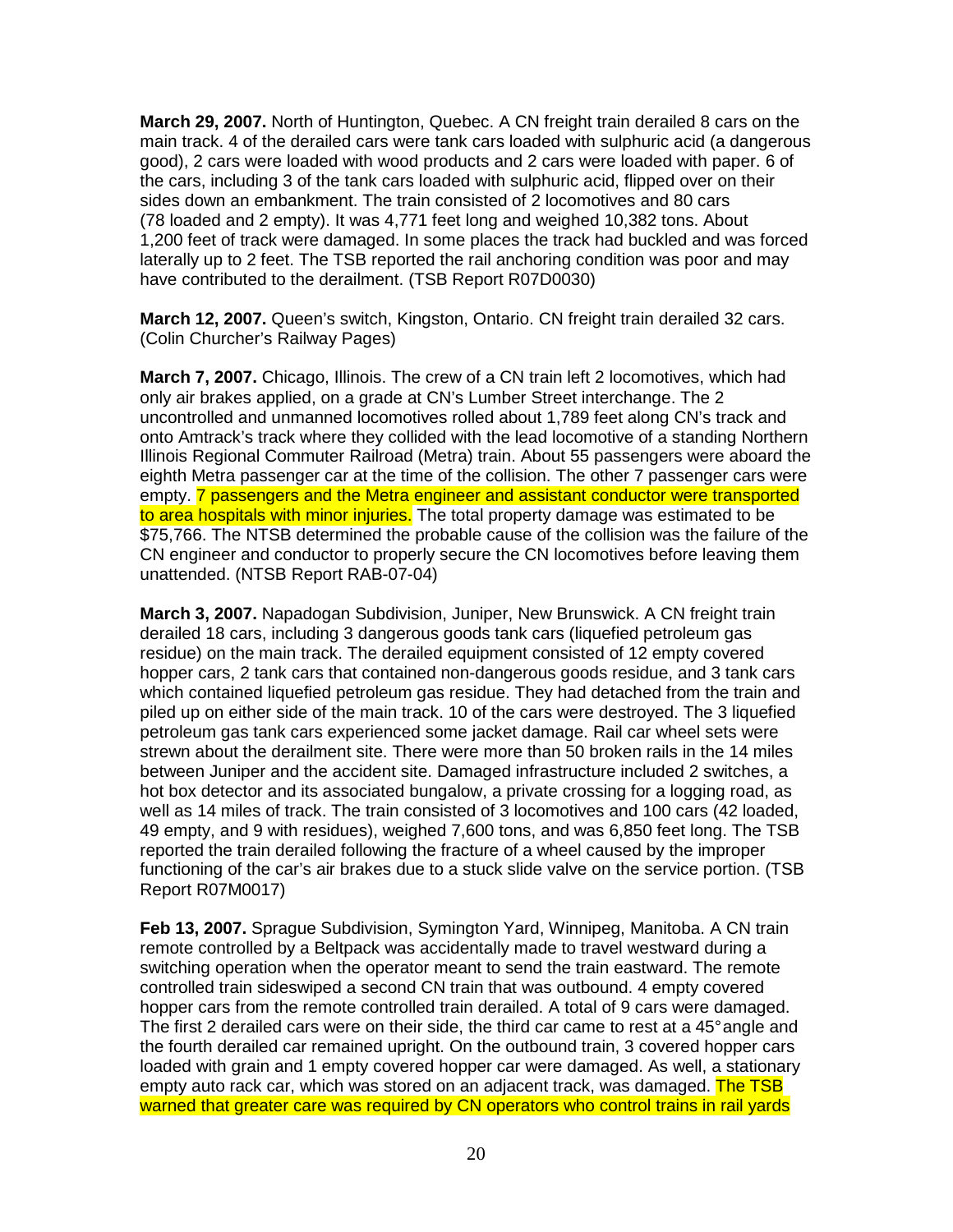with remote controls. In this particular case, the operator was sitting in a motor vehicle that was travelling away from the train which made it very difficult to visually monitor the train he was operating by remote control. (TSB Report R07W0042).

**Feb 12, 2007.** Drummondville Subdivision, near Drummondville, Quebec. 8 of 105 cars in a CN freight train derailed when a knuckle on the  $75<sup>th</sup>$  car broke. 1 of the derailed cars was a tank car with aviation fuel residue. About 850 feet of track were damaged. The train was pulled by 5 locomotives all located at the front end of the train, was 7,006 feet long and weighed 10,815 tons. The TSB investigation determined that the improperly assembled train (empty cars ahead of loaded cars) contributed to the derailment. CN and others have been realizing significant cost savings by increasing the length and weight of their trains, and by improperly assembling them, but at the same time this practice is compromising safety. (TSB Report R07D0009)

**Jan 7, 2007.** Montmagny Subdivision, Montmagny, Quebec. A CN freight train derailed 24 cars (19 loaded and 5 empty) on the main track. 4 of the derailed tank cars contained sulphuric acid, a dangerous good. 1 of these cars was damaged which created a risk because it was located on a bridge over a river. The rest of the derailed cars included: 3 tank cars loaded with non-dangerous liquids, 4 centre beam flat cars, 2 automobile carriers, and 11 covered hopper cars. These cars were derailed in an accordion pattern across the main track, the station platform, and into the street behind the station. A workshop trailer owned by CN was destroyed, and the Via Rail station building and 2 inhabited houses were damaged. About 600 feet of track, a main-track turnout, numerous switch parts, the deck and the west span of the bridge over the Rivière du Sud were also damaged. The train consisted of 3 locomotives and 122 cars (72 loaded and 50 empty), weighed 10,587 tons and was 8,384 feet long. The TSB reported that the train derailed when a switch point rail broke under the train. The TSB also suggested that, considering all the derailments in Canada, perhaps there is a need for tracks to be maintained at a level higher than that required by the Railway Track Safety Rules. (TSB Report R07Q0001)

**Nov 11, 2006.** Kingston Subdivision, Moira, Ontario. A spike puller operator on contract to CN was fatally injured while attempting to perform repairs to his Nordco Grabber Model A Spike Puller. The accident occurred when the right side joystick controller of the spike puller was inadvertently activated, causing the right-hand roller frame assembly to drop rapidly onto the machine operator underneath the machine. (TSB Report R06T0281)

**Aug 27, 2006.** Lac-Saint-Jean Subdivision, Chambord, Quebec. A CN freight train derailed 12 cars, 5 loaded and 7 empty, on the main track. The derailed equipment consisted of 4 gondola cars loaded with wood chips, 1 tank car loaded with a flammable liquid, 4 empty box cars, and 3 empty gondola cars. About 1,400 feet of track were damaged. The train consisted of 2 locomotives and 93 cars (20 loaded, 73 empty), weighed 4,980 tons and was 6,140 feet long. The TSB reported that the derailment was caused by wheel lift on a loaded wood chip car negotiating a curve in the track. As the car ran derailed, it damaged the track, leading to the derailment of 11 other cars. The TSB also reported on asymmetrical loading of car contents as a contributing factor. (TSB Report R06Q0096)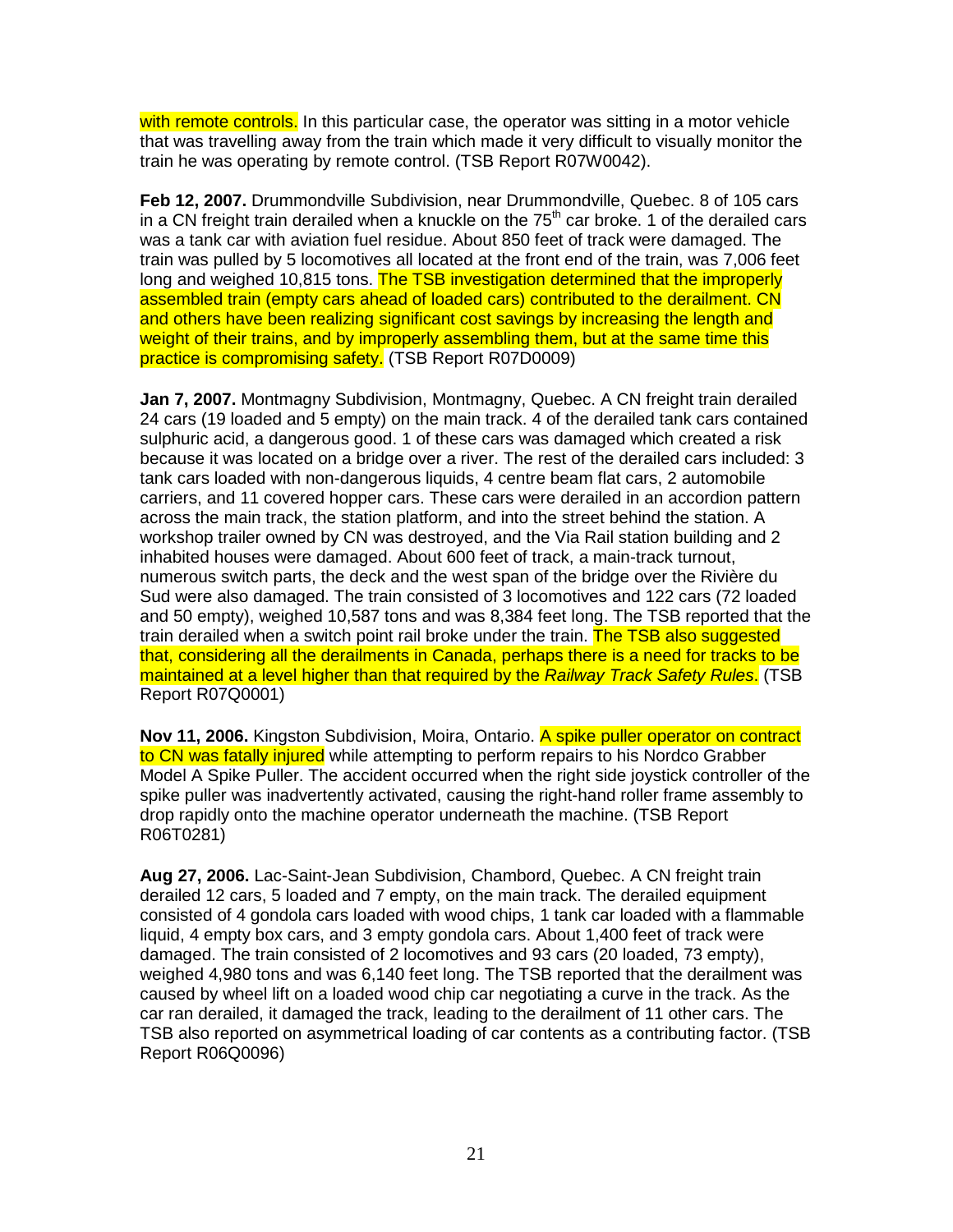**July 14, 2006.** Oakville Subdivision, Mimico, Ontario. A CN freight train derailed 7 cars on the main track as it was passing over a switch. Derailed equipment fouled the 3 main tracks. The train derailed at a track buckle in an area of track that had undergone recent upgrades in the form of a new turnout installation and track resurfacing. In addition to the buckled track and damaged turnout, about 650 feet of the 3 main-line tracks were damaged during the derailment. The TSB attributed the derailment to track buckling caused by inadequate rail anchoring. (TSB Report R06T0153)

**June 29, 2006.** Lillooet Subdivision, near Lillooet, British Columbia. A CN freight train consisting of 1 locomotive and 1 car loaded with lumber derailed after losing control while descending a steep grade near Lillooet. When the crew realized the train was in a runaway situation, the conductor decoupled the loaded lumber car from the locomotive, climbed onto the car and began to make his way over the lumber to apply the hand brake located on the other end of the car. With the connection between the locomotive and the car severed, the 2 began to separate. Having separated from the locomotive by about 200 feet, the car derailed to the outside of a curve. The conductor was thrown from the derailing car and was killed. The lumber car came to rest about 1,000 feet below the rail right-of-way. The locomotive continued to accelerate. At a curve in the track, the locomotive derailed and slid about 800 feet down the mountain. The trainman was thrown from the locomotive and sustained fatal injuries. The locomotive engineer was thrown off and sustained serious injuries. The locomotive came to rest about 800 feet below the rail right-of-way. The TSB report contained many criticisms of CN and many recommendations to improve the safety of train travel in steep mountainous terrain. Brake shoe friction fade on the lumber car may well have contributed to the derailment. The TSB expressed concern that Transport Canada and CN had not followed the lead by the Association of American Railroads in improving brake shoe design for heavier cars, and that heavier cars in Canada will continue to be operated using brake shoes designed to an older specification. CN employees had also previously raised concerns about the use of non-Dynamic Brake-equipped locomotives in steep mountainous territory such as Lillooet, but these concerns were not relayed to CN management. The TSB criticized CN for the failure of its safety management system to identify and mitigate risks in steep mountainous terrain and recommended that Transport Canada require CN to do so. Many local residents and ex-B.C. Rail employees criticized CN for not becoming better prepared for the added risks of rail travel in mountainous terrain when they bought B.C. Rail in 2004. (TSB Report R06V0136, several other sources)

**June 4, 2006.** Joliette Subdivision, Charette, Quebec. A CN freight train derailed 14 cars (10 loaded and 4 empty) on the main track, including 7 cars loaded with dangerous goods, while exiting a bridge. The dangerous goods cars included 2 cars loaded with gasoline, 3 cars loaded with fuel oil and 2 cars loaded with sulphuric acid. About 233,000 litres of hydrocarbons spilled from 3 tank cars and about 160,000 litres flowed down the river valley and into the Rivière du Loup right next to the derailment. Local fire and police departments; Environment Canada; the Canadian Forest Service; and Quebec Sustainable Development, Environment and Parks responded to the accident. Containment barriers were constructed in an attempt to slow the flow of the remaining hydrocarbons into the river. Skimmers and booms were installed on the Rivière du Loup in an attempt to collect hydrocarbons near the derailment site and downstream near the St. Lawrence River. Because the first responders arrived after most of the hydrocarbons had entered into the Rivière du Loup, only about 73,000 of the 233,000 litres of hydrocarbons were recovered. Spilled liquids continued being collected through the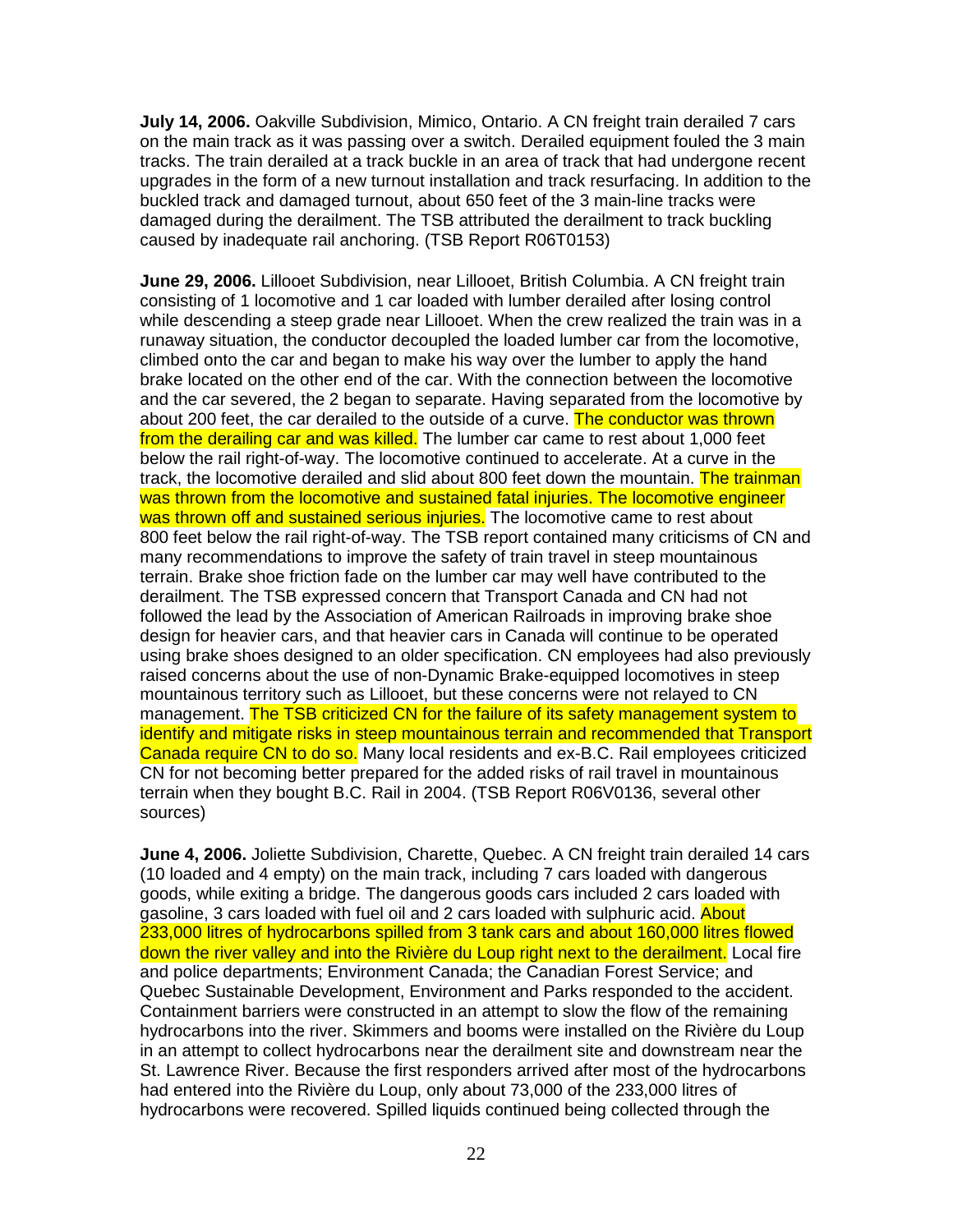following winter months. The spill negatively impacted the bird and fish life along the Rivière du Loup. The train consisted of 3 locomotives and 142 cars; it was 6,760 feet long and weighed 12,290 tons. The TSB reported that rotting and otherwise deteriorating track ties and a lack of rail anchors were major contributors to the derailment and spill. (TSB Report R06Q0054)

**May 21, 2006.** Kamloops Yard, Kamloops, British Columbia. A CN train involved in a switching operation in the yard collided with an unoccupied Rocky Mountaineer Vacations (RMV) passenger train moving into the yard. 4 passenger cars derailed and the CN locomotive was heavily damaged. The CN train was 2,600 feet long, weighed 3,952 tons and consisted of 2 locomotives pulling 28 loaded and 13 empty cars. The TSB reported that the speed of the CN train and distance to the RMV train, along with the weight and lack of braking power on the trailing cars, resulted in the CN train being unable to stop before colliding with the RMV train. Although the CN train did not exceed 15 mph, the movement was unable to stop within one-half the range of vision of equipment as required by Canadian Rail Operating Rule 105. Communications between the rail traffic coordinator and train crews and between the 2 crews involved were inadequate to assist the crews in identifying each other's whereabouts. (TSB Report R06V0111)

**May 15, 2006.** Lac-Saint-Jean Subdivision, near Lac Bouchette, Quebec. A CN freight train derailed 18 cars (16 loaded, 2 empty) at a curve on the main track. The train consisted of 3 locomotives and 75 cars (72 loaded, 3 empty), weighed 8,780 tons and was 4,750 feet long. The TSB reported that the design and loading of the first 3 derailed cars contributed to the derailment and speculated that there must have been a warp in the track. (TSB Report R06Q0046)

**Aug 5, 2005.** Squamish Subdivision, north of Squamish, British Columbia. 9 CN Rail cars (1 loaded and 8 empty) flipped off the tracks, **spilling 40,000 litres of toxic caustic** soda (sodium hydroxide) into the Cheakamus River. The chemical compound stripped the river of oxygen and had a devastating impact on the river's fish population. All freeswimming fish occupying the river at the time of the spill were killed. More than 500.000 adult and young salmon, steelhead, trout and other fish species were killed. Fish died of suffocation from skin burns and gill haemorrhaging. British Columbia Environment staff said the spill decimated the river's fish population. Angling closures were issued on the Cheakamus and MamQuam rivers and a portion of the Squamish River in an attempt to help fish populations repopulate the sections impacted by the spill. Birds and mammals that relied on Cheakamus River salmon for food were also negatively impacted by the toxic spill. CN was assessed about \$200,000 for river clean up costs and was charged twice under the federal Fisheries Act and 3 times under the B.C. Environmental Management Act, which resulted in fines. The train consisted of 5 locomotives at the head of the train, 144 cars (3 loaded and 141 empty), and 2 locomotives behind the 101<sup>st</sup> car. It was 9,340 feet long and weighed 5,002 tons. The TSB blamed the derailment on human error, poor supervision, use of a too-long train and an improperly assembled train. (TSB Report R05V0141, Canada.com Aug 4/07, several other sources)

**Aug 3, 2005.** Edson Subdivision, Wabamun Lake, west of Edmonton, Alberta. 43 CN cars derailed along the shoreline of Wabamun Lake, spilling 1.3 million litres of heavy bunker C fuel oil that quickly spread across the lake. 100 Wabamun Lake residents blockaded the CN tracks for 5 hours to protest insufficient action by CN to contain or clean up the spill. Oil-slicked birds and other wildlife plus the oil-soaked lake shoreline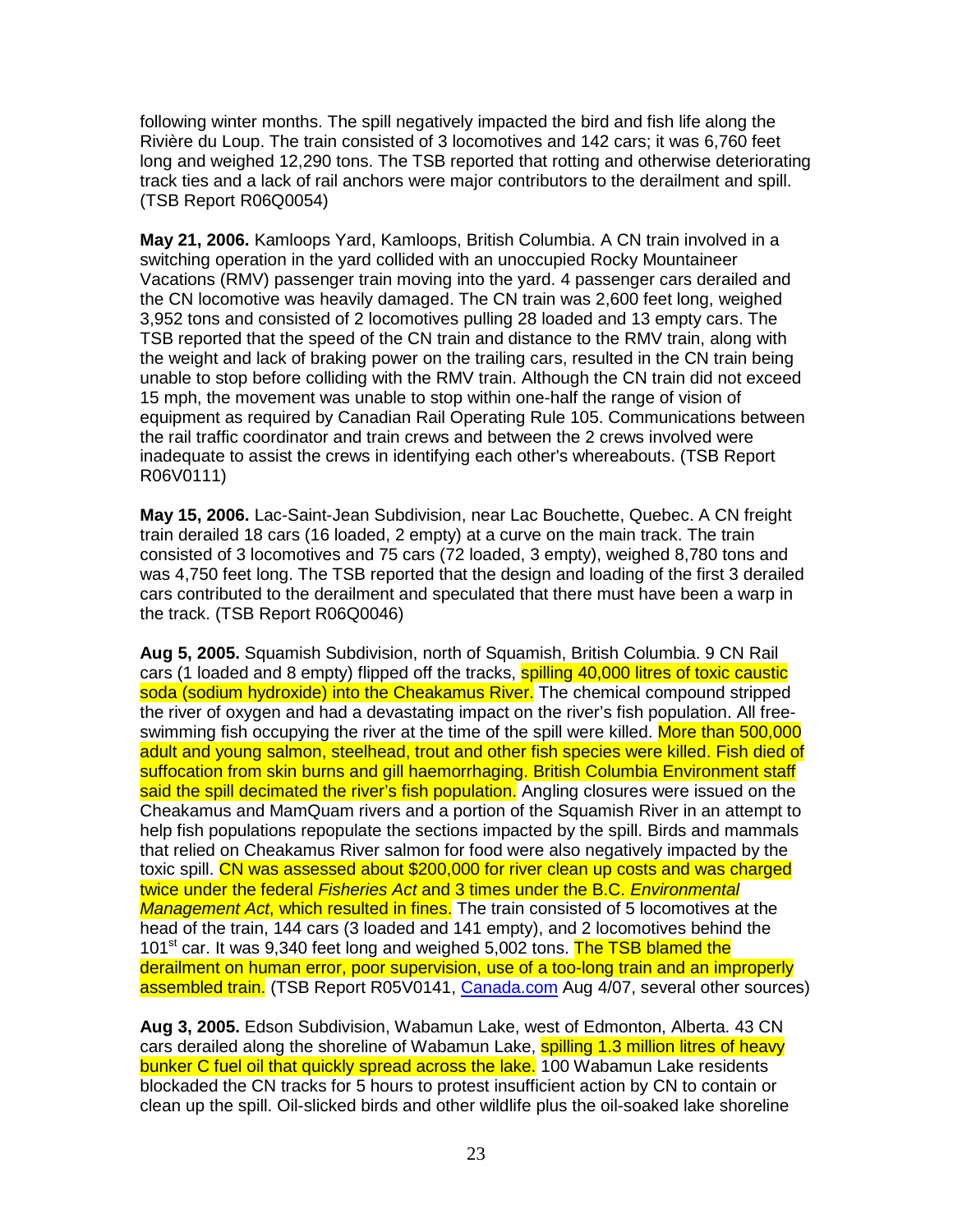became instant national news. 4 days later, CN revealed that 700,000 litres of Imperial Pole Treating Oil had also spilled into the lake. This hazardous chemical contained naphthalene and other polycyclic aromatic hydrocarbons that are highly toxic and linked to cancer. People who lived nearby were forced to evacuate their homes and cottages. Hundreds of oil-soaked birds died. Wabamun Lake is a popular angling lake, and fish were negatively impacted. CN spent an estimated \$28 million attempting to clean up the mess, with remaining costs covered by insurance. CN was forced into a compensation program for those whose properties were damaged. In May 2009, CN pleaded guilty to 3 charges, one under Alberta's Environmental Protection and Enhancement Act for failing to take all reasonable measures to contain and remedy the spill, one under the federal Fisheries Act, and a third under the federal Migratory Birds Convention Act. Fines issued by the court totaled \$1.4 million, which many Albertans did not think was sufficient, considering the magnitude of environmental damages, and considering it appeared that CN was more concerned about opening their track again than in containing and cleaning up the spilled dangerous goods. The train consisted of 3 locomotives, 117 loaded cars, 13 residue cars, and 10 empty cars. It was 8,547 feet long and weighed 15,562 tons. The TSB reported that a defective rail caused the train to fall off the tracks. (Wikipedia, TSB Report R05E0059, several other sources)

**July 31, 2005.** Val-d'Or Subdivision, Val-d'Or, Quebec. A CN freight train derailed 9 cars on the main track. 7 of the derailed cars were bulkhead flat cars loaded with logs, and 2 were gondola cars loaded with copper concentrate. 7 of the derailed cars flipped over on their sides and all 9 derailed cars were damaged. 1 wye track was destroyed, and 450 feet of main and wye track were damaged. The train was powered by 2 locomotives, and was hauling 26 loaded cars, 10 empty cars and 19 residue cars. It was 2,940 feet in length and weighed 3,800 tons. The TSB reported the accident occurred when a 25 year-old roller bearing on one of the bulkhead flat cars that derailed overheated and seized. (TSB Report R05Q0033)

**July 13, 2005.** Three Hills Subdivision, Sarcee Yard, Calgary, Alberta. A CN freight train derailed 2 cars in the yard, which fouled a switch and resulted in the following loaded tank car being hit by 2 locomotives of another train that was operated by Beltpack remote control. The collision punctured the tank car, spilling about 106,800 litres of aviation fuel onto the ground. Diesel fuel also spilled from one of the remote controlled locomotives' punctured fuel tanks. The extent of environmental damage was not disclosed. The 2 remote controlled locomotives also derailed. There was extensive damage to the 2 derailed locomotives, the 2 derailed cars, and another empty gondola car. Crossover switches, connecting track and about 300 feet of the yard lead track were destroyed. Calgary police and fire services controlled the site and protected against a potential fire hazard. 4 nearby businesses were evacuated as a precaution. The TSB reported that an improperly assembled train with empty cars ahead of loaded cars contributed to the derailment. Because CN did not investigate nor report to the TSB a prior, similar derailment at the same location, an opportunity was lost to review and identify safety deficiencies. (TSB Report R05C0116)

**July 10, 2005.** CN Yazoo Subdivision, Anding, Mississippi. 2 CN freight trains collided head on. The collision resulted in the derailment of 6 locomotives and 17 cars. About 15,000 gallons of diesel fuel were spilled from the locomotives and resulted in a fire that burned for about 15 hours. 2 crew members were on each train; all 4 were killed. As a precaution, about 100 Anding residents were evacuated. 7 residue tank cars containing hazardous materials were among the cars that derailed. 5 of those cars contained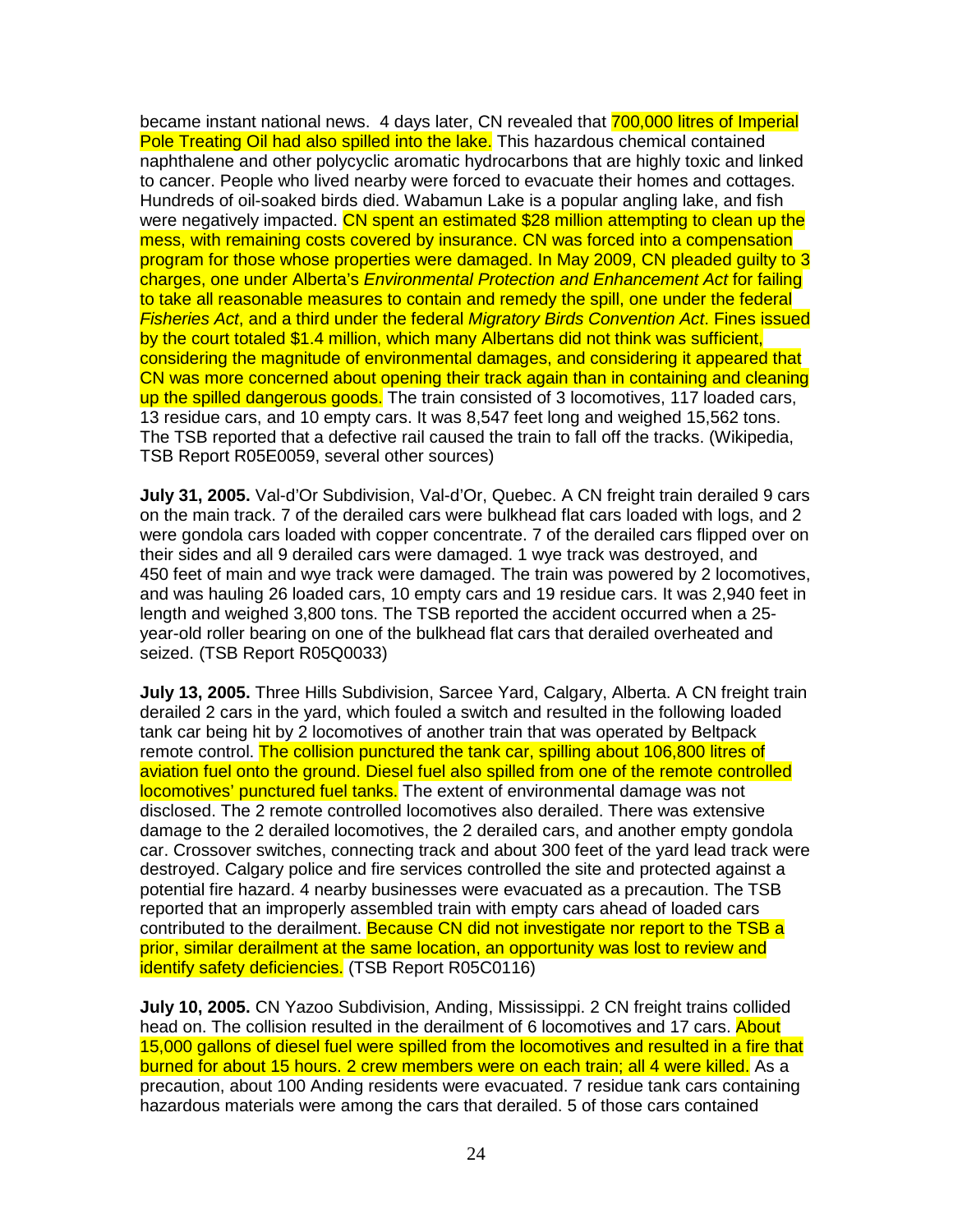propylene residue, 1 contained isopropylamine residue, and 1 contained carbamate pesticide residue. 1 or more of the propylene tank cars vented due to pressure buildup from the extreme heat of the diesel fuel fire. CN provided the following cost estimates: \$9.6 million for equipment (locomotives and cars); \$65,000 for track and signals; \$316,800 for lading and environmental cleanup; and \$300,000 for wreck clearing. Property damage associated with the accident totaled \$9,665,000. Clearing and environmental cleanup costs totaled \$616,800. The extent of environmental damage was not disclosed. The NTSB determined that the probable cause of the collision was the failure of the northbound train to stop at a red signal, possibly due to crew fatigue. Contributing to the accident was the absence of a positive train control system that would have stopped the northbound train before it exceeded its authorized limits. Also contributing to the accident was the lack of an alerter on the lead locomotive that may have prompted the crew to be more attentive to their operation of the train. (NTSB Report RAR-07-01)

**July 4, 2005.** Kingston Subdivision, Prescott, Ontario. A CN freight train derailed all 51 of its cars on the main track. All of the cars toppled over on their sides. All of the cars contained hydrocarbon residue. 2 cars spilled gasoline and released nitrogen vapours. All of the cars were damaged and about 2,000 feet of main track were destroyed. The train consisted of 2 locomotives and 51 cars; the first 17 cars contained fuel oil residue and the trailing 34 cars contained gasoline residue. The train was 3,180 feet long and weighed 2,240 tons. The TSB reported the derailment was caused when a track moved out of alignment. Another contributing factor was a buckled track resulting from laying the track in cold weather. (TSB Report R05H0013)

**April 6 2005.** Scotford Rail Yard, Fort Saskatchewan, Alberta. An undisclosed amount of hydrogen peroxide spilled out of an overturned car when 8 CN tank cars of a 98-car train derailed. Other CN derailments in the same rail yard include one August 18, 2010 and another one November 21, 2010. (Fort Saskatchewan Record April 8/05)

**Feb 23, 2005.** Drummondville Subdivision, near Saint-Cyrille, Quebec. A CN freight train derailed 29 cars on the main track. 28 cars were destroyed and 1 car was damaged. 1 tank car carrying propane caught fire and exploded, causing major damage to a mill adjacent to the railway right-of-way. Other tank cars carrying dangerous goods including chlorine also derailed. Because of the fire and dangerous goods in the other tank cars, the area within a 1-kilometre radius of the accident site was sealed off and about 20 people were evacuated. About 600 feet of track were destroyed and about 4,000 feet of track were damaged. The train was 5,935 feet long, weighed 6,898 tons and consisted of 2 locomotives, 44 loaded cars and 45 empty cars, including tank cars containing chlorine, propane and other flammable liquids. The TSB reported the derailment was caused by a defective rail car wheel that failed, and pointed out that CN does not have a wheel impact load detector (WILD) between Halifax and Quebec, increasing the risk of wheel failure in eastern Canada. (TSB Report R05Q0010)

**Jan 12, 2005.** Letellier Subdivision, Winnipeg, Manitoba. A CN freight train derailed 10 cars including a tank car containing liquefied petroleum gas and a tank car loaded with liquid calcium chloride that overturned and **spilled an undisclosed amount of its contents**. The extent of environmental damage was not disclosed. 2 derailed loaded hopper cars blocked a public crossing. About 400 feet of track were damaged. The train comprised 1 locomotive, 30 loaded cars, 11 empty cars and 1 residue tank car. It weighed 4,297 tons and was 2,598 feet long. Several homes and businesses were evacuated due to the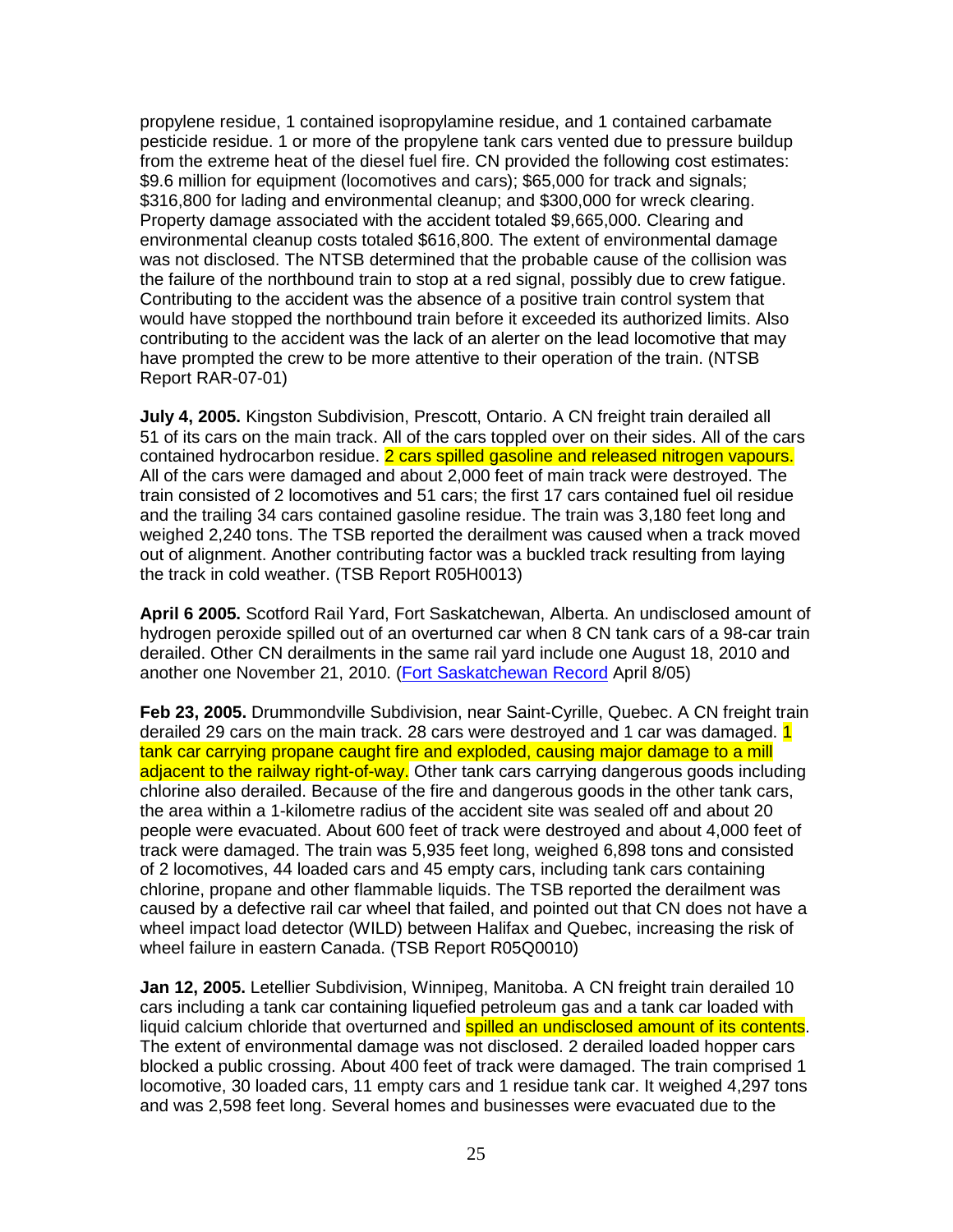risks associated with derailed tank cars carrying dangerous goods. The TSB reported several factors that contributed to the derailment including track spacing anomalies, track out of alignment, track warp defects and roller bearing adapters that likely failed in 1 of the derailed cars. (TSB Report R05W0014)

**Nov 12, 2004.** Montmagny Subdivision, Levis, Quebec. 10 multi-platform CN container cars derailed on the main track. The cars were damaged, and 2 switches and 500m of track were damaged. The train was made up of 3 locomotives and 39 multi-platform container cars (113 platforms in all). It was 7,500 feet long and weighed 6,200 tons. The TSB reported that wheel failure caused the derailment. (TSB Report R04Q0047)

**July 25, 2004.** Bala Subdivision, Burton, Ontario. A CN freight train derailed 13 multiplatform intermodal cars carrying 88 containers. Containers were heavily damaged with liquid product leaking from one of the containers. About 2,300 feet of track were destroyed. The train consisted of 2 locomotives and 28 loaded intermodal cars. It was 5,919 feet long and weighed 5,750 tons. The TSB reported the following as contributing to the rail rollover that caused the derailment: car design, lacking rail lubrication, track fastening system, and track geometry. (TSB Report R04T0161)

**March 17, 2004.** Lac-Saint-Jean Subdivision, Linton, Quebec. A CN train derailed 22 cars at a curve on the main track. 18 cars were destroyed, 4 cars were damaged, and about 140m of track were destroyed. The derailed cars slid down the Batiscan River bank. The train consisted of 4 locomotives and 66 cars, 56 loaded and 10 empty. It was 4,060 feet long and weighed 6,960 tons. A broken rail caused the initial derailment. (TSB Report R04Q0016)

**Feb 17, 2004.** Sprague Subdivision, Symington Yard, Winnipeg, Manitoba. A CN train operated by Beltpack remote control derailed 17 intermodal container car body platforms at a switch in the yard. The Beltpack remote control operator was controlling the train movement from inside a motor vehicle, which is routinely done at the Symington Yard. About 1,600 feet of track were damaged. The TSB reported the location of the Beltpack remote control operator inside a vehicle, well in advance of and facing away from the remote controlled train, left the train movement unmonitored and increased the severity of the derailment, which was initially caused by a switch malfunction. (TSB Report R04W0035)

**Feb 7, 2004.** Montmagny Subdivision, Montmagny, Quebec. A CN freight train derailed 27 cars on a bridge over the Du Sud River, including a pressurized tank car loaded with liquefied chlorine gas. All of the derailed cars were damaged beyond repair. About 1,500 feet of track and 2 public crossings were damaged. The entire timber deck of the bridge and the pedestrian walkway located on the north side were destroyed. 3 bridge spans were damaged beyond repair and required total replacement. The other 6 spans sustained major damage. The train was 5,489 feet long and weighed 9,102 tons. It consisted of 2 locomotives, 70 loaded and 24 empty. During the derailment cleanup and bridge repair work, traffic had to be rerouted on a temporary bypass track constructed over the river. The extent of environmental damage incurred by the derailment and subsequent repairs was not disclosed. The TSB reported that truck hunting (lateral oscillation of car between the tracks at high speeds) on one or more empty cars contributed to the derailment. The investigation was also confused by an inaccurate list of car positions within the train. (TSB Report R04Q0006)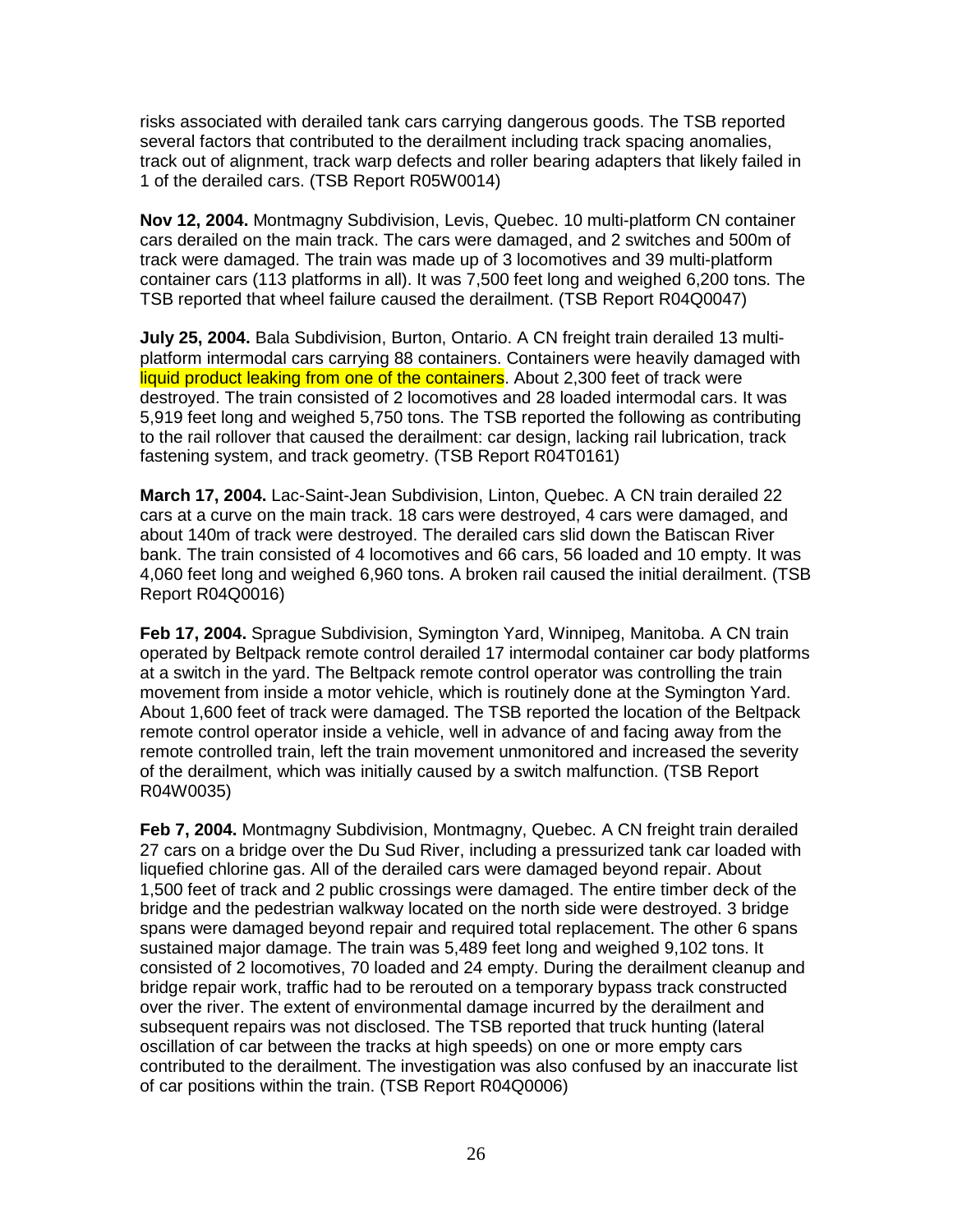**July 30, 2003.** Drummondville Subdivision, Villeroy, Quebec. A CN train derailed 32 intermodal platforms on the main track. 31 platforms were damaged, and 1 platform was destroyed. About 2,200 feet of track were destroyed, and another 1,900 feet were damaged by the derailment. The track underneath the last 30 derailed platforms was completely destroyed. In the zone of destruction, the majority of the ties were in poor condition, showing signs of water saturation and rot through half of their thickness. 2 farm crossings were destroyed and the third was seriously damaged. The train, an intermodal express freight train, was 9,973 feet long and weighed 9,310 tons. It consisted of 4 locomotives and 145 loaded intermodal platforms. Some of the cargo was dangerous goods. The TSB reported that the train derailed as a result of a track buckle while travelling above the speed limit over track on which maintenance work was being performed. The TSB also criticized the operators for not following proper safety procedures or CN for not conducting proper safety training. (TSB Report R03Q0036)

**May 21, 2003.** Bala Subdivision, Gamebridge, Ontario. A CN train derailed 49 cars on the main track at a highway crossing. The derailed equipment included 21 tank cars loaded with sulphuric acid, 2 empty box cars, and 26 box cars loaded with paper. About 250 tons of sulphuric acid spilled from 3 tank cars. A small fire started. An underground fibre-optic cable was severed, disrupting service for 16 hours. Some 1,700 feet of track were destroyed. Highway 12 was closed in the vicinity of the derailment area for 5 days. Some 50 people were evacuated due to the toxic nature of the spilled sulphuric acid and to ease clean-up operations. 2 firefighters suffered minor fume inhalation, and a local citizen suffered acid burns to his feet. The extent of environmental damage was not disclosed. The train weighed 11,800 tons and was 5,889 feet long. It was hauling 103 loaded cars, 8 empty cars, and 1 residue car. The TSB reported track defects at the Highway 12 crossing and decreasing time set aside by management for proper inspection and routine maintenance. As well, the train had been improperly assembled with empty cars ahead of loaded cars. (TSB Report R03T0157)

**May 16, 2003.** Thompson, Manitoba. Several thousand hectares of land burned from a CN-caused wildfire. Suppression costs amounted to \$565,000. (Canadian Interagency Forest Fire Centre July 24/07)

**May 14, 2003.** Fraser Subdivision, McBride, British Columbia. A CN freight train derailed 2 locomotives and 5 cars loaded with lumber on a bridge on the main track. Once derailed, the locomotives toppled off the bridge, dropping about 25 feet into the gully below along the main river valley. A fire started and the bridge, the 2 locomotives, and the 5 cars and their contents were destroyed by fire. The 2 crew members, the locomotive engineer and the conductor, were fatally injured. Several acres of the surrounding terrain were damaged by the fire and by the ensuing clean-up operation. The extent of environmental damage was not disclosed. The train was 5,730 feet long, weighed 8,800 tons, and was powered by 2 locomotives. The train consisted of 85 freight cars: 68 loaded, 4 empty, and 13 residue tank cars. The complete destruction of the bridge and all its related components, the loss of the locomotive event recorder data, and lack of complete and comprehensive bridge maintenance and inspection records impeded the TSB investigation efforts. However, the TSB reported that the failure to identify the urgency and the severity of the deteriorating condition of the bridge was not recognized because of shortcomings in the inspection, assessment, planning, and maintenance process. (TSB Report R03V0083)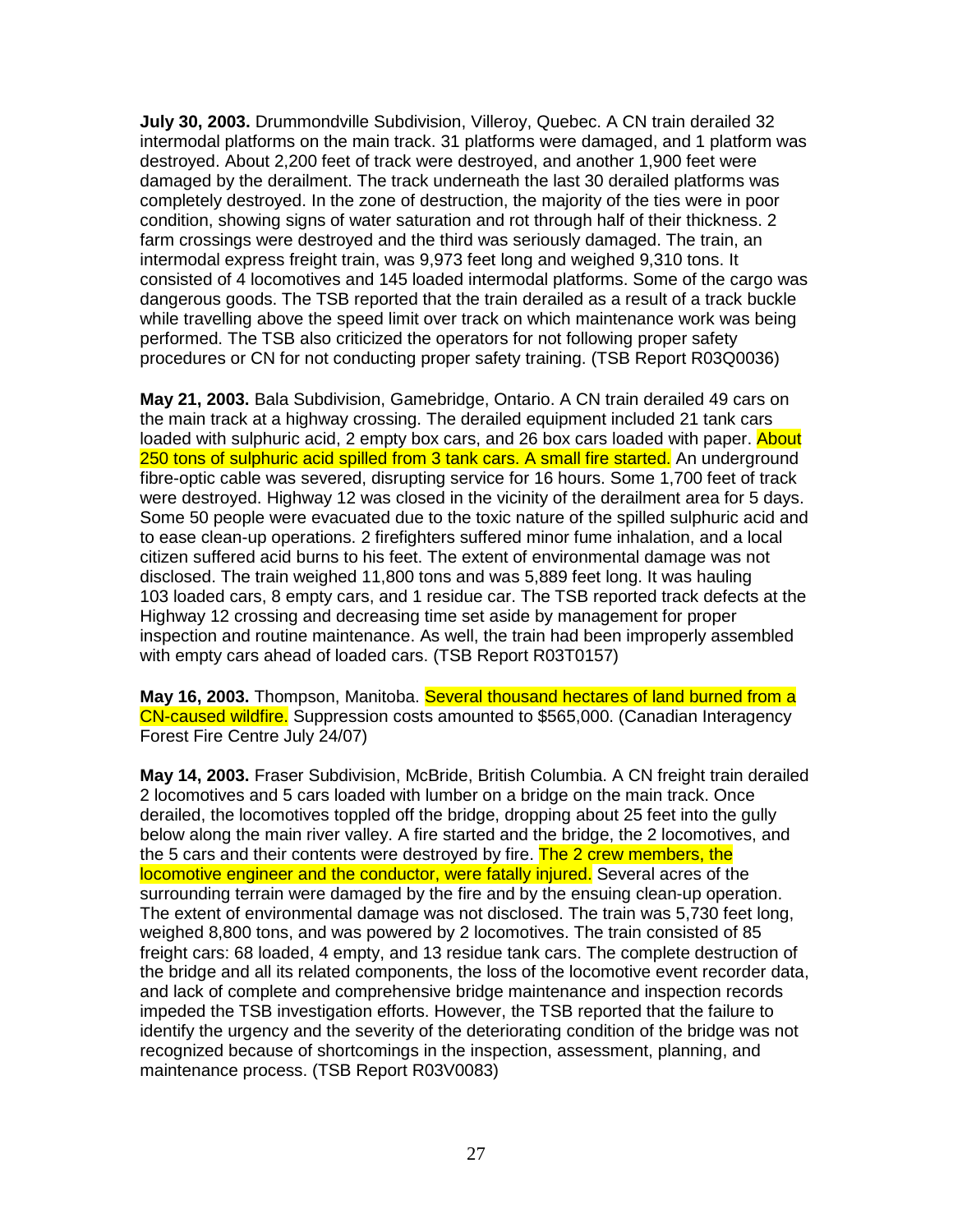**May 12, 2003.** Drummondville Subdivision, Manseau, Quebec. A CN freight train derailed 17 platforms loaded with 34 containers at a curve on the main track. Most of the containers flipped over on their sides. 3 of the containers were carrying dangerous goods. There was damage to 1,000 feet of main track and 300 feet of siding track. The train was powered by 3 locomotives and consisted of 122 loaded cars. It weighed 5,190 tons and was 8,430 feet long. The TSB reported the derailment occurred when the car body on the platform of a loaded container car collapsed onto the main track, severely damaging the track structure, resulting in the complete loss of track gauge. The platform on the car collapsed due to fatigue at a high stress location where a weld was missing. There also was a discrepancy between the cars recorded as being in the train and the actual cars in the train. (TSB Report R03Q0022)

Feb 9, 2003. Tamaroa, Illinois. A CN freight train derailed 22 of its 108 cars. 4 of the derailed cars spilled methanol, and the methanol from 2 of these cars fueled a fire. Other derailed cars contained phosphoric acid, hydrochloric acid, formaldehyde, and vinyl chloride. 2 cars containing hydrochloric acid, 1 car containing formaldehyde, and 1 car containing vinyl chloride also spilled product. About 850 residents were evacuated from the area within a 3-mile radius of the derailment, which included the entire village of Tamaroa. 1 contract employee was injured during cleanup activities. Damages to track, signals, and equipment, and clearing costs associated with the accident totaled \$1.9 million. The NTSB determined the probable cause of the derailment was an improper weld on a rail which progressed to rail failure. (NTSB Report RAR-05-01)

**Dec 20, 2002.** Cornwall, Ontario. 10 CN cars derailed. (Colin Churcher's Railway Pages)

**Oct 24, 2002.** Saint-Maurice Subdivision, Hibbard, Quebec. A CN train derailed 6 cars at a curve on the main track. All 6 derailed cars were damaged and 275m of track were destroyed. The derailed cars were loaded with copper ore, toppled over on their sides and slid down the bank almost falling into a lake. The extent of environmental damage was not disclosed, but based on a photo in the TSB investigation report, there was damage to the lake shoreline. The train comprised 3 locomotives and 109 cars, 34 loaded and 75 empty. It was 6,730 feet long and weighed 7,230 tons. The TSB reported a defective rail caused the derailment. (TSB Report R02D0113)

**Aug 13, 2002.** Bedford Subdivision, Milford, Nova Scotia. A CN train derailed 7 container platforms from the last 2 five-pack cars on the main track. About 2.85 miles of track were damaged. The train was 7,540 feet long and weighed 6,230 tons. The TSB reported that significant track buckle, in part resulting from higher-than-normal air temperatures, caused the tracks to move out of alignment and caused the derailment. (TSB Report R02M0050)

**July 22, 2002.** Montmagny Subdivision, Joffre Yard, Levis, Quebec. A CN train operated by remote control (Beltpack) in the yard derailed 52 cars. 51 tank cars, which contained fuel oil and gasoline residue, derailed and rolled over. An empty bulkhead flat car also derailed. 2 switches and about 3,600 feet of track were damaged. The TSB reported that heavy winds set some empty cars (without their brakes on) in motion which caused the initial derailment. (TSB Report R02Q0041)

**July 8, 2002.** Camrose Subdivision, near Camrose, Alberta. A CN freight train derailed 2 locomotives and 14 cars at a curve in the track. The train consisted of 5 locomotives, 146 loaded cars (some carrying dangerous goods), 6 empty cars, 2 residue tank cars,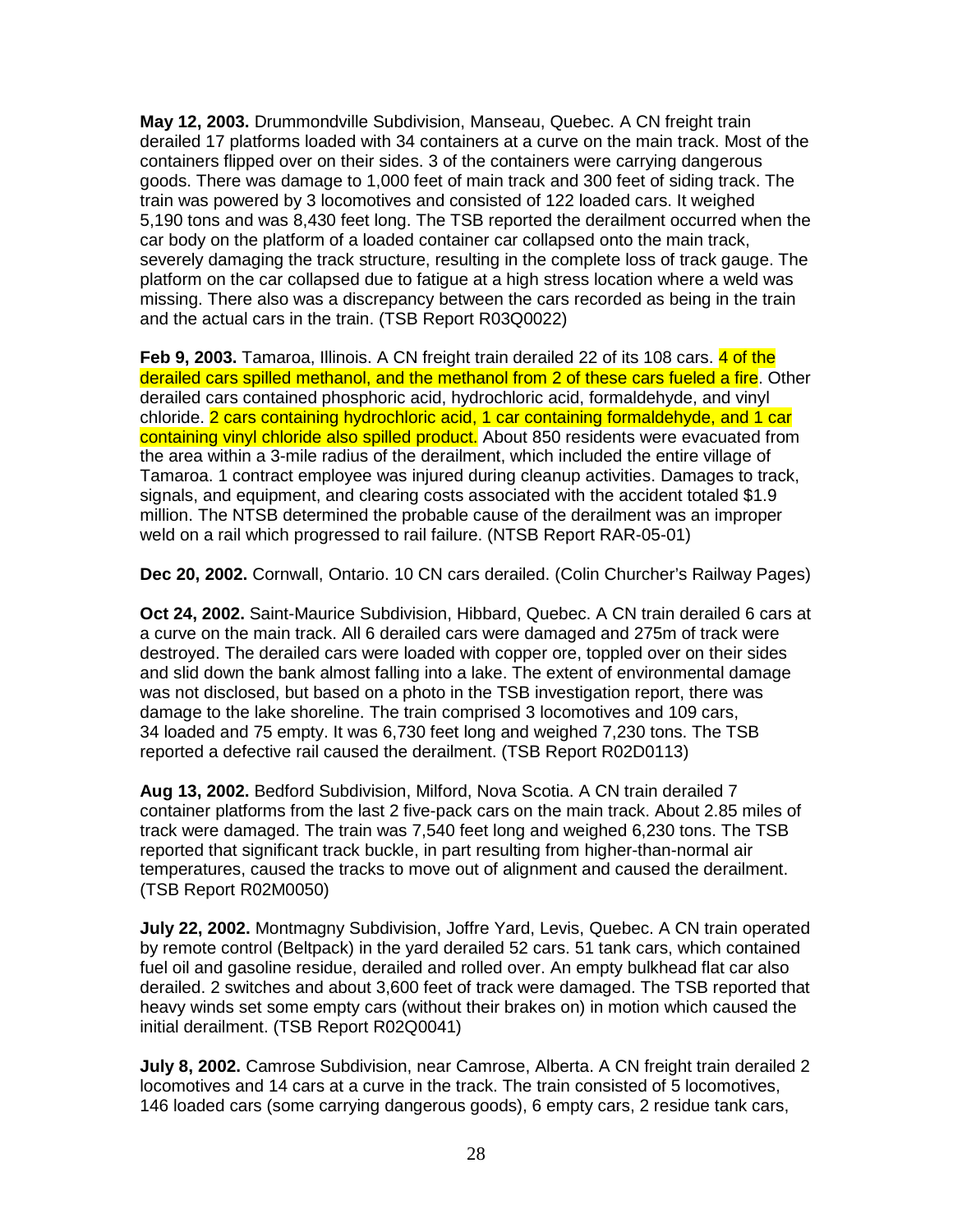was 9,708 feet long and weighed 17,201 tons. The train was the longest and heaviest train the crew had ever operated on this subdivision. Derailed cars included 2 empty hopper cars right behind the locomotive, 1 empty flat car, 5 loaded intermodal flat cars, and 6 multi-platform intermodal cars. The last derailed car carried 2 containers carrying dangerous goods. The 2 derailed locomotives were damaged. All derailed cars and about 860 feet of track were destroyed. The TSB reported the primary cause of the derailment was an improperly assembled train. The presence of the first locomotive without alignment control couplers behind the operating locomotives played a secondary role in this derailment. (TSB Report R02C0050)

**July 3, 2002.** Joliette Subdivision, L'Assomption, Quebec. A CN freight train derailed 14 cars at a curve on the main track. 9 of the derailed cars flipped over, fouling both sides of the main track and siding. Softwood lumber products were strewn over the right-ofway and the adjacent private property. About 1,830 feet of main track, 660 feet of siding track and a private crossing were destroyed. A 4-inch irrigation water main was severed, and about 150 trees and seedlings were destroyed or damaged in an adjacent nursery. The train consisted of 2 locomotives, 82 loaded, 9 empty and 2 residue cars. It was 5,570 feet long and weighed 10,390 tons. The TSB reported that the higher-than-normal air temperatures buckled the track which caused the derailment. The Board pointed out that even though hot weather inspections were carried out, they were not sufficient to identify the potential for a track buckle. (TSB Report R02D0069)

**May 2, 2002.** Rivers Subdivision, near Firdale, Manitoba. A CN train derailed 2 locomotives and 21 freight cars after colliding with a loaded tractor-trailer at a public crossing. The derailed equipment included 5 tank cars carrying dangerous goods, 1 tank car carrying ethylene glycol and 12 hopper cars carrying plastic pellets. The dangerous goods products included benzene and hexene. During the derailment, 4 of the tank cars sustained multiple punctures and spilled their products which ignited and a large fire engulfed the derailed cars, burning for 2<sup>1/2</sup> days. Water bombers were brought in to help fight the fire. A fibre-optic cable was severed and the Trans-Canada Highway had to be closed. 17 of the derailed cars were destroyed. About 700 feet of the south rail, 450 feet of the north rail, and many of the ties near the public crossing were destroyed. A total of 156 people were evacuated from within a 4-mile radius of the derailment for 2 days. About 13,000 tonnes of impacted soil were excavated and removed for treatment. Water sampling conducted about 1, 2 and 3 months following the spill determined that the groundwater had been contaminated with hydrocarbons. The extent of environmental and groundwater damage was not disclosed. (TSB Report R02W0063)

**April 26, 2002.** Redditt Subdivision, Winnipeg, Manitoba. 8 cars, including 3 box cars loaded with dangerous goods, derailed on the main track as a CN freight train departed Winnipeg. The train consisted of 3 locomotives and 85 cars (76 loaded and 9 empty), was 5,412 feet long, and weighed 9,363 tons. In addition to damaged cars, about 300 feet of track, a roadway underpass, and a fibre-optic system buried in the grade were damaged. 6 homes adjacent to the main track were evacuated. An improperly assembled train contributed to wheel lift on an empty flat car and subsequent derailment. (TSB Report R02W0060)

**Feb 15, 2002.** Dartmouth Subdivision, Dartmouth, Nova Scotia. A CN train derailed 5 cars in the yard, blocking a private crossing to an electrical shop. 3 of the derailed cars were tank cars loaded with liquefied petroleum gas, and the other 2 cars were flat cars loaded with vehicles. 2 derailed tank cars contained propane and 1 derailed tank car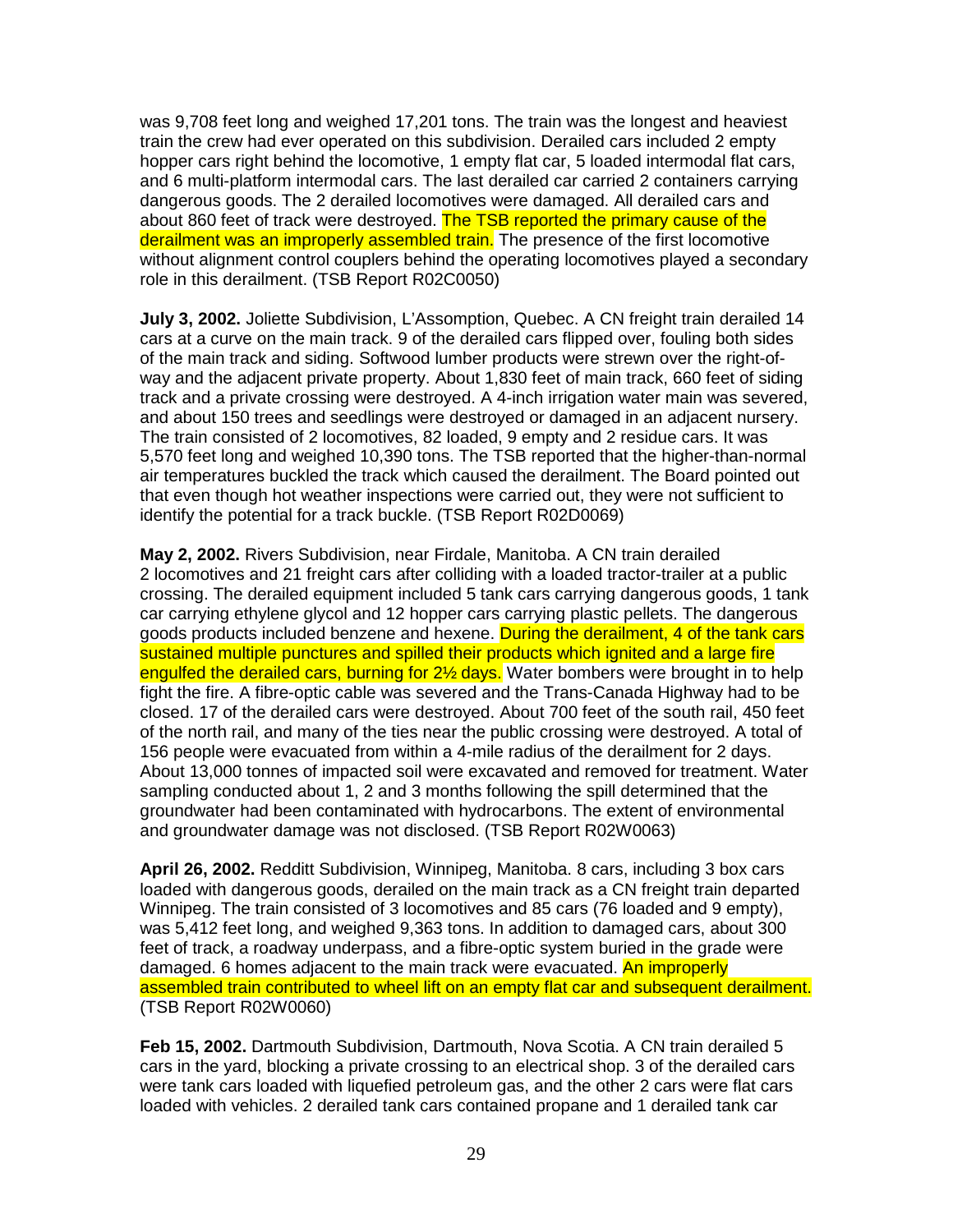contained butane. 1 of the tank cars loaded with propane flipped over on its side as did 1 of the flat cars. The train consisted of 2 locomotives and 15 loaded cars. It was 925 feet long and weighed 1,200 tons. About 300 feet of track were damaged, and the private crossing required repairs. About 800 Dartmouth residents were evacuated from their homes, and the Angus L. MacDonald suspension bridge, one of the 2 major bridges connecting Dartmouth and Halifax, was closed for 12 hours. The TSB reported that deteriorating rail ties contributed to the derailment. (TSB Report R02M0007)

**Nov 15, 2001.** Holly Subdivision, Clarkson, Michigan. 2 CN/Illinois Central Railway trains collided at a switch at the Andersonville Siding. One of the trains missed a red stop signal as it entered the main track and hit the other train on the main track. Both crew members of the train that was hit were killed; the 2 crew members of the other train were seriously injured. The total cost of the accident was about \$1.4 million. The NTSB determined the probable cause of the collision was fatigue by the crew whose train hit the other, and the same train was also traveling above the speed limit. (NTSB Report RAR-02-04)

**Oct 6, 2001.** Napadogan Subdivision, Drummond, New Brunswick. A CN freight train derailed 15 cars after striking an automobile at a farm crossing. 7 of the derailed cars were tank cars carrying liquefied petroleum gas. One of the tank cars suffered damages and **spilled butane**, resulting in undisclosed environmental damage. The train consisted of 3 locomotives at the head of the train, 130 cars (78 loaded and 52 empty), was 8,700 feet long and weighed 10,000 tons. 9 cars and about 1,000 feet of track were destroyed. The TSB investigation determined that an undesired emergency brake application occurred when the train struck the automobile, resulting in rail rollover and the derailment. (TSB Report R01M0061)

**Sept 24, 2001.** Bala Subdivision, Richmond Hill, Ontario. A CN freight train derailed 21 cars on the main track. The running gear on all the derailed cars was damaged. The general merchandise train, powered by 2 locomotives, was hauling 40 loaded cars and 20 empty cars. It was 3,000 feet long and weighed 5,100 tons. The TSB reported that a heavy bulkhead door on one of the cars had opened, swung out, contacted the side of a train passing on an adjacent track and fell onto the track, causing the derailment. The Board indicated the closing device on the bulkhead door was inadequate and should have been replaced. (TSB Report R01T0255)

**Aug 29, 2001.** Saint-Hyacinthe Subdivision, Montreal, Quebec. A CN train approaching the Turcot Yard in Montreal derailed 8 container cars at a curve in the track. 5 cars rolled down the railway embankment, and came to rest obstructing Butler Street. The train consisted of 2 locomotives and 86 cars (85 loaded and 1 empty). It was 5,900 feet long and weighed 5,200 tonnes. The TSB reported that a wheel of one of the cars climbed over a defective rail and caused the derailment. (TSB Report R01D0097)

**May 23, 2001.** Chisholm, Alberta. CN started one of the largest human-caused fires in Alberta's history that destroyed 116,000 hectares of forest plus 10 homes, a trapper's cabin, 48 outbuildings and some vehicles primarily in the Hamlet of Chisholm. The environmental impacts were devastating – an undisclosed number of mammals, birds and other animals burned, and there was significant loss of wildlife habitat. The forest industry lost about 4.5 million  $m<sup>3</sup>$  of growing timber stock and over 6,300 ha of regenerated cutblocks. The Alberta government spent \$10 million fighting the fire with 514 firefighters and an abundance of equipment. CN eventually accepted responsibility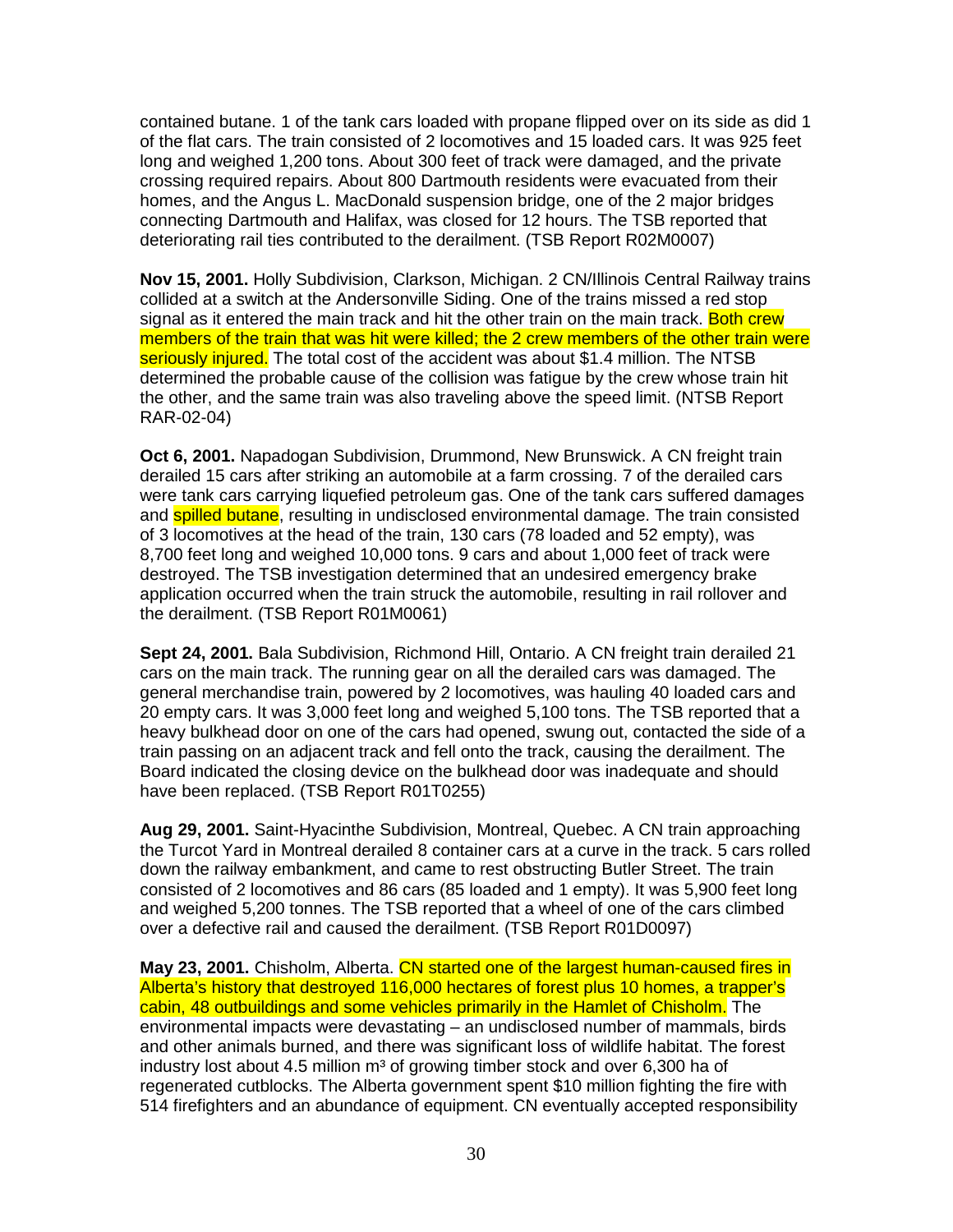for starting the fire by running locomotives in an inappropriate manner during a high fire hazard period. (Canada.com May 31/07, several other sources)

**April 12, 2001.** Bedford Subdivision, Stewiacke, Nova Scotia. A Via Rail passenger train consisting of 2 locomotives and 14 cars, travelling on CN main track from Halifax to Montreal, derailed at a manually operated main track switch in Stewiacke. A standard CN switch lock used to secure the switch in correct position had been tampered with. As a result of this tampering, the 2 locomotives and the first 2 cars continued on the main track, but the following cars took a diverging route onto an industrial track adjacent to the main track. 9 of the cars derailed and a farm supply building, as well as the industrial track were destroyed. 750 feet of the main track and a main track turnout were extensively damaged. One of the derailed cars was destroyed and the rest were damaged. 4 occupants of the building escaped without injury prior to impact. There were 132 persons on board the train. 22 persons were transported to hospital by ground or air ambulance; 9 were seriously injured. (TSB Report R01M0024)

**Feb 15, 2001.** Drummondville Subdivision, Trudel, Quebec. A CN train derailed 25 cars on the main track. 24 cars were destroyed, and 1 car was damaged. A main-track switch, the signal system, 800 metres of track, and goods stored on the property of a construction material distributor were damaged. A signal bungalow as well as a communications tower belonging to CN were also destroyed. An underground fibre-optic cable was severed. The train was comprised of 3 locomotives and 93 covered hopper cars loaded with wheat. It was 6,043 feet long and weighed 12,158 tons. The TSB reported the train derailed as a result of a fatigue fracture in an axle on one of the cars that derailed. (TSB Report R01Q0010)

**Jan 16, 2001.** Kingston Subdivision, near Mallorytown, Ontario. A CN freight train derailed 26 cars on the main track including 2 tank cars loaded with propane. A public school was closed for a day as a precautionary measure. The train consisted of 2 locomotives at the head of the train, 149 cars (76 loaded and 73 empty), was 9,450 feet long and weighed 11,700 tons. The TSB investigation determined that improperly assembling the long train contributed to a wheel lift and the derailment. Confused communication between the locomotive engineer and the rail traffic controller also appeared to contribute to the derailment. (TSB Report R01T0006)

**Dec 11, 2000.** Kashabowie Subdivision, Shabaqua, Ontario. A CN freight train derailed 17 cars. The derailed cars included 2 loaded tank cars containing methanol, 1 that had flipped upside down and was damaged, spilling all of its contents, and the other which was leaking methanol from an unloading valve that had opened during the derailment. A total of about 100,000 litres of methanol spilled, most of which entered the Shebandowan River. Methanol is a colourless, flammable and poisonous liquid. Persons living close to the river, downstream, were cautioned not to consume water drawn from wells near the river. Water was not declared free of methanol by local health authorities for almost a month following the spill. The extent of environmental damage to the Shebandowan River's ecosystem was not disclosed. The other derailed cars included 5 loaded cars of grain, 7 empty flat cars and 3 empty box cars. The train comprised 3 locomotives, 59 loaded cars and 27 empty cars. It was 5,400 feet long and weighed 8,500 tons. The TSB reported that emergency brake pressure on a cracked defective rail caused the rail to fail, and resulted in the derailment. (TSB Report R00W0253)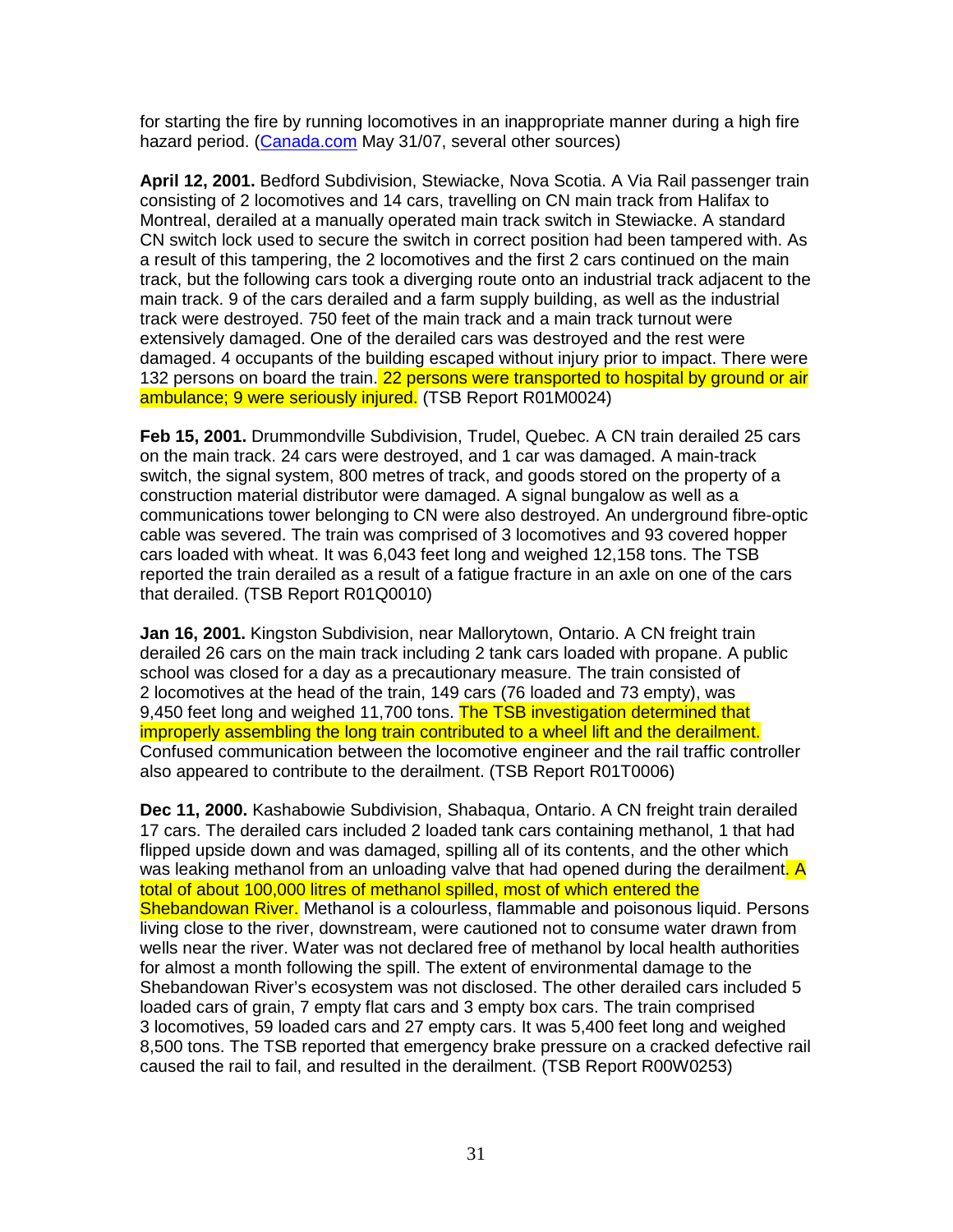**Dec 10, 2000.** Kingston Subdivision, Marysville, Ontario. A CN train derailed 2 cars in a curve on the main track. 1 of the derailed cars, a bulkhead flat car loaded with lumber, lost its load, blocking the adjacent north main track. The other derailed car was a residue tank car. The train comprised 2 locomotives, 51 loaded and 44 empty cars. It was 6,600 feet long and weighed 8,300 tons. The TSB reported that, in each track curve of the train's journey, the load of lumber shifted slightly laterally, causing the banding around the load of lumber to dig into the corners of the lumber, gradually lessening the degree of securement and allowing even greater movement as the trip progressed. Travelling in an unstable state, the lumber shifted at the curve near Marysville and the unbalanced load caused one or more wheels on the car to lift and derail, destabilizing the trailing tank car which also derailed. (TSB Report R00T0324)

**Dec 9, 2000.** Napadogan Subdivision, Blue Bell, New Brunswick. A CN freight train derailed 7 multi-platform double-stack container cars at a curve on the main track. 36 containers were spread over an area covering both sides of the main track for about  $\frac{1}{2}$ km. 11 of the containers were carrying bags of white asbestos (a hazardous material); 2 containers released product onto the right-of-way. A total of 660m of track structure was damaged. The train was powered by 4 locomotives, was 5,700 feet long and weighed 5,200 tons. The TSB reported the derailment occurred due to a rail failure at a curve in the track. (TSB Report R00M0044)

**May 22, 2000.** Saint-Maurice Subdivision, Cressman, Quebec. A CN train derailed 23 cars at a curve on the main track on a bridge over the Saint-Maurice River. Derailed cars included: 13 gondola cars loaded with wood chips, 2 cars loaded with paper, 1 empty hopper car, and 7 tank cars with gasoline residue. 3 of the tank cars with gasoline residue fell into the river. 2 tank cars were punctured, **spilling an undisclosed amount of** gasoline into the river. The extent of environmental damage was not disclosed. 400 feet of track were destroyed and 2 spans of the railway bridge across the river were heavily damaged. 22 of the derailed cars were damaged and 1 was destroyed. The train consisted of 3 locomotives and 159 cars, including 128 loaded cars, 19 empty cars and 12 tank cars with gasoline or heating oil residue. The train was 9,586 feet long and weighed 15,230 tons. The TSB reported that the derailment was caused by a defective rail in the track curve. (TSB Report R00Q0023)

**May 16, 2000.** Redditt Subdivision, White, Ontario. A CN freight train derailed 19 of its 136 cars along a curve in the main track. 4 of the derailed cars contained dangerous goods. The train consisted of 2 locomotives at the head of the train, 136 cars (51 loaded and 85 empty), was 8,800 feet long and weighed 9,440 tons. The TSB investigation determined that, during throttle reduction while in a curve, the train experienced a wheel climb derailment that was a result of a number of factors including *improperly* assembling the train. (TSB Report R00W0106)

**March 10, 2000.** Rouses Point Subdivision, Brossard, Quebec. A CN train derailed 5 cars on the Massena Spur after traveling through a public crossing. 4 cars toppled over on their sides in a ditch; 3 of these contained dangerous goods. 2 of the tank cars were carrying molten naphthalene (a flammable solid), and the third was carrying creosote. The other 2 derailed cars were hopper cars. All 5 derailed cars were damaged. The track was heavily damaged over a length of about 170 feet. The train consisted of 2 locomotives and 11 cars (8 loaded and 3 empty), was about 730 feet long and weighed 1,330 tons. As a precautionary measure, the Brossard Fire Department ordered the evacuation of about 20 people in the area. The TSB reported the train spread the track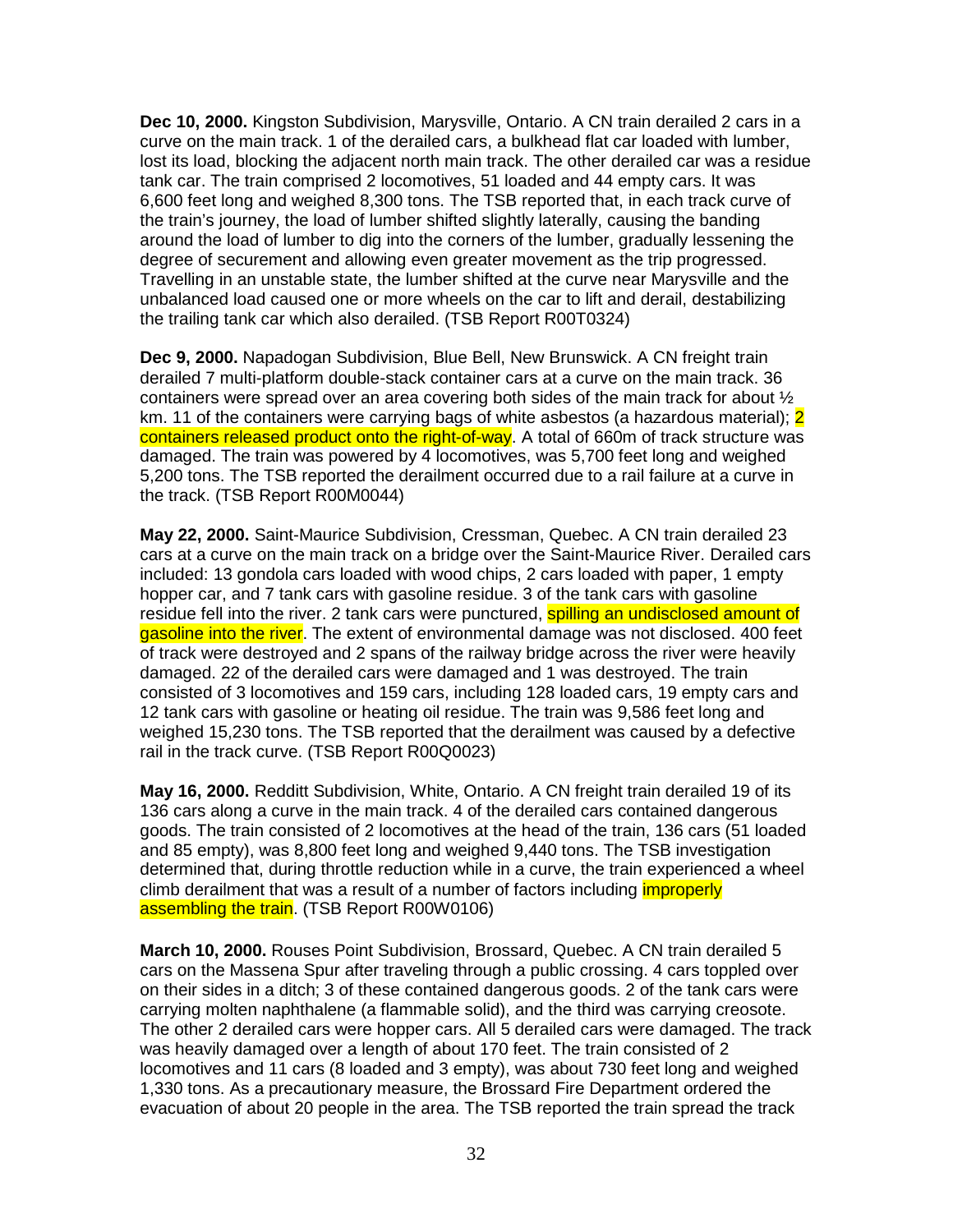gauge, and the wheels of the first derailed car dropped inside the rail near the public crossing. The fact that CN had planned to replace the rail ties indicate that CN was aware of track structure problems at this location. (TSB Report R00D0026)

**Dec 30, 1999.** Near Mont-Saint-Hilaire, Quebec. A CN Ultratrain, a petroleum products unit train linking the Saint-Romuald oil refinery with a petroleum depot in Montreal, derailed and collided with another CN Ultratrain traveling in the opposite direction on a neighbouring track. There was a violent explosion and some rail cars burned for more than 4 days, creating a smoke plume about 500m high. The 2 crew members on the train hit by the derailed train were killed. About 350 families had to be evacuated. 2 locomotives and 61 cars were damaged in the accident. About 2.7 million litres of hydrocarbons spilled and caught fire, damaging private property, public property and the environment. The Ultratrain derailed at a broken rail caused by a defective weld, causing the TSB to call into question CN's quality assurance program for rail welds. The quality assurance system in place did not detect the welds that did not meet the company's standards (mismatch between rail ends, absence of a weld tag, weld not entered in the inventory of continuous welded rail [CWR] repairs and adjustments). (TSB Report R99H0010, TSB News Release Sept 26/02)

**Nov 23, 1999.** Kingston Subdivision, Bowmanville, Ontario. A westward CN freight train struck an abandoned tractor-trailer at a farm level crossing. Metal parts from the trucktrailer became entangled under the wheels of the lead locomotive, resulting in the derailment of both locomotives and the following 10 rail cars, 4 of which rolled over onto their side. An eastward Via Rail passenger train struck the debris on an adjacent track and derailed, just before the freight train had come to a halt. The derailing Via train dragged the trailer portion of the truck-trailer for about 700 feet, causing the Via locomotive and the following 5 passenger coaches to derail. The jackknifing passenger train hit the derailed freight train cars. Fuel spilling from the tractor-trailer ignited and a fire started. About 6,800 litres of diesel fuel spilled from the Via locomotive and was also ignited. About 4,550 litres of diesel fuel also spilled from the lead locomotive of the CN freight train. 3 of the derailed freight cars contained liquefied petroleum gas residue and 5 of the derailed freight cars were loaded with butadiene. Minor injuries were sustained by 6 Via Rail employees and 5 passengers. (TSB Report R99T0298)

**Oct 9, 1999.** Bedford Subdivision, Bedford, Nova Scotia. A CN freight train derailed a locomotive and the first 8 cars. Some of the derailed cars flipped over on their sides and the entire derailment was spread over a distance of about 655 feet. Corn from 2 damaged hopper cars was spread over the derailment site. Over 800 feet of track were damaged. The train comprised 3 locomotives, 64 loaded and 3 empty, and was 4,580 feet long and weighed 4,470 tons. The TSB reported a damaged rail initiated the derailment. (TSB Report R99M0046)

**Sept 23, 1999.** Bala Subdivision, near Britt, Ontario. A CN freight train derailed 26 cars at a curve in the tracks at Mowat, near Britt. The train consisted of 94 cars, 54 of which were tank cars (41 of the 54 were carrying dangerous goods or dangerous good residues). The 26 derailed cars included: 19 tank cars, 2 box cars and 5 hopper cars. Of the 19 tank cars, 1 was a load of liquefied petroleum gas (LPG), 14 had LPG residues, 3 were loaded with anhydrous ammonia, and 1 was empty. The loaded LPG car and 1 of the loaded anhydrous ammonia cars were ruptured, each spilling their product and igniting, causing several fires. The loaded car of LPG exploded, projecting pieces of its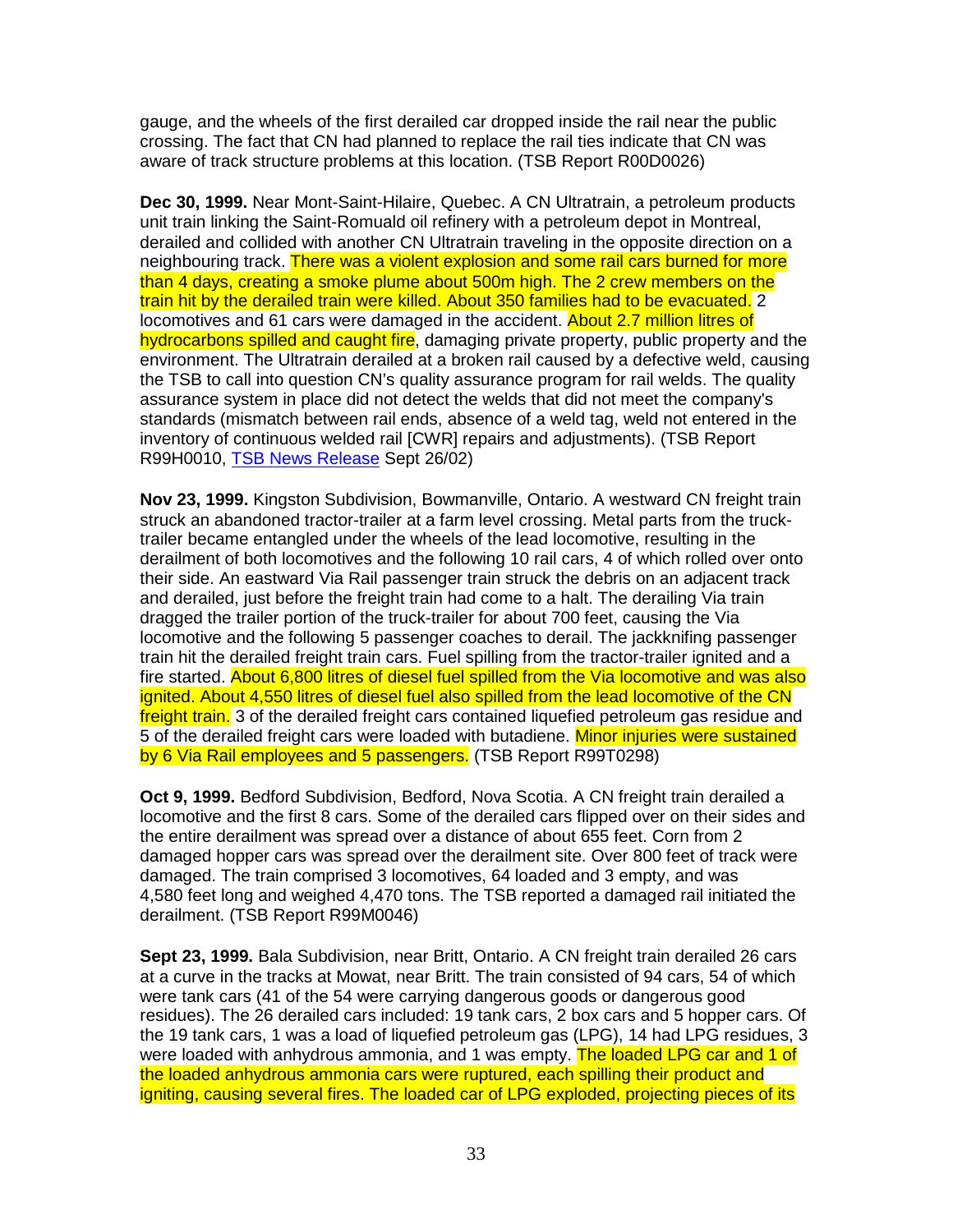tank and jacket in all directions. About 127,000 pounds of LPG and 158,000 pounds of anhydrous ammonia were spilled. A crater in the right-of-way measuring about 2m deep, 3m wide and 15m long was created by the LPG fire and subsequent violent rupture of the tank, which destroyed the roadbed and altered the physical state of the soils and other materials in the area. A box car immediately west of the LPG tank was crushed and bent 90°. About 600 feet of main track and sidi ng were destroyed, the turnout for the siding at Mowat required extensive repairs, and the nearby public crossing required minor repairs. 18 of the derailed cars were damaged, and 8 cars were destroyed. The adjacent trees, other vegetation and earth were scorched black and killed for a radius of about 200 feet by the fire ball and chemical releases. CN employees at the Mowat siding, 3 local woodcutters and 2 hunters located downwind of the accident site were evacuated due to the toxic fumes. An Ontario Provincial Police officer, a local woodcutter, and two firemen suffered minor injuries as a result of contact with ammonia vapours. The TSB reported on many deficiencies as contributing to the derailment including: deficiencies in track gauge and alignment, and improper track condition for freight train speeds they were traveling. The TSB also reported that older-design, belowstandard and defective construction of tank cars contributed to the magnitude of the ensuing fires. The total extent of environmental damage, including to the adjacent Little Key River and shoreline, was not detailed in the TSB investigation report. (TSB Report R99T0256)

**Aug 27, 1999.** Kingston Subdivision, Wesco Spur, Yard CB, Cornwall, Ontario. A CN crew was performing switching operations in the yard when 6 tank cars ran away on one of the tracks. The cars rolled for 475 feet and struck the stop block at the end of the track. 1 car derailed and its tank was punctured. About 5,000 gallons of product, a class 3 combustible liquid, spilled onto the ground. About 2,000 gallons seeped into the ground or flowed into the sewer system. The soil contaminated by the liquid was collected and hauled away for treatment. The extent of environmental damage was not disclosed. Cornwall police and firefighters immediately set up a 1,000-foot safety perimeter and evacuated customers and staff from nearby businesses. The TSB reported the evacuation caused inconvenience and economic losses for nearby businesses. (TSB Report R99D0159)

**Aug 15, 1999.** Clearwater Subdivision, Messiter, British Columbia. A CN freight train derailed 40 cars of a 100-car grain train. 2 of the derailed cars rolled into the North Thompson River. About 5,000 tons of mixed grains were spilled over the right-of-way and in the river. Most of the 40 cars sustained extensive damage. About 1,500 feet of track were destroyed and an additional 3,000 feet were damaged. The train was powered by 2 locomotives, was 5,900 feet long and weighed 11,800 tons. The extent of environmental damage to the Thompson River and bank was not disclosed. The TSB reported a defective wheel caused the derailment. (TSB Report R99V0141)

**July 14, 1999.** Kingston Subdivision, Morrisburg Station, Ontario. 16 CN cars derailed in front of the station. (Colin Churcher's Railway Pages)

**April 23, 1999.** Chatham Subdivision, Thamesville, Ontario. A Via Rail passenger train travelling east on the north main track hit an open switch, causing it to tip over and collide with stationary CN cars full of ammonium nitrate on an adjacent yard track. All 4 passenger cars and the locomotive of the passenger train derailed as well as 4 of the stationary cars. The 2 crew members in the locomotive cab were killed. 77 of the 186 passengers and crew on board were treated at the hospital. 4 people were admitted with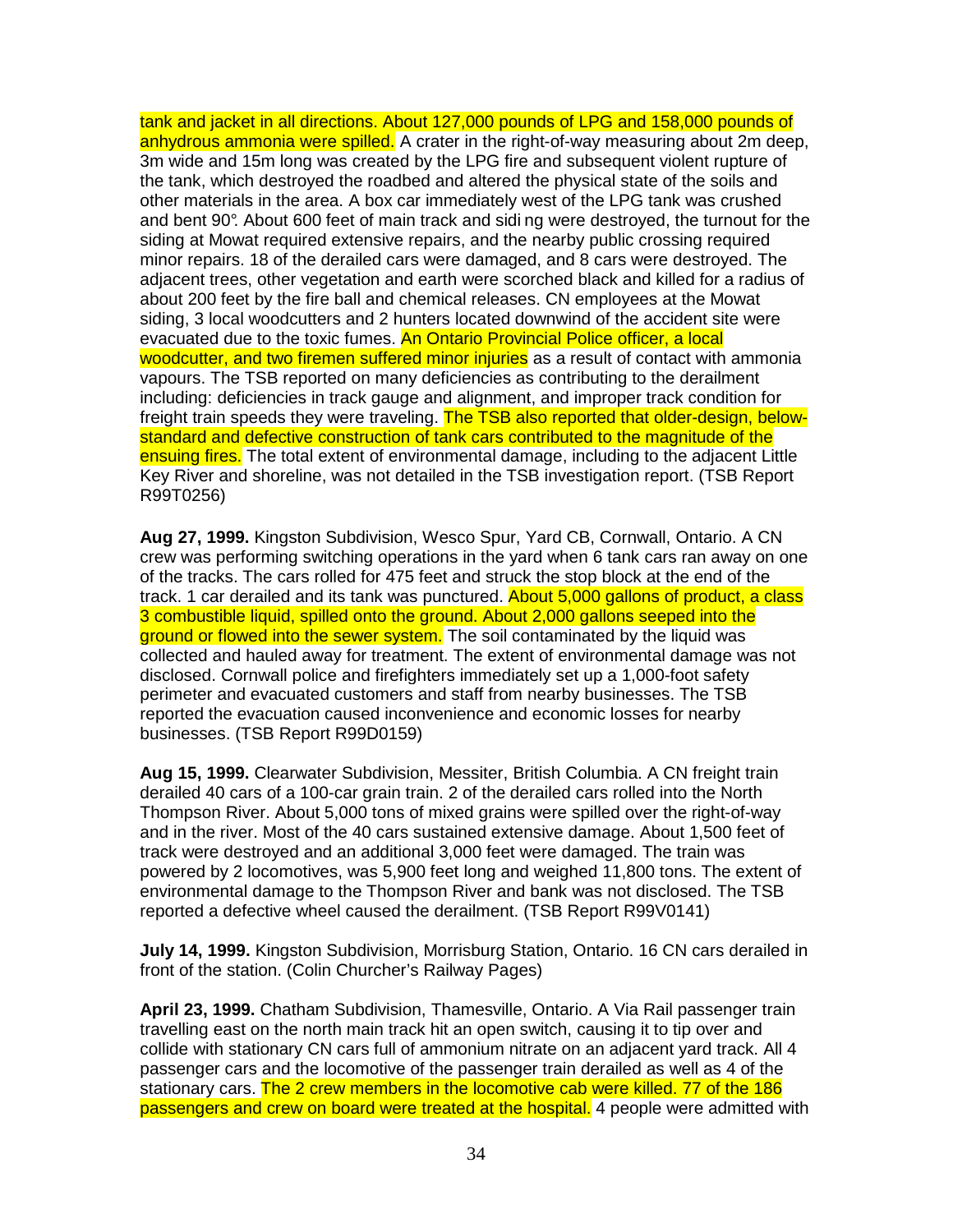serious injuries. About 50m of main track and 100m of the adjacent yard track were destroyed. The locomotive was damaged beyond repair and the leading 2 passenger cars sustained substantial damage. A December 18, 2012 version of the TSB investigation report identified safety deficiencies relating to the level of defenses associated with the Occupancy Control System method of train control, particularly in "dark territory," where trains are not always provided with sufficient advance warning of reversed main track switches, and to the storage of dangerous goods in rail cars for prolonged periods of time at locations adjacent to main tracks. The TSB also pointed out the need to eliminate some passenger safety hazards in a timely fashion. (TSB Report R99H0007)

**April 13, 1999.** Montmagny Subdivision, Bégin, Quebec. A CN petroleum product unit train derailed 10 tank cars loaded with gasoline on the main track. Some cars flipped over on their sides and 1 car completely toppled over landing on its top. About 230 litres of gasoline were spilled into Les Quarante Lacs (Forty Lakes), causing undisclosed environmental damage. The 10 derailed cars were damaged, as was another car which did not derail. 450 feet of track were destroyed, and another 300 feet of track were damaged. The TSB reported soft subgrade and a cluster of rotten ties as causing the derailment. Confusion of responsibilities among 3 acting inspectors may also have contributed to the derailment. (TSB Report R99Q0019)

**Feb 6, 1999.** Ruel Subdivision, Neswabin, Ontario. A CN freight train derailed 21 cars. The derailed cars included a tank car loaded with liquefied petroleum gas and 2 tank cars loaded with flammable benzene and dicyclopentadiene. **1 of the tank cars with the** benzene mixture was punctured resulting in a fire and a total loss of product. The liquid benzene and some lumber that was strewn about the derailment site fuelled a fire that burned for several days. 16 of the 21 derailed cars were destroyed, including 3 tank cars that were involved in the post-derailment fire. 4 cars were damaged. A power switch and dwarf signal, and 500 feet of track were destroyed. In the main derailment area, 4 telephone poles were destroyed. Another power switch and a hot box detector were damaged. Total property damage exceeded \$1.5 million. The TSB reported a roller bearing on one of the cars overheated and seized, resulting in an axle fracture and the derailment. Unclear lines of authority and communication failures regarding the Wayside Inspection System (WIS) were cited by the TSB as contributing to the derailment. The TSB also reported Transport Canada has no national program to audit and monitor WISs, to ensure the safety of operating trains. (TSB Report R99T0031)

**Jan 31, 1999.** Albreda Subdivision, Jasper, Alberta. A CN runaway train on the main track entered the rail yard in Jasper and collided head on with a stationary CN train. 5 locomotives and 11 cars derailed. The 3 locomotives and 2 cars on the runaway train were extensively damaged, as were the 2 locomotives and 1 car on the stationary train in the yard. The collision damaged about 520 feet of track and 4 switches. The conductor of the runaway train received minor injuries. The TSB reported the extreme blowing snow conditions during the accident rendered the air brake system ineffective, and the crew was unaware of the condition of the dynamic braking system. The crew of the runaway train was apparently fatigued which may have affected their performance. (TSB Report R99E0023)

**Nov 26, 1998.** Halton Subdivision, MacMillan Yard, Concord, Ontario. A CN train derailed 3 tank cars loaded with anhydrous ammonia. 1 of the tank cars rolled down a 20-foot embankment and another tank car flipped over on its side. 1 of the tank cars was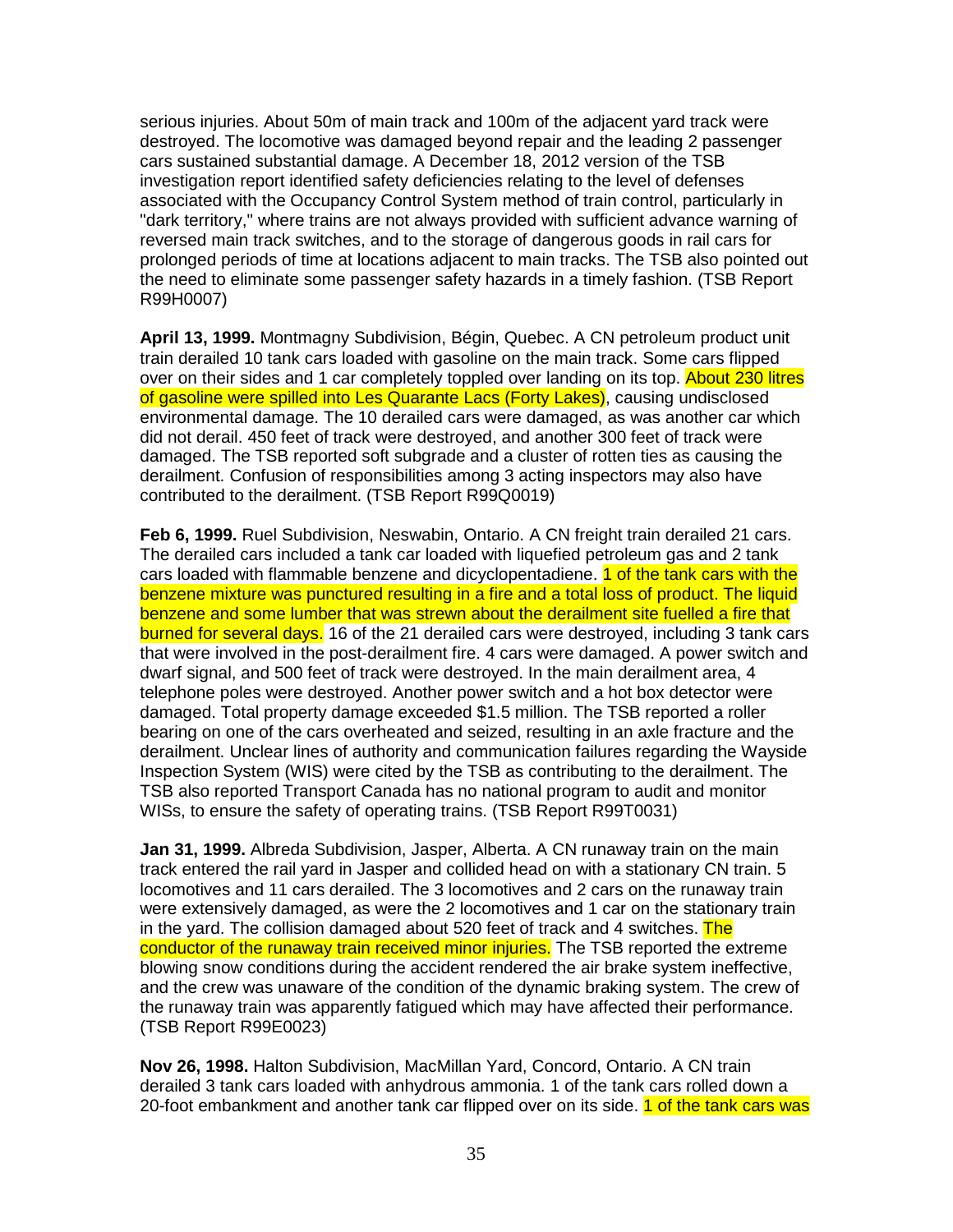damaged and spilled anhydrous ammonia. The yard was evacuated and the public roadways in the area, including Highway 7, were closed for about 5 hours. The TSB reported the train derailed as a result of 2 rail breaks caused by surface and sub-surface cracking, the wear exceeding CN's allowable limits. The Board identified a safety deficiency relating to the maintenance standards and practices. (TSB Report R98T0292)

**Sept 24, 1998.** Mont-Joli Subdivision, Mont-Joli, Quebec. 25 cars from a CN train rolled downhill uncontrolled on the main track of the Matapédia Railway Company (MRC), and collided with 4 MRC yard locomotives standing on the main track in front of the station at Mont-Joli. The CN crew thought they had secured their locomotives on a grade, then left their train and went to the station to complete some paperwork. Then, both CN and MRC employees heard a loud noise. When they looked out, they realized the CN train had rolled down the hill and crashed into the MRC locomotives. 5 rail cars were damaged, 2 rail cars were destroyed, and 4 yard locomotives and several hundred feet of main and yard tracks were damaged. A tank car, which was crushed and opened by the impact, spilled some residual product into the parking lot and onto the street. A commercial truck carrying cylinders of compressed gas was crushed. The employees in the vicinity of the station immediately left. The derailed cars came to rest close to commercial and residential properties in the centre of the town. 4 automobiles parked in the station parking lot were destroyed by the derailed rail cars. There was extensive damage to the station platform, and several hundred feet of main and yard tracks, including 78 feet of rail and 34 railway ties that required replacing. The police later determined that, once the CN crew left their train unattended, 2 boys had walked over to the train and released the brakes on most of the 25 parked rail cars, causing the train to roll downhill. (TSB Report R98M0029)

**March 1, 1998.** Kingston Subdivision, Lyn, Ontario. 8 CN cars derailed, 2 of which carried dangerous goods – ethylene refrigerated liquid and alkylamines. The train derailed at a track crossover. The train was pulled by 2 locomotives and was 7,482 feet long and weighed 5,866 tons. The TSB investigation determined the derailment occurred when a rail car wheel climbed over a defective switch that was severely chipped. Proper track maintenance and inspection practices had not been followed. (TSB Report R98T0042)

**March 1, 1998.** Edson Subdivision, near Obed, Alberta. A moving CN train collided with the tail end of a stationary CN train. The lead locomotive from the moving train and the last car from the stationary train derailed and were extensively damaged. The 2 crew members in the lead locomotive of the moving train were seriously injured, and were taken from the scene by ambulance. The moving train was powered by 2 locomotives and was hauling 20 loaded and 33 empty cars. It was 3,140 feet long and weighed 3,490 tons. The stationary train consisted of 4 locomotives and 100 loaded cars. It was 6,140 feet long and weighed 13,850 tons. The TSB reported the collision occurred because the crew of the moving train did not maintain adequate vigilance and miscalculated how far away the stationary train was located. (TSB Report R98C0022)

**Nov 24, 1997.** Diamond Subdivision, Carrier, Quebec. While a CN train was proceeding from a stop signal at a siding, a tank car loaded with sulphuric acid split open, spilling its entire contents. The extent of environmental damage was not disclosed. The TSB determined that the tank car had been fabricated with a gap and missing butt weld, in variance with approved design drawings, and that it fractured under normal service loading at a pre-existing crack. The TSB has pointed out many times to CN and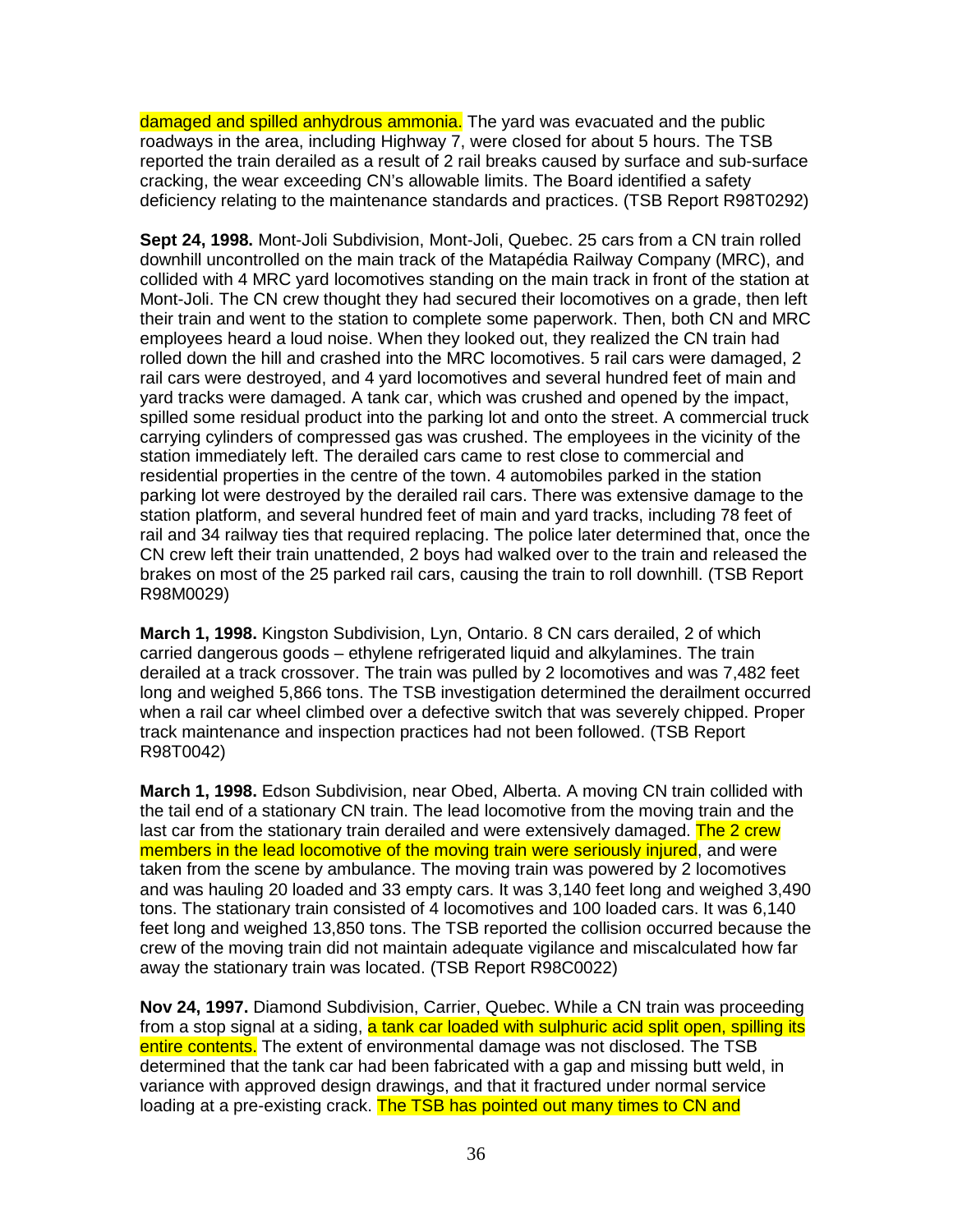Transport Canada the risks associated with the frequent inferior construction of tank cars that carry dangerous goods, including oil and other hazardous products. (TSB Report R97D0253)

**May 6, 1997.** Kingston Subdivision, Coteau-du-Lac, Quebec. A CN train dropped into a depression in the subgrade on the main track and derailed 2 locomotives and 12 freight cars. The lead locomotive toppled over on its side. The fuel tanks on both locomotives were punctured and about 12,000 litres of diesel fuel spilled into the Rouge River which was only 10m from the railway tracks. Although emergency personnel placed booms and absorption materials in the river, very little diesel fuel (1,000 litres) was recovered. The extent of environmental damage, especially to the river and the river shoreline, was not disclosed. 2 crew members were injured. The train consisted of 2 locomotives and 19 loaded cars. It was 1,060 feet long and weighed 1,000 tons. The 2 locomotives and 12 freight cars were damaged, and about 270 feet of track were destroyed. The TSB reported the derailment occurred because the subgrade collapsed under the moving train as a result of weak, water-saturated clays in and around the embankment. The Board was concerned that CN maintenance and inspection employees were not apparently sensitive to the hazards posed by unusual events in bodies of water adjacent to railway embankments. The TSB also reported that locomotive fuel tanks are particularly prone to puncture and spilling of diesel fuel at derailment. (TSB Report R97D0113)

**March 27, 1997.** Ashcroft Subdivision, Conrad, British Columbia. A CN train travelling from Boston Bar to Kamloops encountered a large railbed depression and derailed on the main track near Conrad. Both crew members were killed. 2 locomotives, 14 freight cars and about 1,200 feet of main track and siding were destroyed. Loaded open hopper sulphur cars stored on an adjacent siding were hit and also derailed, and some of these cars overturned and spilled their contents. Fuel spilled from the derailed locomotives and ignited. The resulting fire engulfed the derailed equipment and scattered container contents. The fire was finally extinguished March 28. Fire again erupted around the locomotives March 29 and took several hours to extinguish. The TSB ascertained that improper drainage of run-off from the adjacent Trans-Canada Highway contributed to destabilizing the railway subgrade which then collapsed, causing the derailment. (TSB Report R97V0063)

**Aug 12, 1996.** Edson Subdivision, east of Edson, Alberta. All 3 occupants in the lead locomotive of a CN freight train were fatally injured when their train, which was travelling about 54 mph on the main track, collided head-on with 20 runaway cars moving toward them at about 30 mph. The runaway cars had been left on a track in the Edson Yard with their hand brakes on, which eventually failed to hold them, causing them to move onto the main track uncontrolled. The TSB reported that, for the years 1991 to 1996, 190 runaways were reported to the TSB and in spite of repeated warnings and recommendations issued by the TSB, the problem persisted. This particular runaway situation, which ended in 3 deaths, triggered a TSB investigation with wider scope and depth. Consequently, the TSB raised serious questions about the effectiveness of standard railway operating rules, rail traffic control systems, rail safety regulatory overview, and CN's safety management programs. (TSB Report R96C0172)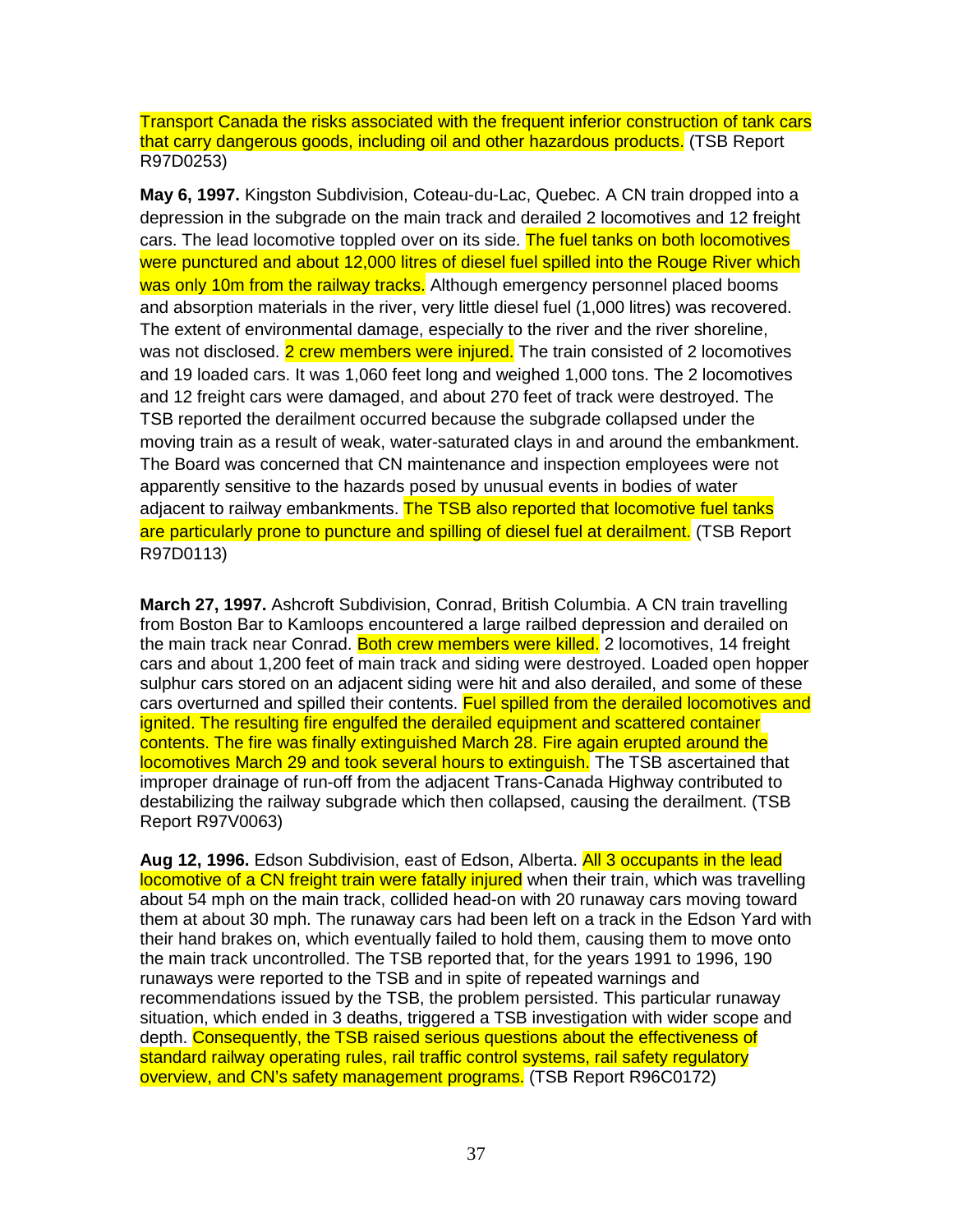**July 2, 1996.** Aberdeen Subdivision, North Battleford, Saskatchewan. A CN train was unintentionally diverted onto a spur track, and collided head-on with a stationary and uncrewed CN freight train. The locomotives of both trains were extensively damaged, and 10 freight cars derailed. The **locomotive engineer was injured** when he jumped from the train. The moving train consisted of 3 locomotives and 88 loaded cars. It weighed 10,000 tons and was 6,500 feet long. The TSB determined that the switch for the spur track was inadvertently left in the reverse position. The train was also travelling at an excessive speed, according to the TSB. (TSB Report R96W0171)

**April 24, 1996.** Hagersville Subdivision, Nanticoke, Ontario. A CN train crew was switching at the Esso oil refinery near Nanticoke, when 5 tank cars went out of control. The cars rolled southward about 2 miles, crossed over 2 public road crossings and through the Ontario Hydro thermal generating plant building. The cars continued another 600 feet to the end of the track where the 2 leading cars derailed. 1 derailed car contained sulphuric acid and the other derailed car that flipped over on its side contained sulphuric acid residue. Both derailed cars were damaged. There was substantial damage to private property, including a car mover which had been standing on the track in the Ontario Hydro building. It was pushed ahead of the runaway cars to the end of the track and was destroyed. The entrance gate to Ontario Hydro's property was also destroyed. There was damage to CN's track. The TSB determined the tank cars rolled away and derailed because they were not securely coupled during a switching operation. (TSB Report R96T0137)

**March 11, 1996.** Sussex Subdivision, River Glade, New Brunswick. A CN train derailed 22 freight cars on the main track. 16 of the derailed cars were tank cars loaded with various dangerous goods including gasoline, butane and fuel oil. About 455 litres of gasoline spilled from 1 tank car and butane was released into the atmosphere from 2 leaking pressure tank cars. As a precautionary measure, 8 residents in the area were evacuated. The extent of environmental damage was not disclosed. About 400 feet of track were destroyed and about 1,000 feet of track were extensively damaged. 18 derailed cars were destroyed, and the remaining 4 were damaged. The train was powered by 3 locomotives and was hauling 27 loaded cars, 17 empty cars and 9 residue cars. It was 3,200 feet long and weighed 3,500 tons. The TSB determined that a defective rail led to the derailment. (TSB Report R96M0011)

**March 10, 1996.** Saint-Maurice Subdivision, Dix, Quebec. A CN freight train derailed 27 cars. 4 of the derailed cars were residue cars, 2 contained gasoline residue and the other 2 contained diesel fuel residue. 4 of the derailed loaded gondola cars were dug into the subgrade and several other cars were piled on top of the gondola cars. The ore concentrate from the gondola cars spilled over the subgrade and covered the tracks. At least 1 of the derailed cars came to rest on a bridge deck. The bridge deck was destroyed and the girders were extensively damaged. The train consisted of 3 locomotives and 76 cars. It was 4,526 feet long and weighed 7,394 tons. The TSB was not able to determine the cause of the derailment because key rail car components and pieces of rail were missing. (TSB Report R96D0035)

**March 6, 1996.** Halton Subdivision, MacMillan Yard, Toronto, Ontario. A remote controlled CN train collided with a standing CN train in the yard, derailing 7 cars. 4 of the derailed cars rolled down a small embankment onto a paved yard roadway. A tank car loaded with ethylene oxide flipped upside down and came to rest on its top, and was extensively damaged. 2 tank cars containing petroleum product residue also derailed, 1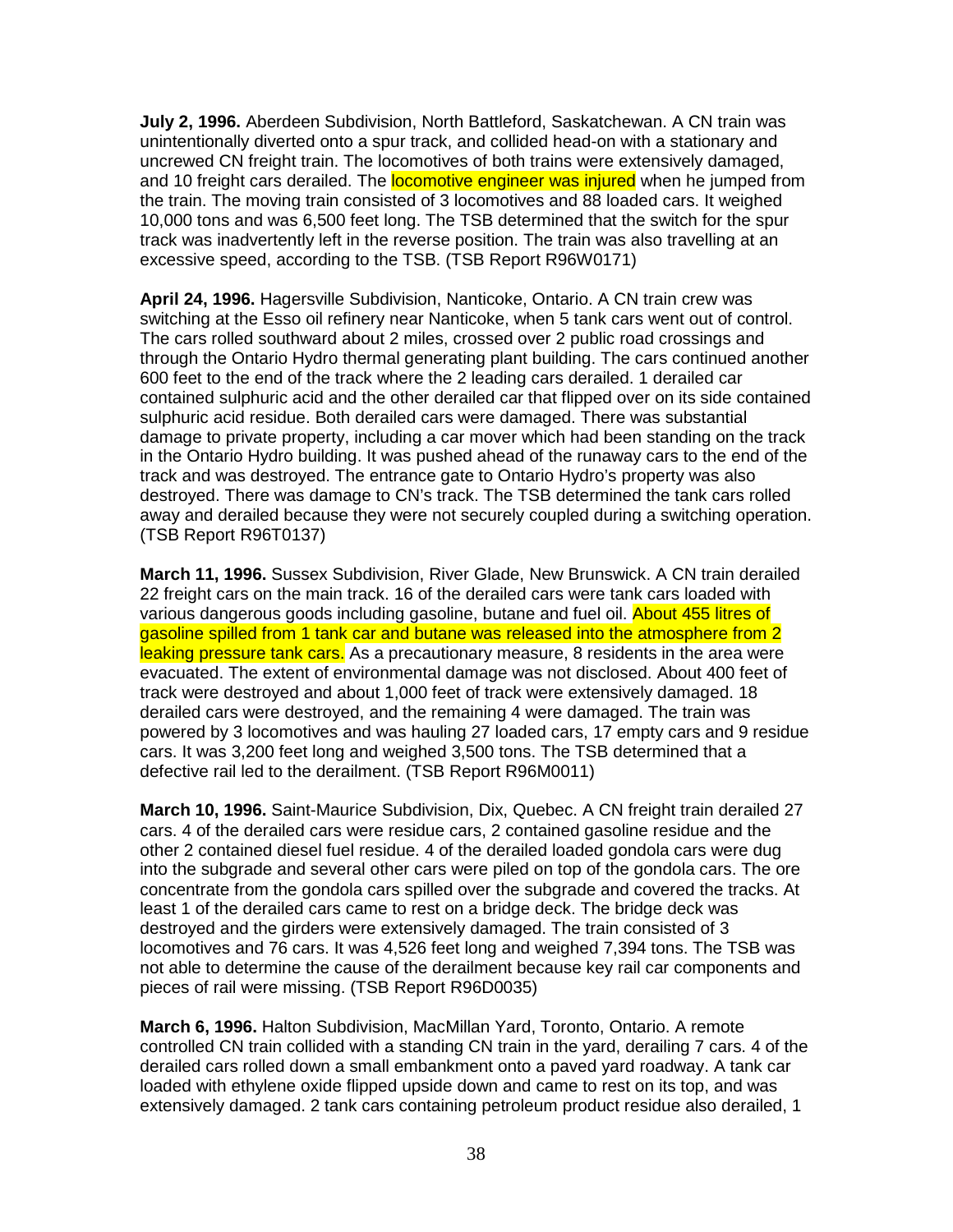of them knocked over on its side. Because of the upside down tank car with flammable and toxic contents, emergency procedures were implemented. 2 yard locomotives and 7 cars were damaged, some of them extensively. About 250 feet of track and 1 crossover switch were damaged. The TSB determined that the derailment occurred because the crew running the train by remote control lost sight of the head of the train in an unsafe part of the yard. (TSB Report R96T0080)

**Feb 27, 1996.** Bécancour Subdivision, near St. Grégoire, Quebec. 59 cars from a CN train that had been left on the main track, standing unattended with no hand brakes applied, rolled away unnoticed for about 4,000 feet and struck another CN train on the Lama Warehouse Spur. The impact derailed 1 locomotive and 13 cars, 11 of which were tank cars containing dangerous goods residue. The locomotive and 2 tank cars containing caustic soda (corrosive substance) residue were knocked on their sides; and 7 other tank cars containing caustic soda residue, 2 containing chlorine (poisonous gas) residue and 2 box cars also derailed. A fuel tank on the overturned locomotive was punctured and spilled about 9,000 litres of diesel fuel. The extent of environmental damage was not disclosed. 1 box car was destroyed, 1 locomotive and 7 cars were extensively damaged, and 6 cars were damaged. About 200 feet of track were destroyed. 1 crew member was seriously injured. The runaway train weighed 3,600 tons and was 3,000 feet long. The TSB determined that the air brakes on the 59 runaway cars were accidentally released when the cars were uncoupled. Unfortunately, hand brakes had not been applied to any of the cars. (TSB Report R96D0029)

**Jan 31, 1996.** Joliette Subdivision, Charette, Quebec. 2 CN trains carrying dangerous goods residue cars collided. 2 box cars were destroyed, and 1 locomotive, 2 box cars and 1 flat car were extensively damaged. One of the trains comprised 2 locomotives, 60 loaded cars and 6 residue cars. The train was 3,980 feet long and weighed 6,770 tons. The other train consisted of 2 locomotives, 8 loaded cars, 28 empty cars and 3 residue cars. It was 2,200 feet long and weighed 1,830 tons. The TSB reported that the crew in the train that caused the collision and derailment should have used the automatic brake as well as the independent brake to stop their train. (TSB Report R96D0018)

**Jan 11, 1996.** Allanwater Subdivision, near Armstrong, Ontario. Opposing CN hi-rail vehicles collided in a curve. The driver of 1 of the vehicles sustained serious injuries in the collision. The driver of the other vehicle sustained minor injuries after jumping from the vehicle prior to impact. The TSB determined that the opposing hi-rails, travelling in an area of restricted sight-lines and frosty rail conditions, were operated at excessive speeds that did not permit them to stop before colliding. (TSB Report R96T0008)

**Dec 14, 1995.** Pelletier Subdivision, Edmundston, New Brunswick. A group of unattended freight cars recently uncoupled from locomotives in the Edmundston Yard rolled away uncontrolled for about 4,800 feet through a main track switch. They came to a stop with about 15 cars standing on the main track. A switch that the cars had rolled through onto the main track was damaged. The TSB reported the cars were not properly secured (hand brakes not applied) when the locomotives were uncoupled, which resulted in the cars running away downhill uncontrolled. (TSB Report R95M0072)

**Nov 5, 1995.** Sprague Subdivision, Symington Yard, Winnipeg, Manitoba. A remotely controlled CN train in the yard separated, which led to the derailment of 1 locomotive and 12 cars. The derailed cars fouled the adjacent track and were struck by another remote-controlled CN train, derailing 2 locomotives, 2 booster units and 6 cars from that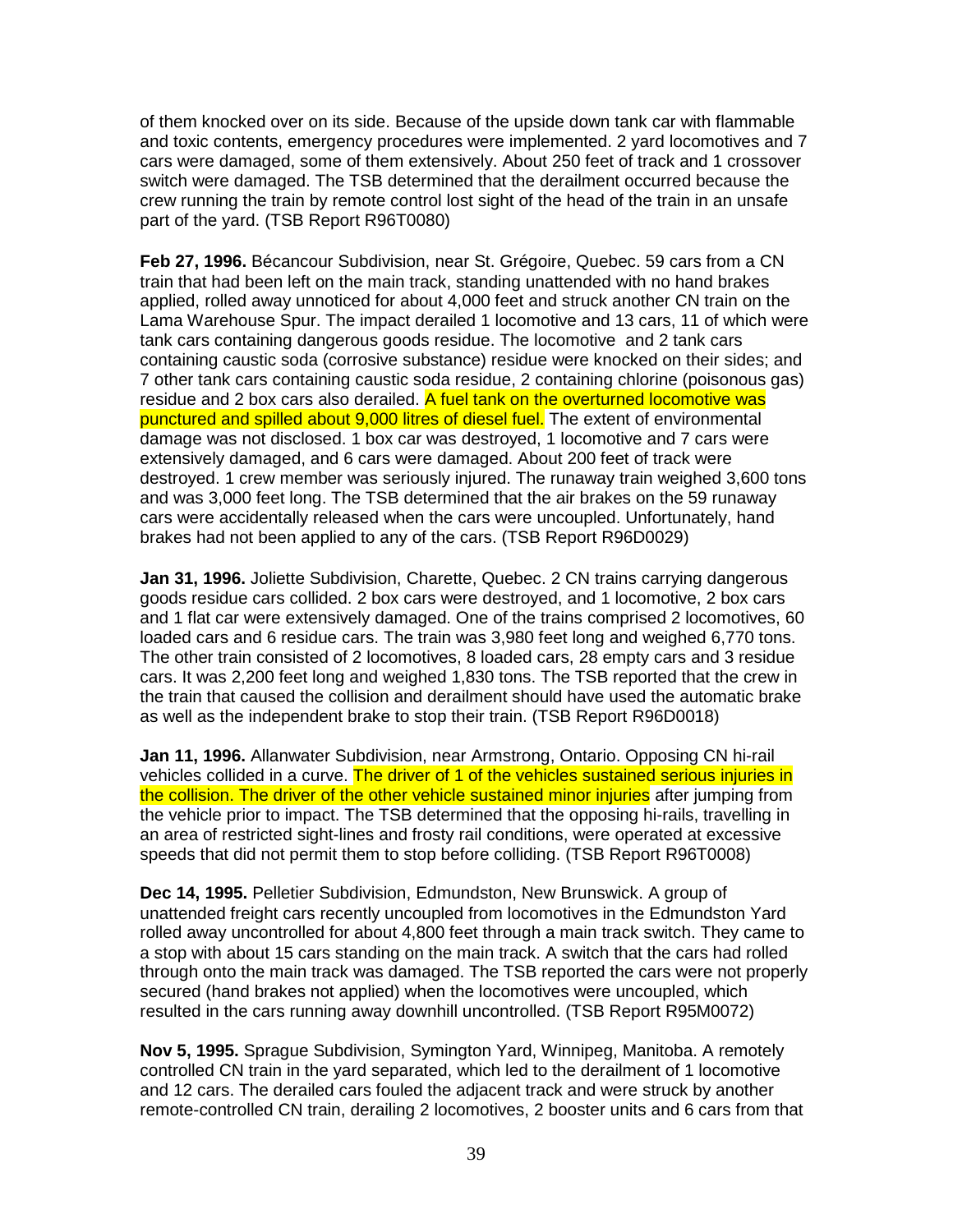train. 12 cars were destroyed, and 1 locomotive and 1 car were damaged from one of the remote controlled trains. 1 car was destroyed and 2 locomotives, 2 booster units, and 5 cars were damaged from the other remote controlled train. Some of the derailed cars toppled over on their sides and were piled on top of one another. About 600 feet of track were damaged. The TSB determined that, in both accidents, the remote control operating system did not provide the operators with safeguards and technology sufficient to ensure the safe operation of their respective trains. (TSB Report R95W0291)

**Aug 20, 1995.** Dundas Subdivision, Brantford Yard, Brantford, Ontario. A CN train derailed 3 tank cars loaded with dangerous goods (butane) in the yard. The residents of 9 nearby homes were evacuated as a safety precaution. The TSB reported the derailment was a result of the conductor not being positioned properly to control the train being shoved into the yard tracks. He also miscalculated the number of cars that would fit on a particular yard track. (TSB Report R95T0262)

**June 23, 1995.** Saint-Laurent Subdivision, Taschereau Yard, Saint-Laurent, Quebec. A CN train collided with another CN train in the yard. 1 employee was injured. The TSB determined the collision was caused by the crews from the 2 trains receiving simultaneous permission to use the same track in opposing directions (toward one another). They were both operating at speeds that did not allow them to stop as they approached one another. The TSB has repeatedly suggested that the Canadian Rail Operating Rules build in a speed safety margin to account for trains that are approaching one another. (TSB Report R95D0097)

**June 21, 1995.** Cran Subdivision, La Doré, Quebec. A CN freight train derailed 4 locomotives and 8 cars at a washout. About 31,800 litres of diesel fuel were spilled from the derailed locomotives. The extent of environmental damage was not disclosed. 3 cars were destroyed, and 4 locomotives and 5 cars were extensively damaged. About 700 feet of main track were destroyed. The train consisted of 4 locomotives, 3 loaded cars and 57 empty cars. It was 3,800 feet long and weighed 2,300 tons. The TSB determined the derailment was caused by a washout of subgrade and ballast resulting from a sudden surge of water from a breached beaver dam at Sarry Lake. The train was also traveling above the maximum permissible speed just before the derailment. (TSB Report R95D0093)

**June 6, 1995.** Saint-Laurent Subdivision, Langelier Spur, Saint-Léonard, Quebec. A locomotive was pushing a tank car toward a public crossing when the train hit a tractortrailer. The conductor and trainman were riding on the platform at the leading end of the tank car. Although some hand gestures were made by the trainman as the tractor-trailer approached the crossing, no one got off the train to flag and stop the truck, as required. The conductor got caught between the train and the tractor-trailer and was fatally injured. The TSB reported the collision resulted when the train crew elected not to stop and flag traffic from the ground. The absence of a flagman at the crossing permitted the tractor-trailer to approach the crossing without stopping. Ambiguous hand gestures from the trainman interpreted by the tractor-trailer driver as an indication to proceed rather than stop also contributed to the accident. (TSB Report R95D0081)

**April 6, 1995.** Napadogan Subdivision, Napadogan, New Brunswick. A CN train derailed 8 freight cars. 2 of the derailed cars were tank cars loaded with dangerous goods caustic soda. 3 of the derailed cars were damaged. About 400 feet of track and a switch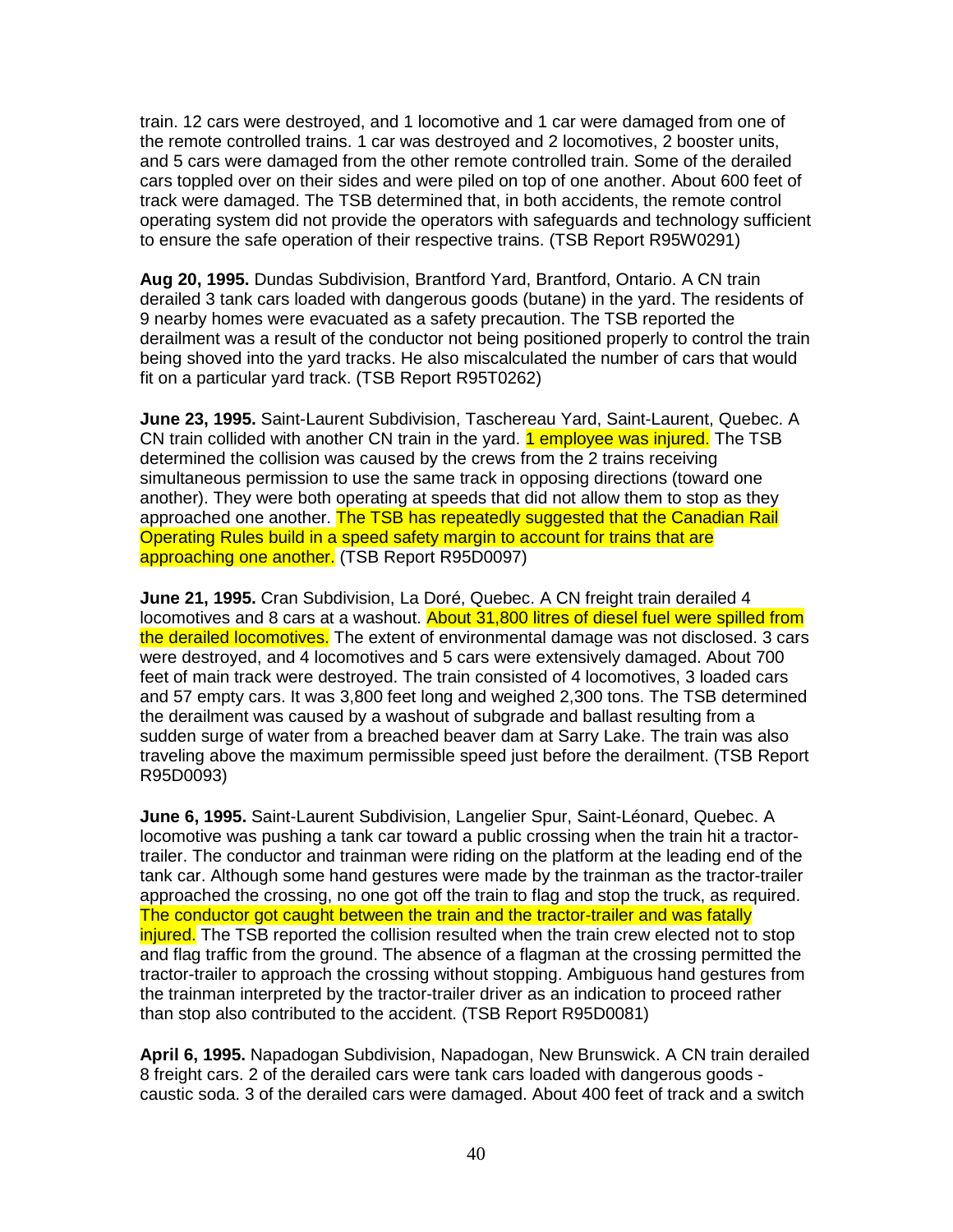were destroyed. Rail ties were severely damaged for about 150 feet. The train consisted of 3 locomotives, 51 loaded cars and 15 empty cars. It was 4,200 feet long and weighed 6,100 tons. The TSB reported the train came off the main track at an excessive speed. Track irregularities induced oscillations, and a wheel climb derailment of a covered hopper car destroyed the track and derailed 7 other cars. (TSB Report R95M0027)

**Feb 23, 1995.** Montmagny Subdivision, Saint-François, Quebec. The trailing sleeper car derailed from a Via Rail passenger train at a switch and side-swiped an empty box car. The derailed Via car sustained extensive damage and the box car sustained minor damage. About 5,460 feet of track were damaged, and 2 switches were extensively damaged. The 7 passengers occupying the derailed Via car continued their trip in forward coaches. The train consisted of 1 locomotive, 4 coaches, 5 sleeper cars, 1 diner car and 1 baggage car. There were 195 passengers and 13 service personnel on the train. The TSB reported that a switch broke, which resulted in the last Via car being diverted onto another track and derailing. Switch parts were worn. CN was responsible for maintaining the track and switches. (TSB Report R95Q0014)

**Feb 16, 1995.** Strathroy Subdivision, London, Ontario. A CN freight train collided with the rear of a stationary CN freight train. The force of the collision propelled the stationary train forward where it collided with another stationary CN freight train. The locomotive engineer and conductor in the train that caused the collisions sustained serious injuries. A total of 2 locomotives and at least 10 cars derailed. 2 cars were destroyed, 2 locomotives and 3 cars were extensively damaged, and 3 cars sustained minor damage. 400 feet of track were extensively damaged. 1 fuel tank was punctured, spilling about 500 litres of diesel fuel. The extent of environmental damage was not disclosed. The TSB determined the locomotive engineer of the moving train probably fell asleep and not only missed a signal, but did not appear to do anything to try and stop his train from colliding with the first stationary train. The conductor was not attentive to train operation and did not provide the necessary backup to the locomotive engineer. (TSB Report R95S0021)

**Jan 29, 1995.** Stamford Subdivision, near Netherby, Ontario. A CN freight train collided with the rear end of another CN freight train. The derailed units included: the 3 locomotives from the train that rear-ended the other train, and 3 covered hopper cars and the caboose from the train that was hit. The caboose and 2 hopper cars were destroyed. 3 locomotives and 1 hopper car were damaged. The train that hit the other one consisted of 3 locomotives, 53 loaded cars and 6 empty cars; and was 3,473 feet long and weighed 6,189 tons. The train that got hit consisted of 2 locomotives, 19 loaded cars and an unoccupied caboose; and was 2,011 feet long and weighed 1,793 tons. The locomotive engineer and a conductor, located in the lead locomotive of the train that was hit, were injured. The TSB reported that the collision occurred because the train that hit the other train was travelling much faster than the maximum speed permitted. (TSB Report R95T0023)

**Jan 21, 1995.** La Tuque Subdivision, Gouin, Quebec. A CN train derailed 28 cars at a curve in the track. The cars were loaded with sulphuric acid, which spilled from 11 derailed tank cars into Petit lac Masketsi and the Tawachiche River. 3 cars fell into Petit lac Masketsi, 14 lay inverted near the lake shore and 11 were lying on their sides near the track. 2 tank cars lost their entire sulphuric acid loads, 6 lost about 50%, and 3 others lost about 20%. About 230,000 litres of toxic sulphuric acid spilled and settled on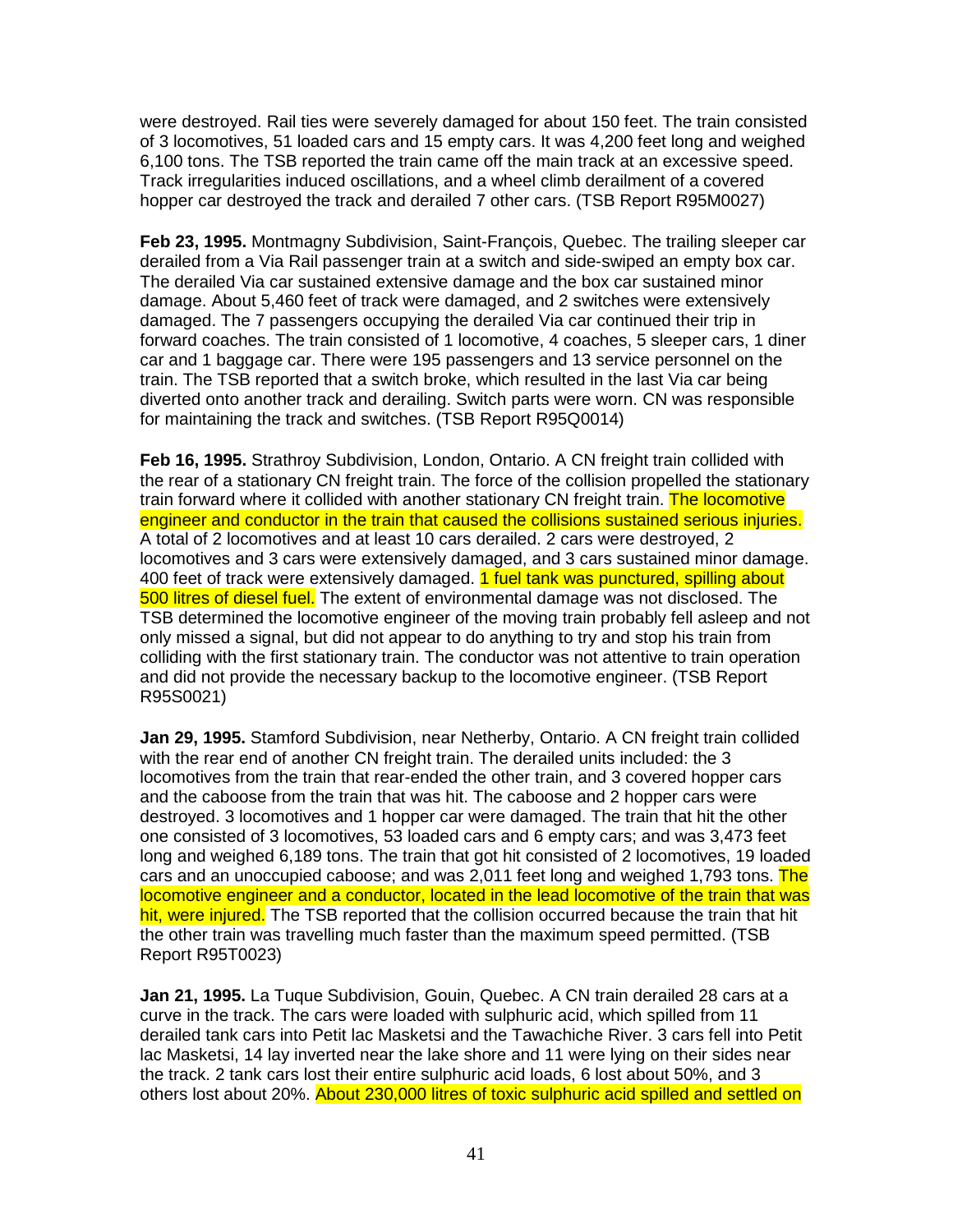the bottom of Petit lac Masketsi in about 33m of water. Provincial authorities instructed local residents not to use lake water until the contamination was "neutralized". It took over 3 months to bring the pH level of the water in the lake back to its normal level. About 725 tonnes of limestone were used to neutralize the acid. Although the TSB reported that the spill caused environmental damage, the extent of damage was not disclosed. It can be expected that the environmental damage was significant, considering the volume of toxic sulphuric acid that was spilled. This would have been devastating to fish, other wildlife and other aquatic life. (The lake is a popular fishing lake.) 22 of the derailed cars were extensively damaged and 6 were scrapped. About 2,000 feet of track were destroyed and 500 feet of track were damaged. A railway bridge was extensively damaged. The TSB determined the derailment was caused by lateral track movement, likely attributable to rotting rail ties. The Board also reported that sulphuric acid tank cars are usually loaded to the maximum allowable weight, which causes severe weight stress over a relatively short length of track. (TSB Report R95D0016)

**Oct 28, 1994.** Halton Subdivision, Etobicoke, Ontario. A CN freight train collided with the rear of a stationary CN freight train on the main track. The lead locomotive of the moving train and 2 empty hopper cars in the stationary train derailed. The TSB determined the moving train was traveling much faster than the prescribed maximum limit, and the crew was fatigued. (TSB Report R94T0334)

**Oct 19, 1994.** Lac-Saint-Jean Subdivision, Lac Edouard, Quebec. A CN freight train derailed 12 cars at a curve in the track - 7 box cars and 5 gondola cars. 6 cars were extensively damaged and 6 sustained minor damage. The train consisted of 3 locomotives, 50 loaded cars and 1 empty car. It weighed 4,976 tons and was 3,482 feet long. The TSB determined that a misaligned track rolled over and caused the derailment. (TSB Report R94Q0054)

**March 6, 1994.** York Subdivision, Markham, Ontario. As a CN freight train passed through a curve, it derailed 21 cars. 18 rail cars sustained extensive damage and 3 were slightly damaged. The contents of 1 car loaded with clay were spilled throughout the derailment area. Other derailed cars carried paper products and 2 tank cars were loaded with caprolactam. About 1,700 feet of main track were destroyed and a railway bridge was damaged. The train consisted of 2 locomotives, 42 loaded cars and 50 empty cars. It was 5,320 feet long and weighed 6,600 tons. The TSB determined the derailment was a result of a rail that failed. The Board reported that the rail at the accident site was nearly worn to condemning limits, and was scheduled for replacement. (TSB Report R94T0072)

**Jan 30, 1994.** Ruel Subdivision, near Westree, Ontario. A CN freight train derailed 23 cars as the train passed through a curve. 3 tank cars containing dangerous goods spilled their product. *1 tank car full of vinyl acetate had been punctured and spilled its entire* load. Another tank car loaded with vinyl acetate was damaged and was leaking. A total of about 79,000kg of vinyl acetate were spilled. A tank car loaded with methanol was damaged and spilled product. Most of the spilled vinyl acetate and methanol flowed into the adjacent bog area. No attempt was made to recover the spilled products. The extent of environmental damage was not disclosed. A tank car loaded with liquefied propane gas was extensively damaged. In total, 21 cars were destroyed and 2 cars were damaged. 500 feet of main track were destroyed and 600 feet of track sustained substantial damage. The train consisted of 2 locomotives, 65 loaded cars and 17 empty